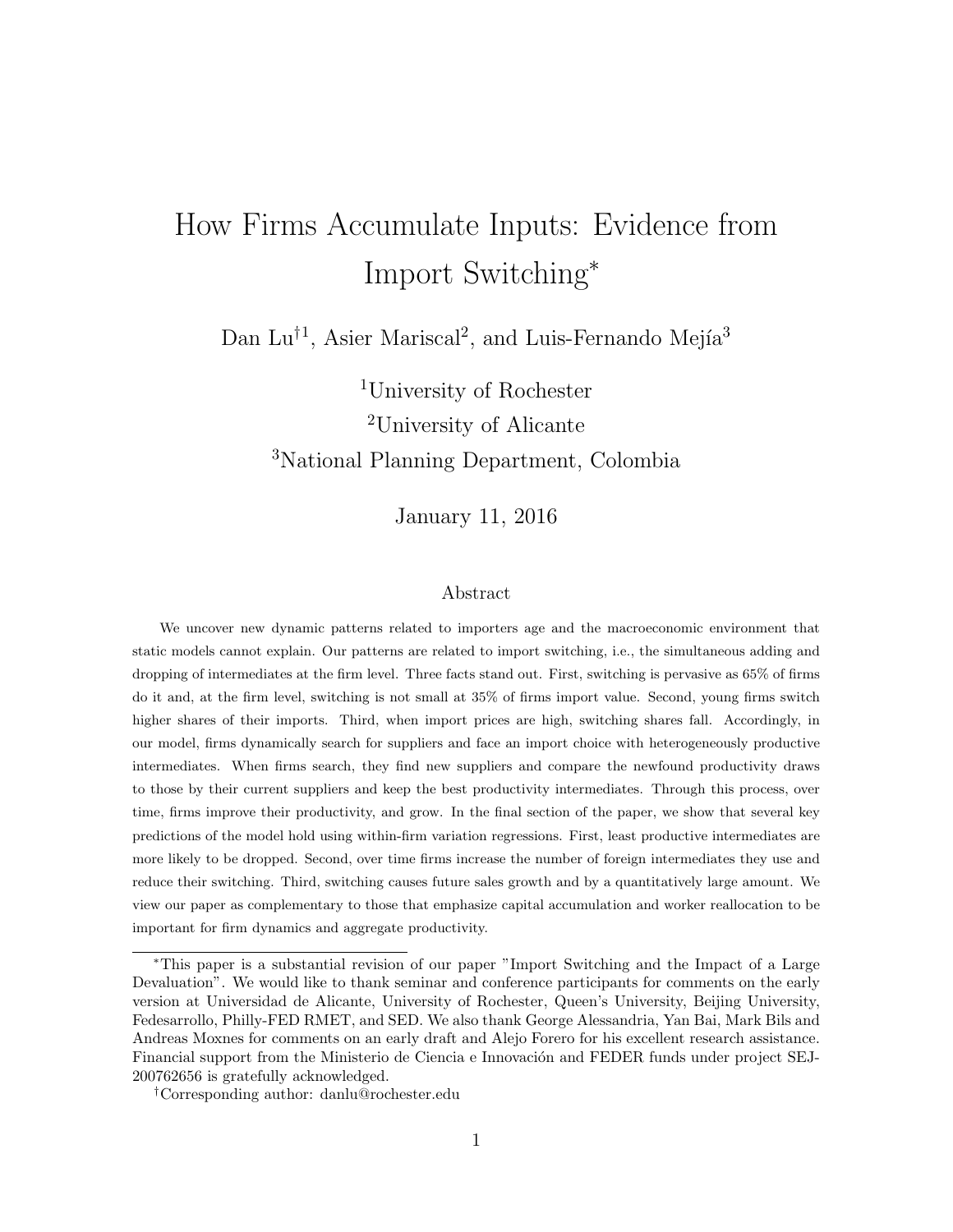# <span id="page-1-3"></span>1 Introduction

While foreign input sourcing is important for firm productivity<sup>[1](#page-1-0)</sup>, little work focuses on how firms' accumulate them. This paper documents the substantial simultaneous adding and dropping, also called switching, of imported input varieties by Colombian manufacturing firms. In this paper we show that imported input switching has patterns that depend on firms' lifecycle and are affected by the macroeconomic environment. This evidence on switching yields light on how firms accumulate and upgrade their foreign inputs, and cannot be explained by standard static models.

We start by describing three motivational facts. First, there is a large amount of switching of imported inputs by Colombian manufacturing firms. We find, on average, around 60% of firms and close to all firms in the 90-th percentile switch every year. Conditional on switching, and by a conservative measure<sup>[2](#page-1-1)</sup>, they add and drop more than 30% of their imported input value on average. On the aggregate, each one of these margins (add and drop) is also large, accounting for more than twice the total changes in import value in the sample<sup>[3](#page-1-2)</sup>. Second, in the data, conditional on age, larger firms are more likely to switch. On the other hand, conditional on size, younger firms switch more. Third, we find that switching is procyclical. Specifically, there is more inaction during depreciation episodes: fewer firms switch, and firms that switch add and drop a lower share.

Switching involves adding and dropping imported input varieties defined at a highly disaggregated level. Accordingly, this can be seen as firms searching and substituting some inputs for others and some suppliers for others; Through this search process, firms will accumulate the number of imported varieties. From this perspective, the cross-section and time-series patterns of firm-level imported input switching suggests the existence of interesting dynamics on how firms accumulate foreign input varieties.

We propose a dynamic model of how firms accumulate foreign inputs through searching of new suppliers. The model extends the static model of endogenous choice of imported inputs in [Halpern et al.](#page-50-0) [\(2011\)](#page-50-0) and [Gopinath and Neiman](#page-50-1) [\(2011\)](#page-50-1) by introducing search and adjustment of imported inputs over time. Firms' production function fea-

<span id="page-1-0"></span><sup>1</sup> See [Amiti and Konings](#page-49-0) [\(2007\)](#page-49-0), [Goldberg et al.](#page-50-2) [\(2010\)](#page-50-2), [Halpern et al.](#page-50-0) [\(2011\)](#page-50-0), [Gopinath and](#page-50-1) [Neiman](#page-50-1) [\(2011\)](#page-50-1), ect.

<span id="page-1-1"></span><sup>2</sup>Conservative measure defines dropped imported inputs are those never bought by the firm again, whereas added products as those that have never been bought by the firm before.

<span id="page-1-2"></span><sup>3</sup>When including temporary add and drop, each flow is about 8 times the value of import change.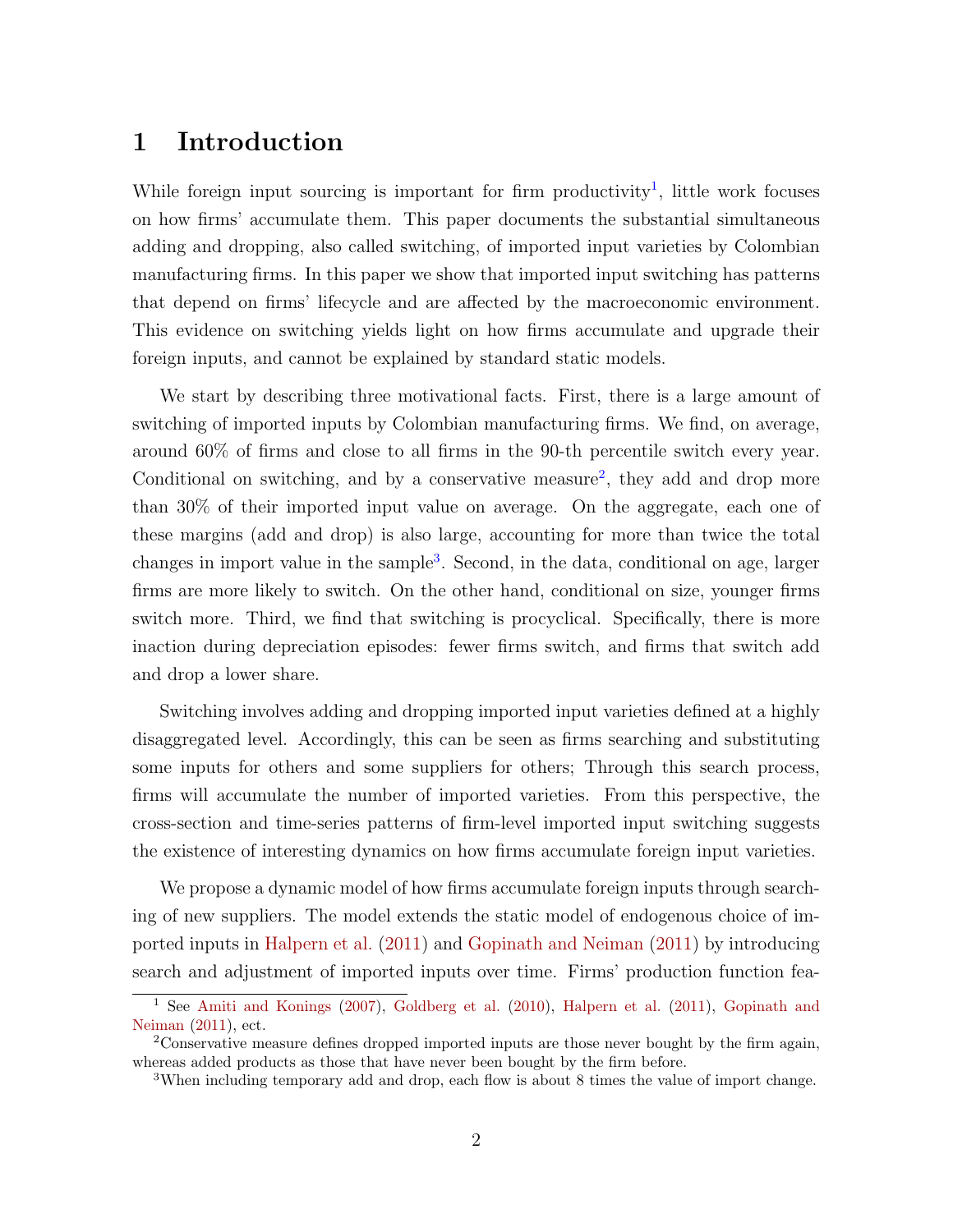tures a love-of-variety in intermediates, while imports incur a convex cost. We introduce heterogeneously productive inputs where firms choose to import an endogenous range of inputs depending on their productivity. Searching for new inputs is costly and modeled as a fixed cost and an adjustment cost: Together they allow for both intensive and extensive margins of search. As a consequence, only more productive firms do search and when they find new, more productive inputs, they substitute them for their old ones. In a nutshell, the switching of inputs can be seen as firms searching for new suppliers and reorganizing their production by changing imported inputs within narrowly defined categories.

The dynamic model provides explanation for our empirical findings in Colombian data and in the literature. First, in the data, most firms switch imported varieties and these firms have future sales growth. In the model, firms pay a search cost to be connected with new foreign input suppliers, and shift their use of imported inputs towards the more productive ones. Second, in the model, because the benefit from searching for new suppliers is larger for more productive firms, larger firms search and switch. Over time, firms use more varieties and, since finding better suppliers gets harder and harder, older firms switch less. Third, in the model, there is indeed more inaction when the import price is high, simply because the gains from searching are lower. This mechanism also suggests that reducing import tariffs could lead to larger productivity gains and that devaluations lead to larger TFP declines, due to the dynamic allocation of inputs. Our empirical analysis shows that the productivity decline during devaluation times indeed relates to less gross switching of imported inputs.

The model's predictions are complemented with firm-level evidence consistent with our highlighted mechanisms. Three key results involve firm dynamics. First, the supplier search mechanism modulates firms TFP, not only through firms total number of varieties, but also through reallocation of inputs within firms. To be more precise, larger switching values are associated with larger future sales growth. Second, smaller value/share inputs are more likely to be dropped. Third, over time firms accumulate more inputs and suppliers but switch lower amounts/shares. The patterns we uncover suggest that firms substitute, accumulate and upgrade inputs in a dynamic process that improves firm productivity. Accordingly, these features have unique implications on firm and macro dynamics upon shocks, whether they are business cycles, trade policies, or exchange rate shocks.

Our paper is related to the recent work on the relationship between firm imports and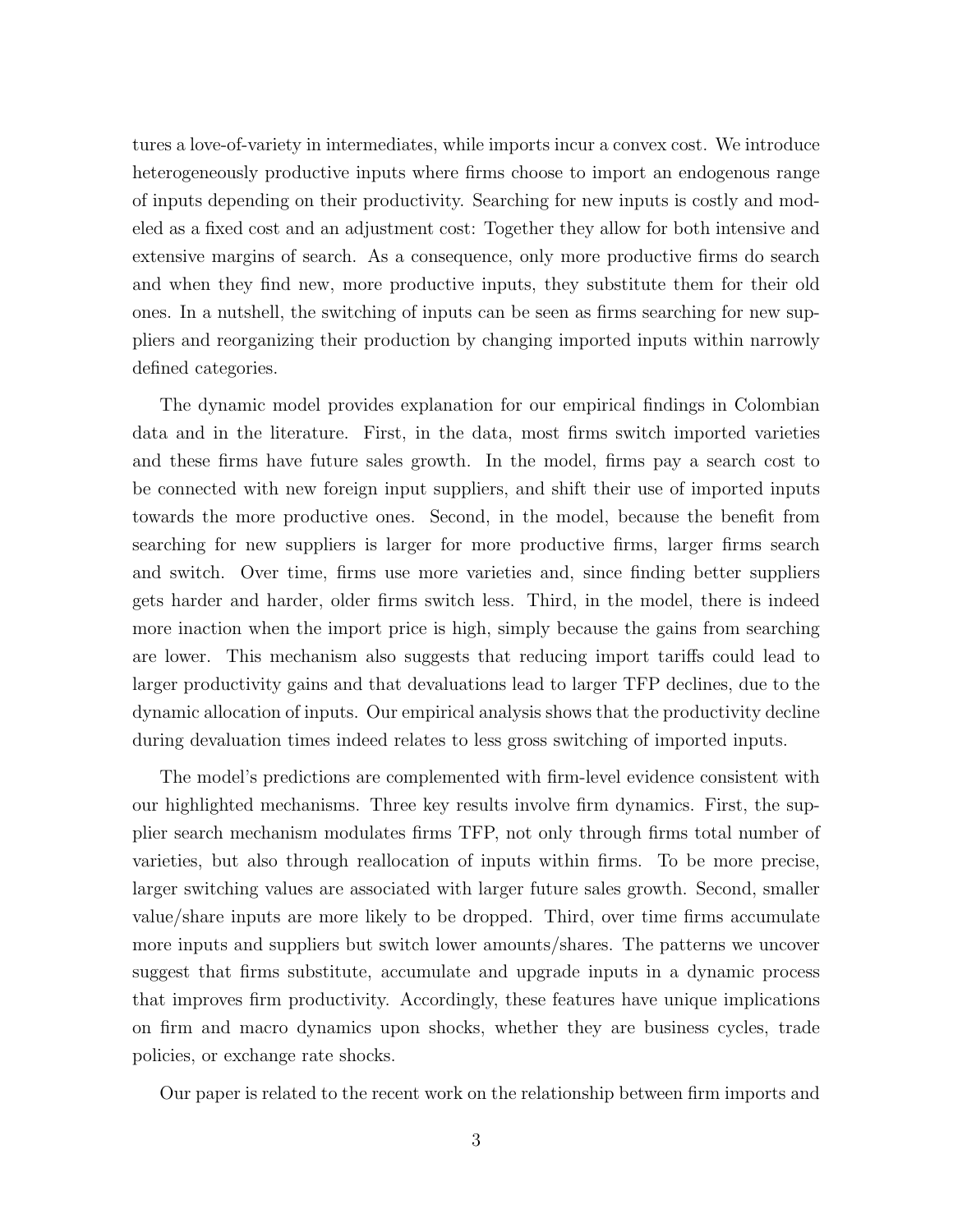<span id="page-3-2"></span>productivity. [Amiti and Konings](#page-49-0) [\(2007\)](#page-49-0) and [Goldberg et al.](#page-50-2) [\(2010\)](#page-50-2) respectively show that reducing import tariffs leads to larger productivity gains and larger product scope for firms experiencing lower input tariffs. [Halpern et al.](#page-50-0) [\(2011\)](#page-50-0) estimate the effects of imported input use on total factor productivity for Hungarian firms and [Gopinath and](#page-50-1) [Neiman](#page-50-1) [\(2011\)](#page-50-1) using a similar production function study the impact of the number of imported inputs on aggregate productivity. They focus on the Argentinian devaluation and show how price indices need to be adjusted to properly account for changes in the extensive margin of imports. While these papers focus on the net value of imports, we focus on the gross flows and the dynamic gains from imported inputs.

We also relate to [Damijan et al.](#page-49-1) [\(2012\)](#page-49-1) who show that import switching is relevant for firm TFP growth using Slovenia's trade liberalization. We explain such firms' import switching behavior and provide empirical evidence on the proposed mechanism both across firms and over time. On the other hand, [Bernard et al.](#page-49-2) [\(2010\)](#page-49-2) focus on product switching on the output side. They show that US manufacturing firms use product churning as a way to reallocate their resources within the firm boundaries. Like them, we argue that focusing only on the number of imported inputs disregards an important adjustment channel, and we show this process is dynamic in nature. Our results are robust to [Bernard et al.](#page-49-3) [\(2014\)](#page-49-3), who emphasize that the time of the year in which firms start trading influences growth estimates of new entrants.

In our paper, the relation between switching intensity and firm age suggests that firms slowly accumulate imported inputs and converge with import duration. This aspect is similar to the exporter dynamics emphasized by [Eaton et al.](#page-49-4) [\(2014\)](#page-49-4), [Arkolakis](#page-49-5) [et al.](#page-49-5) [\(2014\)](#page-49-5), [Fitzgerald et al.](#page-49-6) [\(2015\)](#page-49-6), [Ruhl and Willis](#page-50-3) [\(2014\)](#page-50-3), and [Alessandria et al.](#page-49-7) [\(2014\)](#page-49-7). While these papers focus on learning about demand, accumulation of a customer stock and learning by exporting, we focus on how firms can improve productivity by accumulating suppliers and upgrading inputs. In this sense, our paper endogenizes the process of learning by doing in input use that [Covert](#page-49-8) [\(2014\)](#page-49-8) documents for young fracking companies<sup>[4](#page-3-0)</sup>. Considering the accumulation of supplier contact is one type of organizational capital, we show that the capital adjustment cost affects the life-cycle dynamics of plants as in [Hsieh and Klenow](#page-50-4) [\(2014\)](#page-50-4) [5](#page-3-1) . Furthermore, we shed light on

<span id="page-3-0"></span><sup>&</sup>lt;sup>4</sup>The adoption of intermediates is also the topic of Carvalho and Voigtländer [\(2014\)](#page-49-9), who study it in a network context, with the goal of understanding technology adoption in the product space.

<span id="page-3-1"></span> ${}^{5}$ [Foster et al.](#page-50-5) [\(2008\)](#page-50-5) shows that, in the cross-section, new business are smaller and suggests it is due to a demand accumulation process. Other dynamic forces like capital adjustment cost could also produce similar qualitative pattern.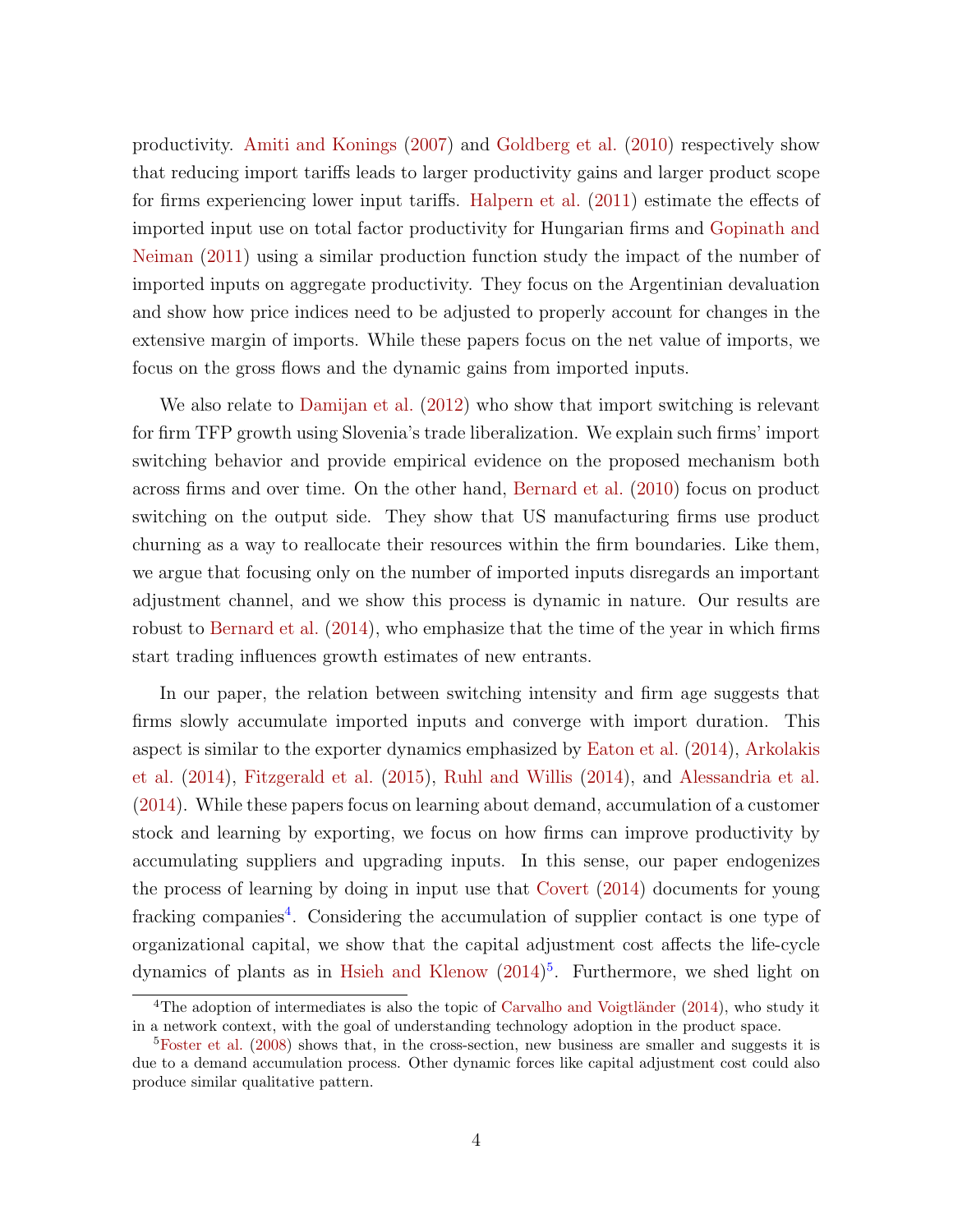<span id="page-4-3"></span>this accumulation process by showing how input switching relates to firm and input characteristics. In fact, the cross-section and over time patterns of switching of foreign inputs has similar features to the turnover of another crucial input of firms, namely workers, see [Davis et al.](#page-49-10) [\(2012\)](#page-49-10) and [Shimer](#page-50-6) [\(2012\)](#page-50-6). Analogously, we emphasize that imported input accumulation is a costly activity and takes time, and the efficient use of inputs involves reallocation, as in [Pries and Rogerson](#page-50-7) [\(2005\)](#page-50-7) occurs for workers.

The remainder of the paper is structured as follows. Section [2](#page-4-0) describes our dataset and reports key aggregate and firm-level facts during the devaluation. Section [3](#page-11-0) spells out the model and states the proofs. Section [4](#page-20-0) shows further evidence on firm-level switching consistent with the model predictions. Section [5](#page-31-0) concludes.

# <span id="page-4-0"></span>2 Data and Motivation

We use two data sources. First, the import and export data, which comes from DIAN, the government tax authority. We have all import (export) transactions from 1994 to 2011 with data on value, quantity, HS code at 10 digits, country of origin (destination) and crucially with NIT, the tax identifier. Using the NIT we keep all manufacturing firms to avoid distributors<sup>[6](#page-4-1)</sup>. Second, data from a manufacturing survey, conducted by the national statistical office, DANE. The survey, called EAM (Encuesta Anual Manufacturera), is a well-known panel for which we have data for the period 1994-2011. Using the common identifier, we merge both sources which results in an unbalanced panel for 1994-2011.

We focus on the flows of imported inputs, which basic accounting shows are given by  $m_{it} = m_{it-1} + add_{it} - drop_{it}$ . In particular, our paper is about the adding of new imported inputs and the dropping of old imported inputs, i.e. switching, which we define conservatively: Dropped imported inputs are those never bought by the firm again, whereas added products as those that have never been bought by the firm before<sup>[7](#page-4-2)</sup>. While results are qualitatively the same with a less restrictive definition of add and drop, by being conservative we avoid an inventory explanation as in [Alessandria et al.](#page-49-11)

<span id="page-4-1"></span> ${}^{6}$ Before restricting our sample to manufacturing firms our dataset aggregates to virtually the same value as the DANE aggregate trade value statistics. Aggregate manufacturing trade closely tracks total Colombian trade and is around 50-60% of total value.

<span id="page-4-2"></span><sup>&</sup>lt;sup>7</sup> In case of a HS code change, we use detailed documents of HS revisions to create a concordance which is available upon request. For more on this, see Section [6.2.1](#page-43-0) in the Empirical Appendix.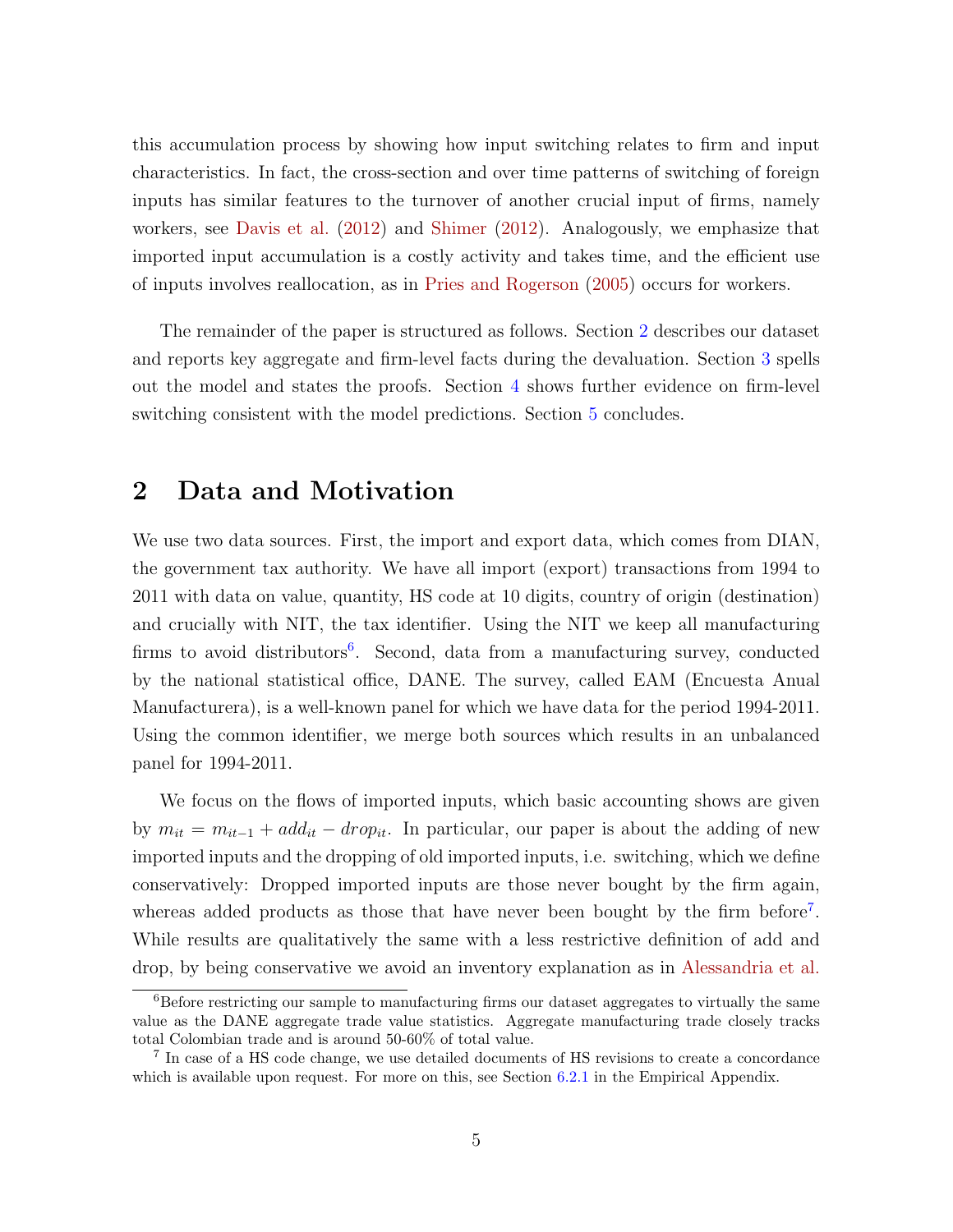[\(2010\)](#page-49-11). Finally, we define products at the HS10 digit level, in order to capture large input substitutability that we believe is the essence of the search process we model.

Switching of imported inputs within firms is pervasive and not a small value within firms or on aggregate. Three figures help in providing context. First, Figure [1](#page-5-0) shows that on average 62 percent of continuing importers add and drop imported input va-rieties simultaneously<sup>[8](#page-5-1)</sup>, a value that increases to  $92\%$  when weighted by import value. While we provide more detailed evidence on the relation between switching and size later on this Section, these numbers already show that switching is pervasive and suggest that large importers are doing it.

<span id="page-5-0"></span>

Fraction of Firms Adding and Dropping

Figure 1: Fraction of Continuing Importers that Switch

On Figure [2](#page-6-0) we present the average value that firms add(drop) as a fraction of their total imports. The share of add (drop) values over imports is substantial at around  $30\%$  to  $40\%$ <sup>[9](#page-5-2)</sup>, and  $10\%$  when weighted by import size, hinting that larger firms switch smaller shares. While these numbers become smaller when weighted by import size, the switching rate on the aggregate is not a small margin either.

<span id="page-5-2"></span><span id="page-5-1"></span><sup>8</sup>On average around 10 percent of importers exit.

<sup>9</sup>This is the most conservative value, i.e., defining add (drop) as products never used by the firm before (anymore). Using a broader definition, unweighted statistics are around 50% yearly.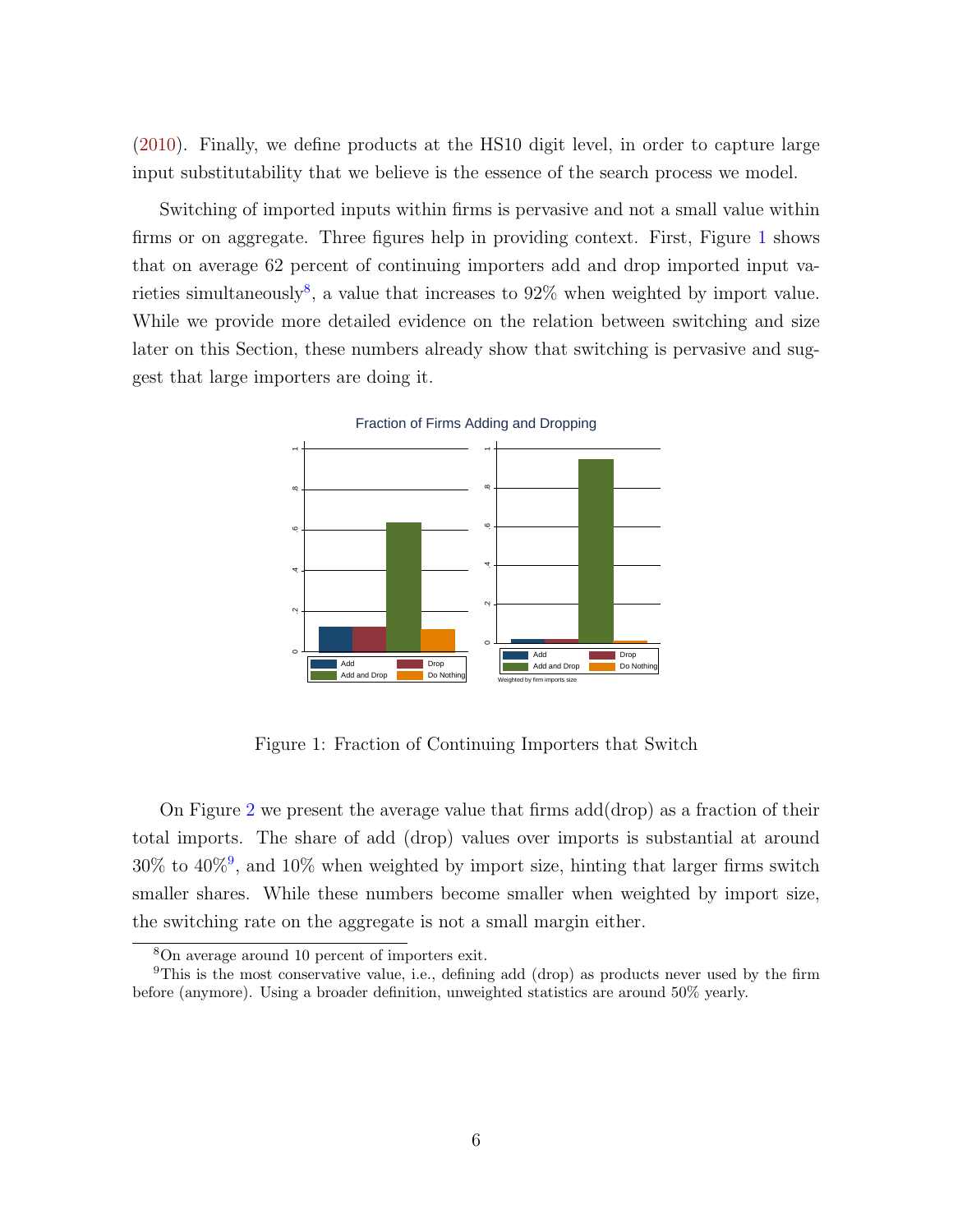<span id="page-6-0"></span>

Figure 2: Firm Level Add And Drop Values As Fraction Of Total Import Value

So far, we have shown the extensive and intensive margins of switching to be large. Many stories could rationalize those facts. It is possible that they are due to a composition effect, where firms that expand (contract) mostly add (drop) imported inputs. Contrary to such scenario, what we find in Figure [3](#page-7-0) is that, conditional on a firm switching, it's import value share of added and dropped imported products are positively correlated. The within firm correlation of the add share and drop share is 0.15, and 0.58 when weighted by firms import values. It shows that firms that add intensely, also drop intensely, which is consistent with firms substituting inputs and suppliers but not with the suggested composition effect.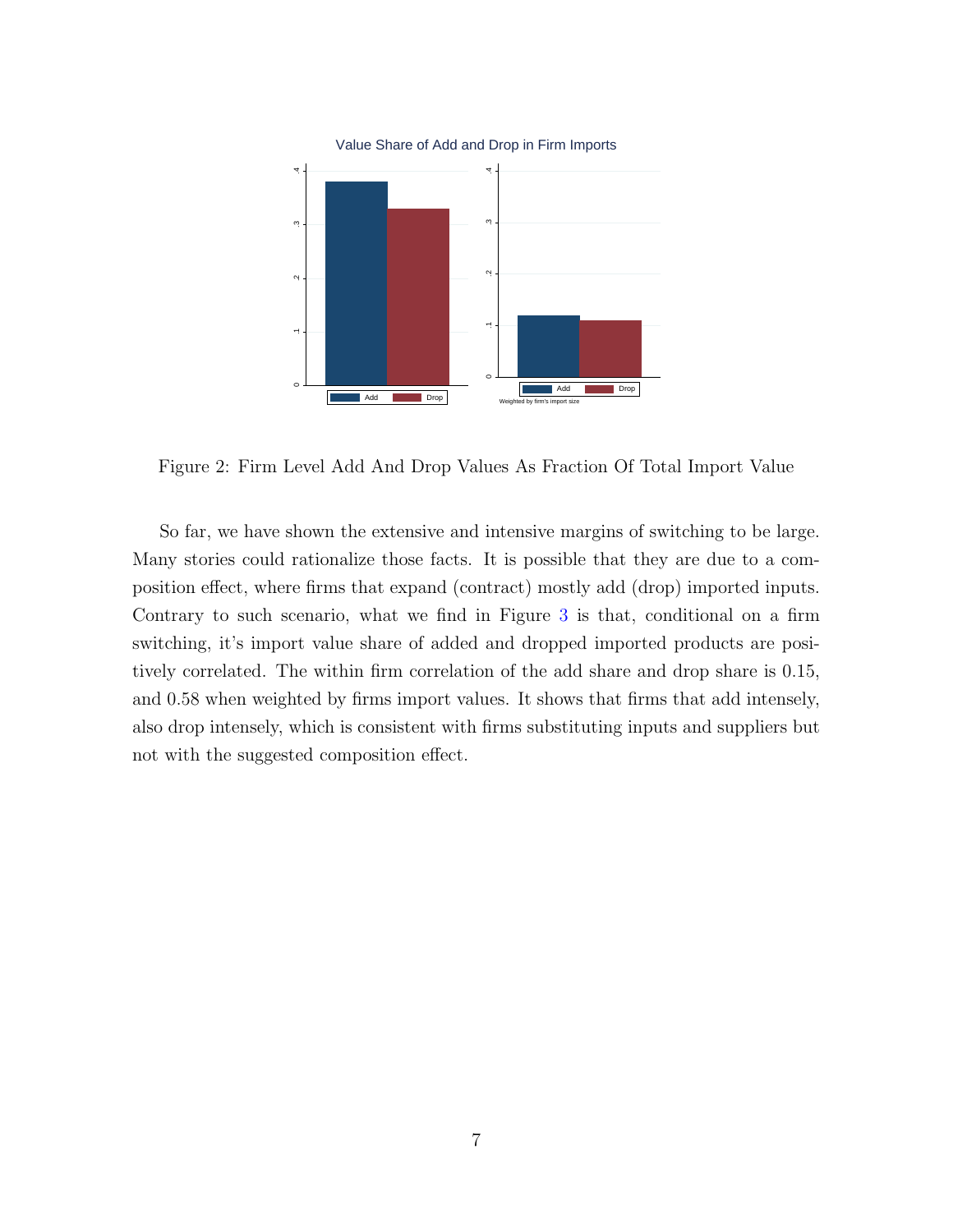<span id="page-7-0"></span>

Figure 3: Share Of Imported Inputs Added And Dropped.

The static evidence so far shows substantial switching of imported inputs within firms. Why do importers switch imported inputs constantly? Are the imported inputs flows indicative of dynamics in which firms search and organize their inputs? We next provide evidence on the dynamic aspects of switching and show that imported input switching has features that are very similar to the turnover of another input of firms, namely workers.

Figure [4](#page-8-0) displays the relation between import switching flows and firms' import growth. We define import growth rate as the difference between two consecutive quar-ters divided by the simple imports mean of both quarters<sup>[10](#page-7-1)</sup>. Next, we assign firms to to 200 growth-rate bins, each with the same number of firms in them. Finally, we run regressions of firms' share of adding and dropping of imports on a vector of 200 dummies, one for each bin. In the figure, on the Y-axis we plot the estimated add share and drop share against the growth rate bin in the X-axis.

<span id="page-7-1"></span><sup>&</sup>lt;sup>10</sup>This definition ensures that growth rates are bounded at  $[-2,2]$ , with bounds being exit and entry respectively.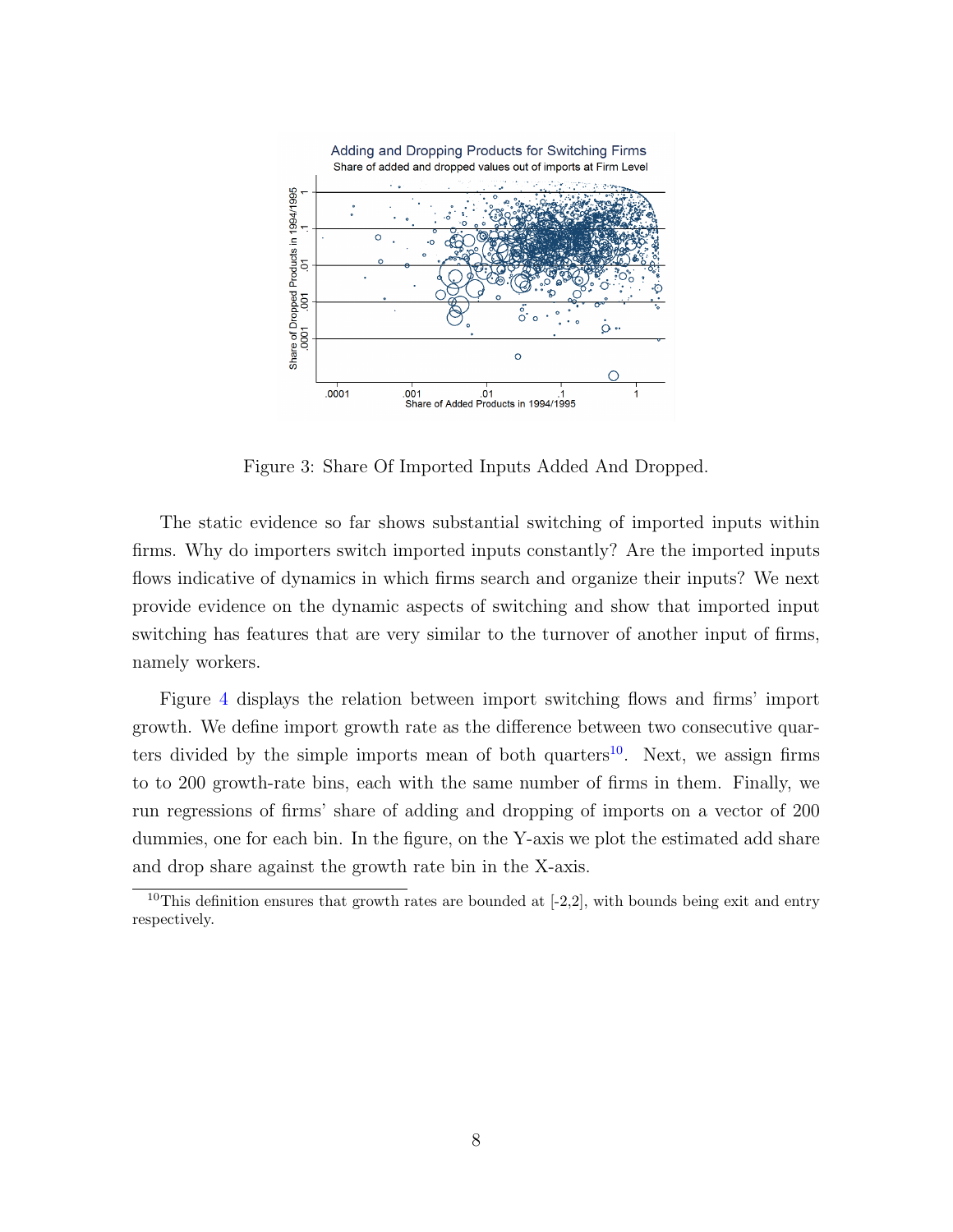<span id="page-8-5"></span><span id="page-8-0"></span>

Figure 4: Firm Level Add And Drop Share vs Import Growth

Figure [4](#page-8-0) shows that, as firms grow, the adding rate increases but drop is not negligible at around  $12\%$  on average<sup>[11](#page-8-1)</sup>. This highlights the quantitative importance of simultaneous adding and dropping in growing firms. Note how the cross-sectional relations are very similar to [Davis et al.](#page-49-10) [\(2012\)](#page-49-10) for worker flows: growing importers are also dropping import varieties, while shrinking importers are also adding import varieties<sup>[12](#page-8-2)</sup>. Note also that even the quantitative importance of drop value over imports is similar to the labor equivalent, since in [Davis et al.](#page-49-10) [\(2012\)](#page-49-10) both the share of quiting and laid-off workers over total employment is around 7% for growing firms.

Since imported input flows are related to firms' import growth, it is natural to think these flows are indicative of the dynamic adjustment of firms' imports and so we further look into these aspects. In particular, we dig into two dimensions: how do the adding and dropping shares of imported inputs change with firms' duration in the import market, and with the price of imports.

First, we group firms according to their age in the import market. Figure [5](#page-9-0) plots the average add and drop shares against their growth bins for two importer age groups<sup>[13](#page-8-3)</sup>: younger than 3 year importers, and those older than  $10^{14}$  $10^{14}$  $10^{14}$ . Conditional on a growth

<span id="page-8-1"></span> $11\text{As the Y-axis ranges from 0 to 200, the figure is zoomed in to help the visibility while still capturing }$ 80% of firms. Figures using yearly switching looks similar, with higher values for add and drop shares.

<span id="page-8-2"></span> $12$ Our model will focus on the positive growth side of the figure, though a simply extension including productivity shocks would generate the negative section of the figure.

<span id="page-8-3"></span><sup>&</sup>lt;sup>13</sup>We define age as the number of years in the import market. We eliminate firms in the first year of the sample in order to limit measurement noise.

<span id="page-8-4"></span><sup>14</sup>Similar results are obtained with different age groups.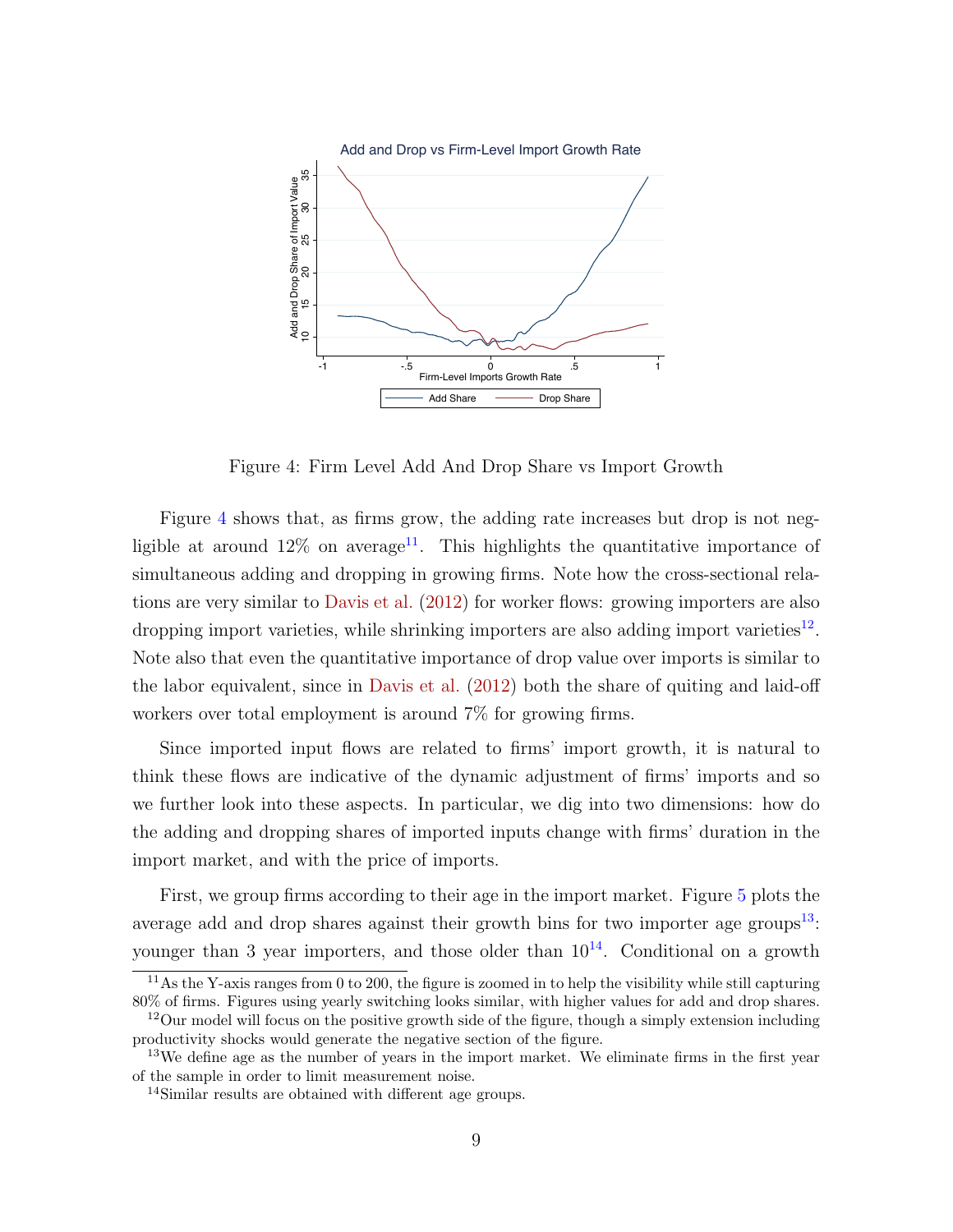level, older firms add and drop less: both add and drop shares shift downward for older firms. This figure provides a clean comparison of switching across ages, since even if young firms grow more than older ones, at any growth level switching is larger for younger importers. Note that a static model would be silent about these features of the data. On the other hand, our dynamic model will feature simultaneous adding and dropping as firms search imported input suppliers and reorganize their input usage. Over time, firms will find more difficult to find better suppliers for their inputs and will search less intensively and switch less.

<span id="page-9-0"></span>

Figure 5: Firm Level Add And Drop Share vs Import Growth by Age Groups

Second, we examine how the switching behavior changes with the price of imported inputs. We compare periods of high and low exchange rates<sup>[15](#page-9-1)</sup> since as long as there is at least some pass-through, those periods provide variation in imported input prices. Figure [6](#page-10-0) and Figure [7](#page-11-1) display extensive and intensive switching margins in those periods.

In figure [6,](#page-10-0) we plot the fraction of firms switching against their size quantile based on imports, for the aforementioned 2 period types: high and low RER. Low RER periods are depreciations and imply relatively high import prices. The figure shows that higher import prices induce more inaction, i.e., less switching and that, larger firms are more likely to switch; in fact, on the largest quantiles most do. If the observed switching was purely due to random idiosyncratic shocks to firms' inputs, we should

<span id="page-9-1"></span> ${}^{15}RER_t$  is the US-Colombia rate, with base year 1992, i.e., the nominal rate used is dollars per peso. We choose this metric because almost all Colombian imports are dollar denominated.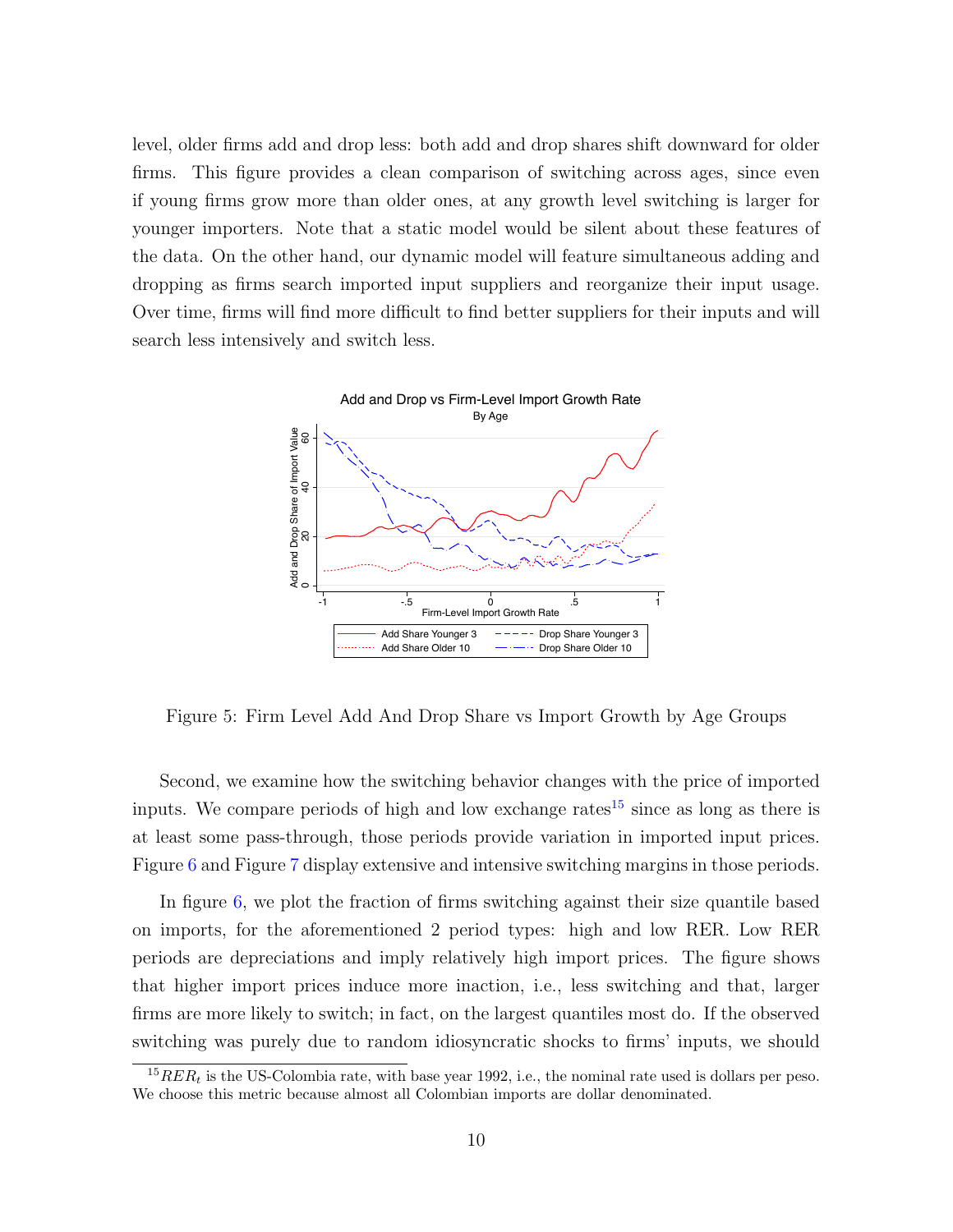<span id="page-10-0"></span>not observe a decreased fraction of switchers during devaluations, but, on the other hand, this evidence is consistent with a decreased gain from searching for inputs during devaluation and hence less switching.



Figure 6: Fraction of Importers that Switch by Time Periods

On Figure [7](#page-11-1) instead, we show that periods of expensive inputs (low RER) induce lower adding and dropping; more precisely, conditional on import growth, periods of expensive imports are associated with low switching. It is well documented that the net amount of imports falls in devaluations and here we show that also switching falls, which is a feature not easily reconciled with a standard static model. On the other hand, in our dynamic model the benefit from searching for imported inputs will fall as prices increase, which will reduce the search intensity<sup>[16](#page-10-1)</sup>.

<span id="page-10-1"></span><sup>&</sup>lt;sup>16</sup>In Table [9](#page-48-0) in the Empirical Appendix, we show this fact as number of imported inputs with a similar view. It further shows how adding and dropping activities are related to firm size. Larger firms are more likely to switch, if switch they do more adding and dropping, but a smaller ratio. See Section [4](#page-20-0) for a regression version of this results.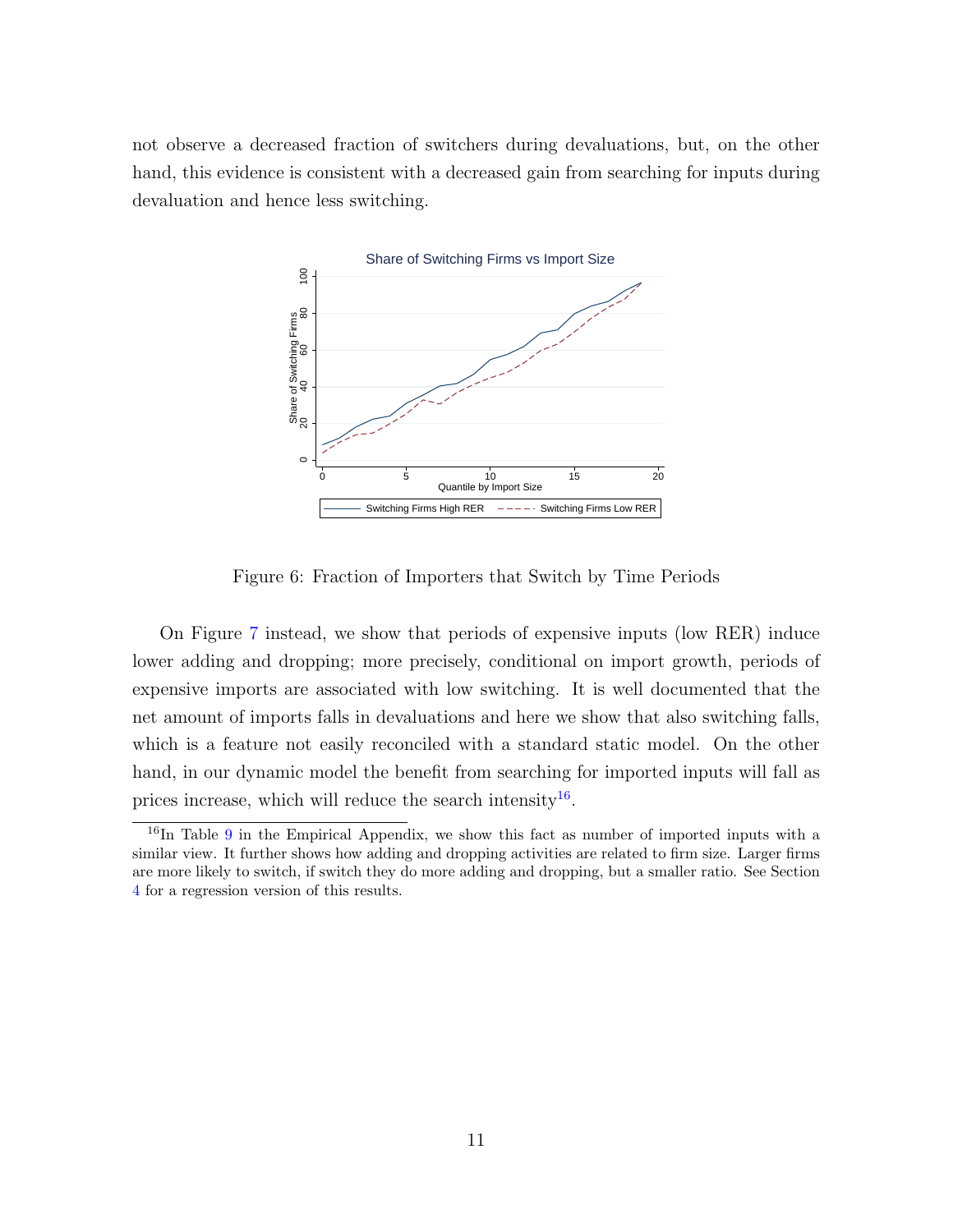<span id="page-11-2"></span><span id="page-11-1"></span>

Figure 7: Firm Level Add And Drop Share vs Import Growth by Different Time Periods

Overall, we have shown that there is substantial simultaneous adding and dropping of imported inputs by Colombian manufacturing firms. We provide evidence that switching of imported inputs depends on an importer's size, age and is affected by the price of imports. In the following section we present a theory of endogenous input selection, where firms search for imported inputs suppliers and reorganize their inputs usage over time.

# <span id="page-11-0"></span>3 Model

In this section, we build a simple model to understand firms imported inputs switching behavior, and provide guidance for our empirical analysis in Section [4.](#page-20-0) We extend the static model of endogenous choice of imported inputs by [Halpern et al.](#page-50-0) [\(2011\)](#page-50-0) and [Gopinath and Neiman](#page-50-1) [\(2011\)](#page-50-1), to introduce over time search and adjustment of imported inputs. We show that imported input switching behavior depends on firms' productivity, age and the price of imports, and that imported inputs switching relates to dynamic productivity gains of firms.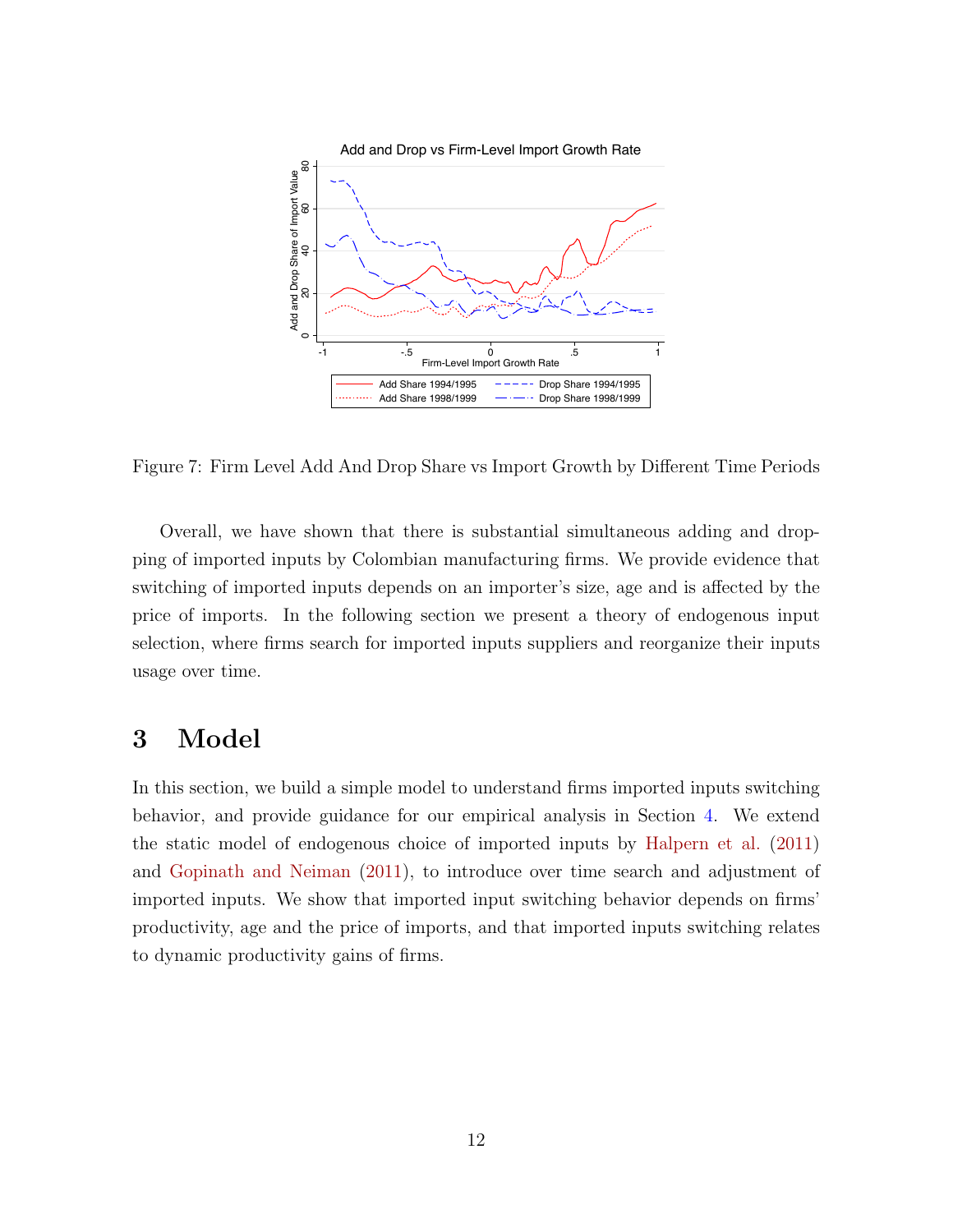### 3.1 Production and Imported Inputs

The demand quantity, q, firm can sell is inversely related to the price it sets,  $p^{-17}$  $p^{-17}$  $p^{-17}$ :

$$
q = Dp^{-\rho}.
$$

where  $\rho$  is the elasticity of demand and D is a demand shifter.

Each firm has a TFP given by  $A$  and produces a single good using labor,  $L$ , and intermediate inputs, X,

$$
Y = A L^{1-\alpha} X^{\alpha}.
$$

The intermediate inputs used by the firm consists of a bundle of intermediate goods indexed by  $j \in [0, 1]$  and aggregated according to a Cobb-Douglas technology:

$$
X = \exp \int_0^1 \ln X_j \, dj.
$$

For each type j of intermediate goods, there are two varieties: home,  $H$ , and foreign,  $M,$ 

$$
X_j = \left[ H_j^{\frac{\sigma-1}{\sigma}} + (b_j M_j)^{\frac{\sigma-1}{\sigma}} \right]^{\frac{\sigma}{\sigma-1}},
$$

where  $\sigma$  is the elasticity of substitution between the home and foreign varieties in the production function, and  $b_j > 1$  measures the productivity advantage of foreign variety  $j$ .

Firms' productivity A does not change over time. Furthermore, to import  $m$  varieties, firms need to pay a convex cost of  $m^{\eta}F$  in wage units. We assume  $\eta > 1$  so the cost function is convex on the number of varieties as in standard static models. We assume each input productivity has a distribution  $F(b)$ , with support over  $(1,\infty)$ , and firms decide their input quantity choices knowing the productivity of each input. Given this setup, all firms use all the home inputs, and potentially also foreign inputs depending on the trade-off between the productivity gains induced by foreign inputs and the convex cost of importing. We will refer to  $p_H$  and  $p_F$  as the home and foreign variety prices.

<span id="page-12-0"></span>Before describing in more detail the static part of our model, let us briefly introduce

 $17$ We use a partial equilibrium framework to focus on why firms constantly switch imported inputs, and how switching behavior is different across firms and time.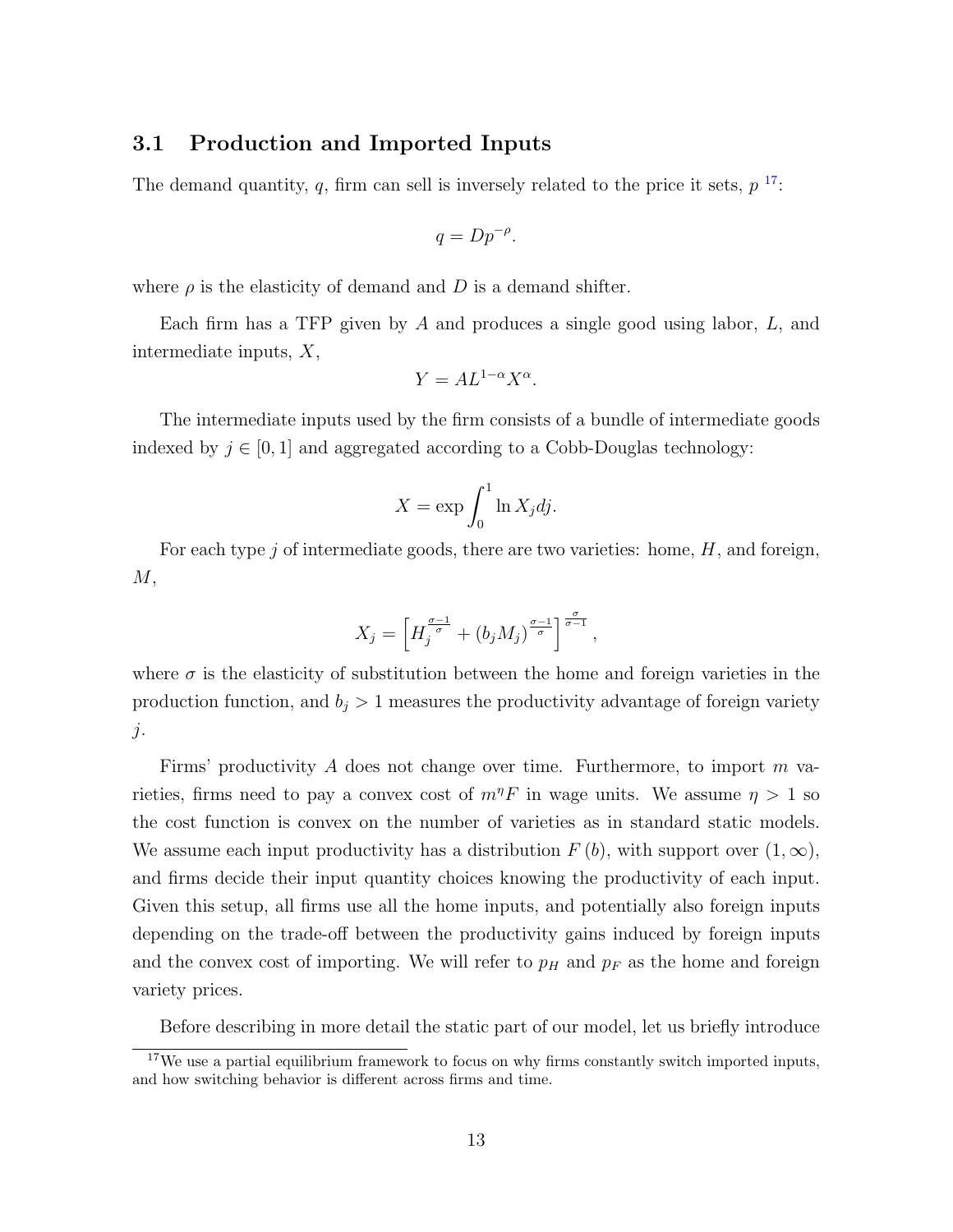the dynamic aspects. Every period an importer decides whether to pay an input search fixed cost, which in turn allows him to choose his search intensity for the measure one of foreign inputs. Having met a stock  $n$  of suppliers, the firm compares their draws for each input and chooses from which supplier to source if at all. Finally, the firm chooses the range of imported inputs given the convex cost of importing. We solve the model backwards: first, obtain the optimal imported input productivity cutoff; second, the search intensity conditional on searching; finally, the search versus not search decision. We fully introduce the dynamic aspects in section [3.3,](#page-15-0) but note that we focus on the imported input decision and ignore firms entry and  $\text{exit}^{18}$  $\text{exit}^{18}$  $\text{exit}^{18}$ .

## 3.2 Firms' Static Problem

A firm with productivity A, after the imported input productivities are realized, decides which foreign inputs to use by maximizing profits. It is intuitive to guess that the solution involves firms using imported inputs with productivity larger than  $b^*$ . By the law of large numbers, there is a  $f(b)$  fraction of inputs with productivity equal to b, and the measure of inputs used by the firm is  $m(b^*) = \int_{b^*}^{\infty} f(b) db$ .

The firm maximizes profits:

$$
\pi(A) = \max_{Y, b^*} D^{\frac{1}{\rho}} Y^{1 - \frac{1}{\rho}} - \lambda(A, b^*) Y - m(b^*)^{\eta} F
$$

where

$$
\lambda(A, b^*) = \min_{L, \{H_j, M_j\}} \left\{ wL + \int_0^1 p_H H_j dj + \int_{b^*} p_F M_b dF(b) \right\}
$$

subject to:

$$
AL^{1-\alpha}X^{\alpha} = 1
$$

$$
X = \exp \int_0^1 \ln X_j dj
$$

$$
X_j = \left[ H_j^{\frac{\sigma-1}{\sigma}} + (b_j M_j)^{\frac{\sigma-1}{\sigma}} \right]^{\frac{\sigma}{\sigma-1}}
$$

To summarize, firms' unit cost is composed of compensation to workers and spending on domestic and foreign intermediate inputs, demand is CES and there is love-of-variety in inputs.

<span id="page-13-0"></span><sup>&</sup>lt;sup>18</sup> This considerably simplifies the model. The extensive margin contribution to the aggregate adjustment is small in any case.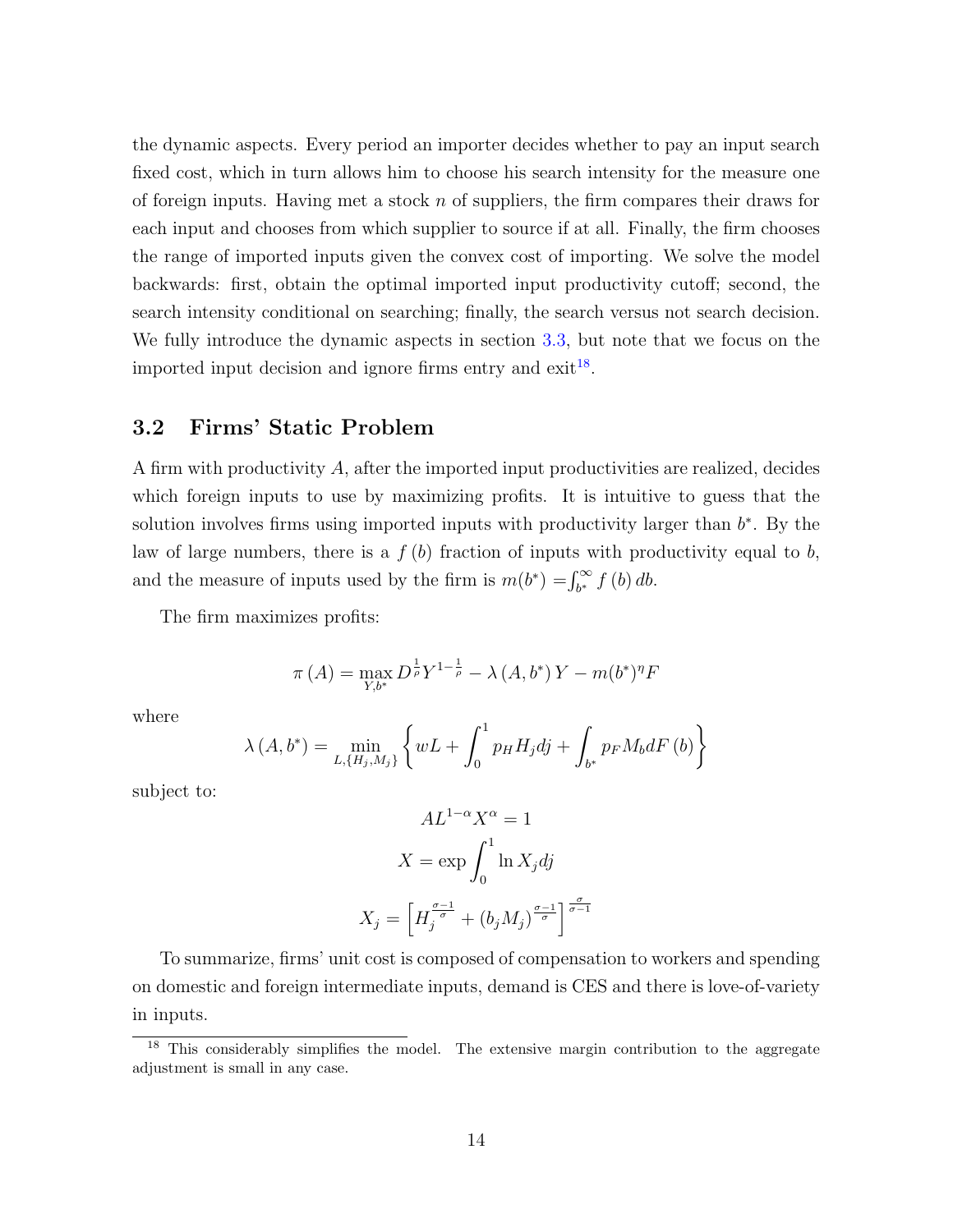Given  $b^*$ , the price index for intermediate inputs,  $P$ , is

$$
P = \exp \int_0^1 \ln \left[ p_H^{1-\sigma} + I \left( im \right) \left( \frac{p_F}{b_j} \right)^{1-\sigma} \right]_0^{\frac{1}{1-\sigma}} dj
$$
  
=  $p_H \exp \int_{b^*}^{\infty} \ln \left[ 1 + \left( \frac{bp_H}{p_F} \right)^{\sigma-1} \right]_0^{\frac{1}{1-\sigma}} dF \left( b \right).$ 

where  $I(im)$  is an indicator function that takes value 1 if input j is imported and zero otherwise. Solving the firm problem<sup>[19](#page-14-0)</sup>, we can express the unit cost,  $\lambda$ , as

$$
\lambda(A, b^*) = \frac{1}{A} \left(\frac{w}{1-\alpha}\right)^{1-\alpha} \left(\frac{P}{\alpha}\right)^{\alpha}
$$

$$
= \frac{1}{A} C G(b^*)^{-\alpha}.
$$
 (1)

where  $C = \left(\frac{w}{1 -}\right)$  $\frac{w}{1-\alpha}\Big)^{1-\alpha}$   $\left(\frac{p_H}{\alpha}\right)$  $\left(\frac{bH}{\alpha}\right)^{\alpha}$ ,  $G(b^*) = \exp \int_{b^*} (\ln B) dF(b)$  and  $B =$  $\left[1+\left(\frac{bp_H}{n_B}\right)\right]$  $p_F$  $\int_0^{\sigma-1}$   $\frac{1}{\sigma-1}$ .

The unit cost depends on firms' productivity A, the home country factor costs  $C$ , and the benefit from using more productive foreign inputs  $G(b^*)$ . Notice that a larger measure of foreign inputs, implied by a lower cutoff, reduces the marginal production cost.

Combining the two first order conditions for  $Y$  and  $b^*$ , we have that the marginal input<sup>[20](#page-14-1)</sup>  $b^*$  satisfies<sup>[21](#page-14-2)</sup>,

<span id="page-14-3"></span>
$$
C_1 A^{\rho-1} G(b^*)^{\alpha(\rho-1)} \ln B^* = \eta m(b^*)^{\eta-1} F. \tag{2}
$$

Equation [2](#page-14-3) shows that, at the optimum, the marginal benefit of an extra imported input equals the marginal cost of importing it. Adding more imports, i.e., a smaller  $b^*$ , increases the benefit from using more productive foreign inputs,  $G(b^*)$  =  $\exp \int_{b^*}^{\infty} (\ln B) dF(b)$ , hence the unit cost is lower and the firm faces higher demand. On the other hand, using more imports implies an increasing importing cost.

<span id="page-14-2"></span>
$$
^{21}C_1 = \alpha D \left(\frac{\rho - 1}{\rho}\right)^{\rho} C^{1-\rho}.
$$

<span id="page-14-1"></span><span id="page-14-0"></span><sup>19</sup>See Theoretical Appendix for a detailed derivation of the model.

<sup>&</sup>lt;sup>20</sup> There is a unique  $b^*$  if the second order condition is negative. See the Theoretical Appendix for the parameter restriction required.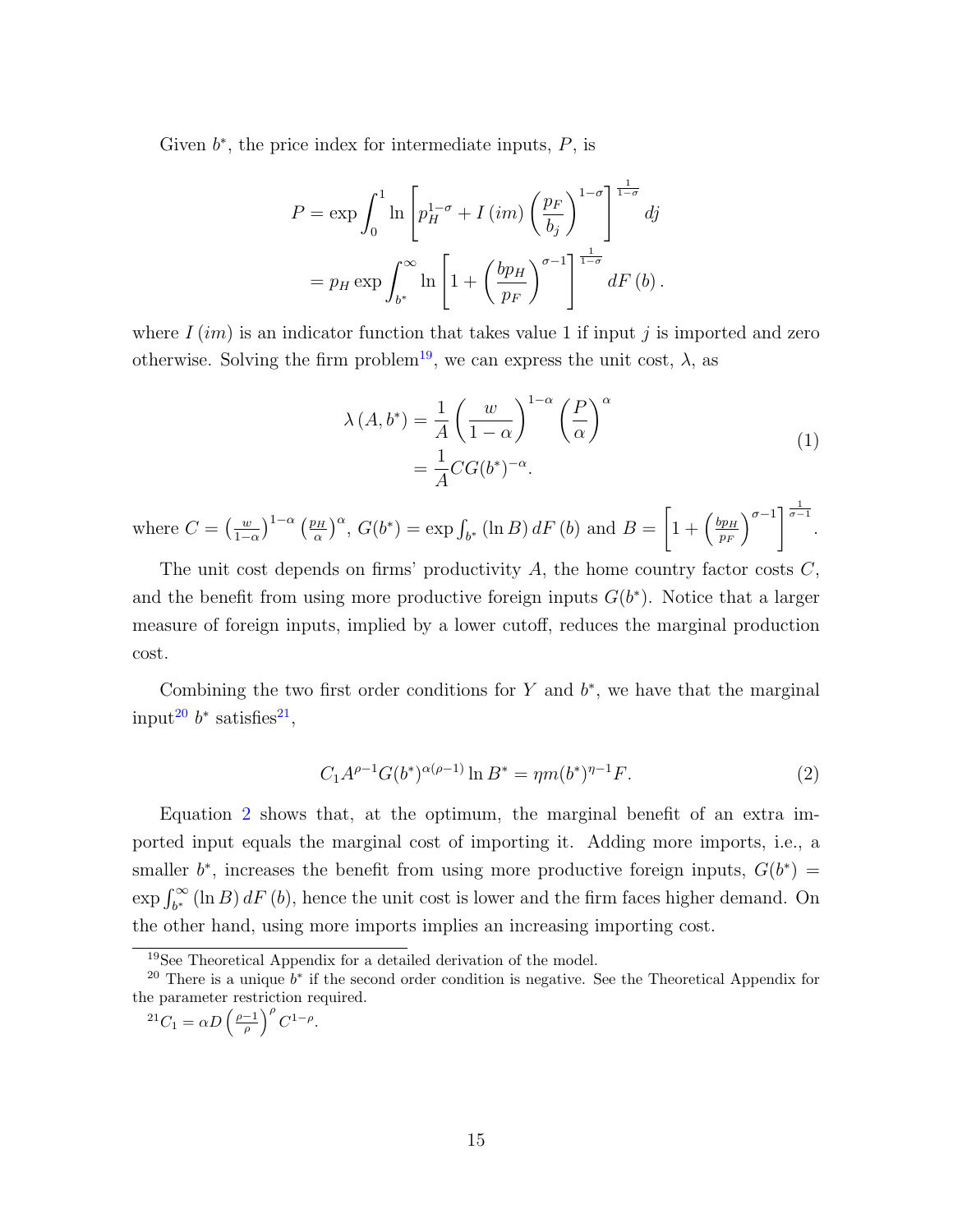### <span id="page-15-0"></span>3.3 Imported Input Switching

Firms are born in period 1. At period 2, an importer decide if they want to pay a searching cost  $F<sub>s</sub>$  to search for new foreign input suppliers If he does, he also decides the search intensity  $n' - n$ , subject to the convex cost

$$
\Phi(n, n') = \frac{\phi}{\gamma} (n' - n)^\gamma, \qquad (3)
$$

and gets new draws for each imported input from the  $n'-n$  measure of new suppliers. Then the firm chooses from whom to source each input: either continue with their current supplier or switch to a more productive supplier. In this process, some inputs will be added: those that had low productivity before the search but now have highenough productivity. Other things equal, this will increase the mass if imported inputs, which increases the cost of importing them. As a consequence some inputs will be dropped: those that the firm was using but now fall below the productivity cut-off.

In general, with a measure  $n$  of suppliers the productivity CDF for a given imported input is,

$$
F_n(b) = Prob[\max_n \tilde{b} < b].\tag{4}
$$

We assume  $F(b)$ , the suppliers' productivity distribution for each input is a Frechet distribution,  $F(b) = \exp(-T(b-1)^{-\theta})$ , which gives us closed-form solutions<sup>[22](#page-15-1)</sup> for  $F_n$ . The maximum productivity of two draws for an input has a Frechet distribution with parameter  $2T$ . Letting n denote the measure of suppliers a firm has met, the distribution of the productivity of inputs is  $F_n(b)$  with parameter  $nT$ .

Having spelled out the environment, we now turn to firms' dynamic decisions. They have two options: either paying the fixed cost of searching for new suppliers,  $F_s$  or not searching. The Bellman equation of a firm with productivity  $A$  is,

$$
V(n, A) = \max \left\{ V^s(n, A), V^d(n, A) \right\}.
$$

If the firm searches, it also chooses an optimal search intensity  $n' - n$ , and the value function for searching,  $V^s$ , is

<span id="page-15-1"></span> $^{22}$  The model can be simulated for more general distributional assumptions.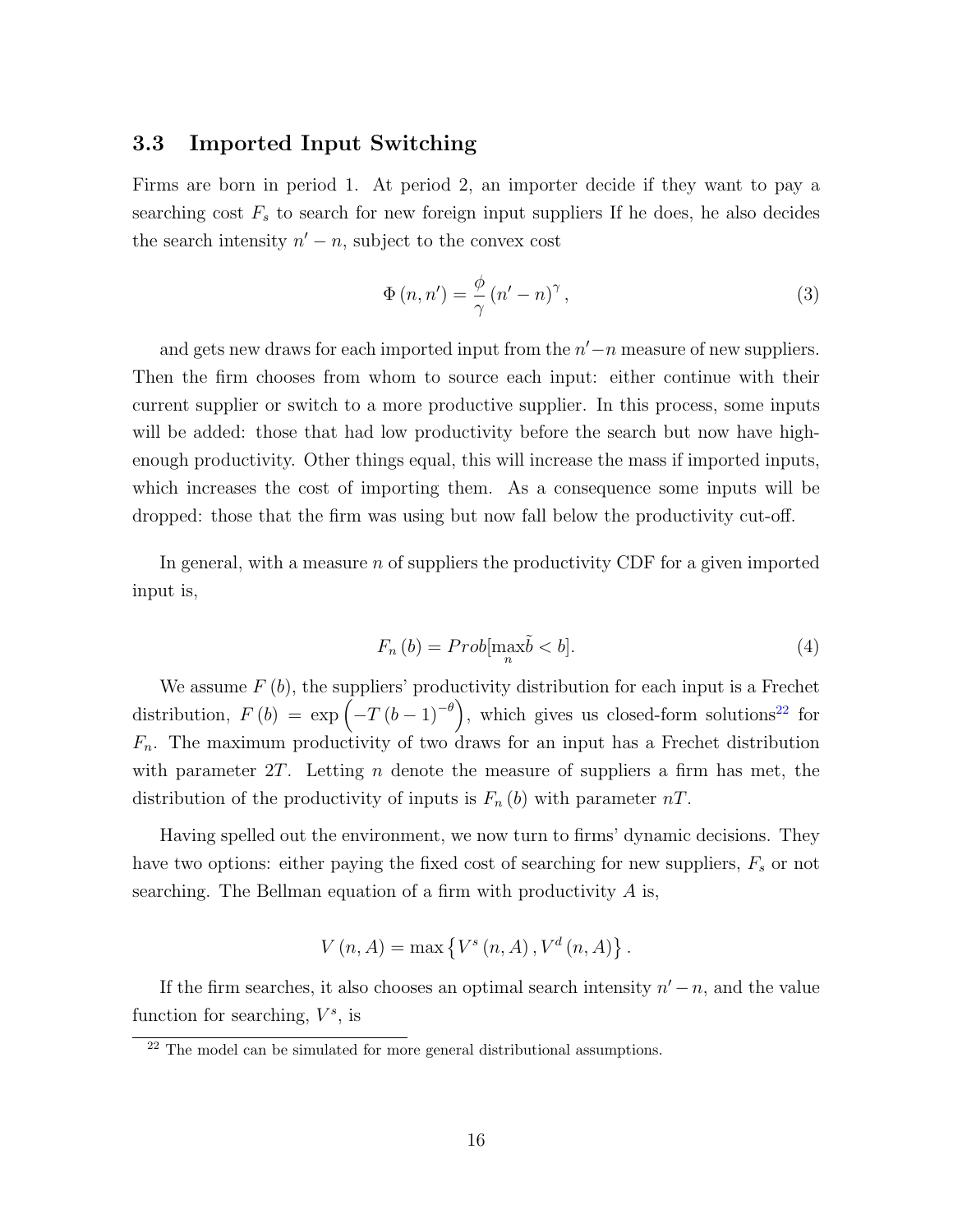$$
V^{s}(n, A) = \max_{n'} \{ \pi(n', A) - F_{s} - \Phi(n, n') + \beta V(n', A) \}.
$$

If the firm doesn't search, the value function is

$$
V^{d}(n, A) = \pi(n, A) + \beta V(n, A).
$$

The firm pays to search for new draws when  $V^s(n, A) > V^d(n, A)$  occurs, which rearranging in terms of gains from switching versus the cost of switching becomes

$$
\pi(n', A) - \pi(n, A) + \beta V(n', A) - \beta V(n, A) > F_s + \Phi(n, n').
$$

We prove in Proposition [4](#page-18-0) in the next subsection that the value of searching increases with firm productivity A.

The optimal decision rules for the firm's problem are: The firm's binary decision of searching or not; the optimal searching intensity conditional on searching; the imported input usage conditional on the firm's measure of suppliers. Summarizing, a firm with productivity  $A$  and supplier measure  $n$ , uses inputs that have productivity larger than a cutoff  $b_n^*$  that satisfies,

$$
C_1 A^{\rho-1} G(b_n^*)^{\alpha(\rho-1)} \ln B_n^* = \eta m (b_n^*)^{\eta-1} F,
$$
\n(5)

Conditional on searching, the search intensity satisfies:

<span id="page-16-0"></span>
$$
\frac{d\pi (n', A)}{dn'} = \phi (n' - n)^{\gamma - 1} - \beta \phi (n'' - n')^{\gamma - 1}
$$
 (6)

Searching for new draws occurs if  $A > \overline{A}(n)$ , where  $\overline{A}(n)$  satisfies:

$$
V^{s}\left(n,\bar{A}\left(n\right)\right)=V^{d}\left(n,\bar{A}\left(n\right)\right).
$$
\n(7)

Note that given parameters  $(\alpha, C, \rho, \sigma, \eta, \gamma, F, F_s, \frac{p_H}{p_H})$  $\left(\frac{p_H}{p_F}, T, \theta\right)$ , for each firm A, we can solve the optimal imports cutoff  $b_n^*$ , and the decision rule for the firm to search or not, and if it does search, the search intensity at every t.

In our model, there are increasing costs to searching for marginal suppliers, which generates a slow accumulation of suppliers. Meanwhile, the benefit from searching becomes smaller over time because it is harder and harder to find more productive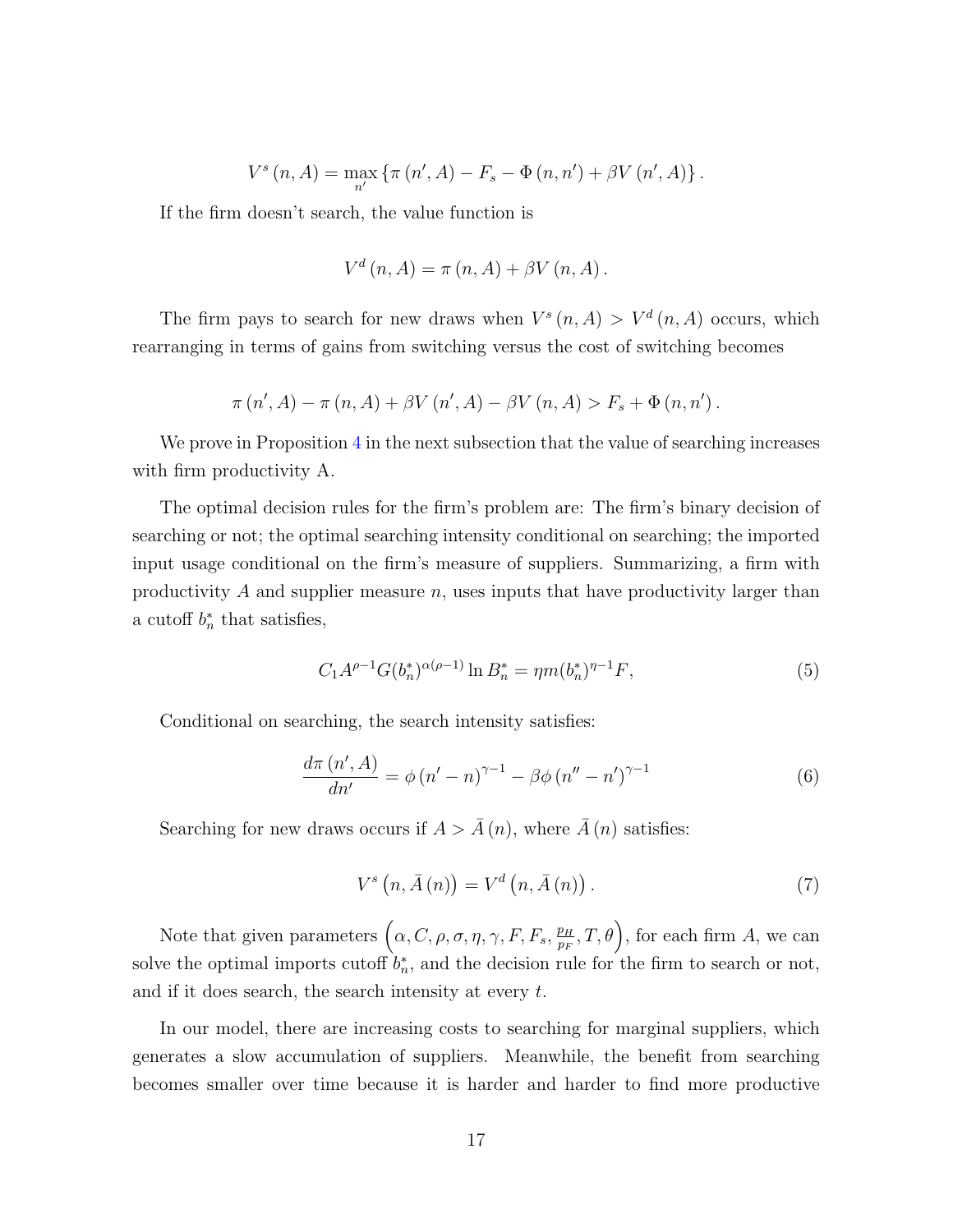suppliers for a given input. As a result, older firm search less intensively. We formally show these results in the next section.

### 3.4 Propositions

In this section we state the main propositions derived from the model which we will connect with the evidence in Section [4.](#page-20-0) The first theoretical proposition highlights the well established fact, also present in our data, that more productive firms use more imported inputs.

<span id="page-17-1"></span>Proposition 1 More productive firms use more imported inputs, conditional on age.

Proof. See Theoretical Appendix in Section [6.1.2.](#page-35-0)

$$
\frac{db_n^*}{dA} < 0,
$$

so when firm productivity increases, the input cutoff decreases and the firm uses more inputs as  $m(b^*) = \int_{b^*} f(b) db$ . Intuitively, more productive firms gain more from having more inputs and hence are able to overcome a larger convex cost.

One of the key features we find in the data is that firms are simultaneously adding and dropping imported inputs. Our model generates such behavior by combining search of better inputs with the optimality of dropping those that are less productive. The next proposition shows this feature of the model analytically.

<span id="page-17-2"></span>**Proposition 2** If firms pay the search costs to find new suppliers, they will add and drop varieties simultaneously.

**Proof.** See Theoretical Appendix in Section [6.1.3.](#page-36-0) We only need to prove that, when increasing their measure of suppliers, firms will add and drop varieties simultaneously.  $\frac{db^*}{dn} > 0$ , i.e., searching new suppliers increases the measure of known suppliers, and raises the cutoff, hence some original inputs should be dropped. However, the measure of imported inputs increases, as  $\frac{dm(b^*)}{dn} > 0$  <sup>[23](#page-17-0)</sup>. So if firms pay the search cost, they add and drop imported inputs simultaneously. Searching allows the firm to access a better input distribution. For some previously not imported inputs, a more productive new

<span id="page-17-0"></span><sup>&</sup>lt;sup>23</sup> Note that although the cutoff increases, the productivity distribution of imported inputs also shifts to the right as firms connect to more suppliers, hence the measure of imported inputs firms use also increase.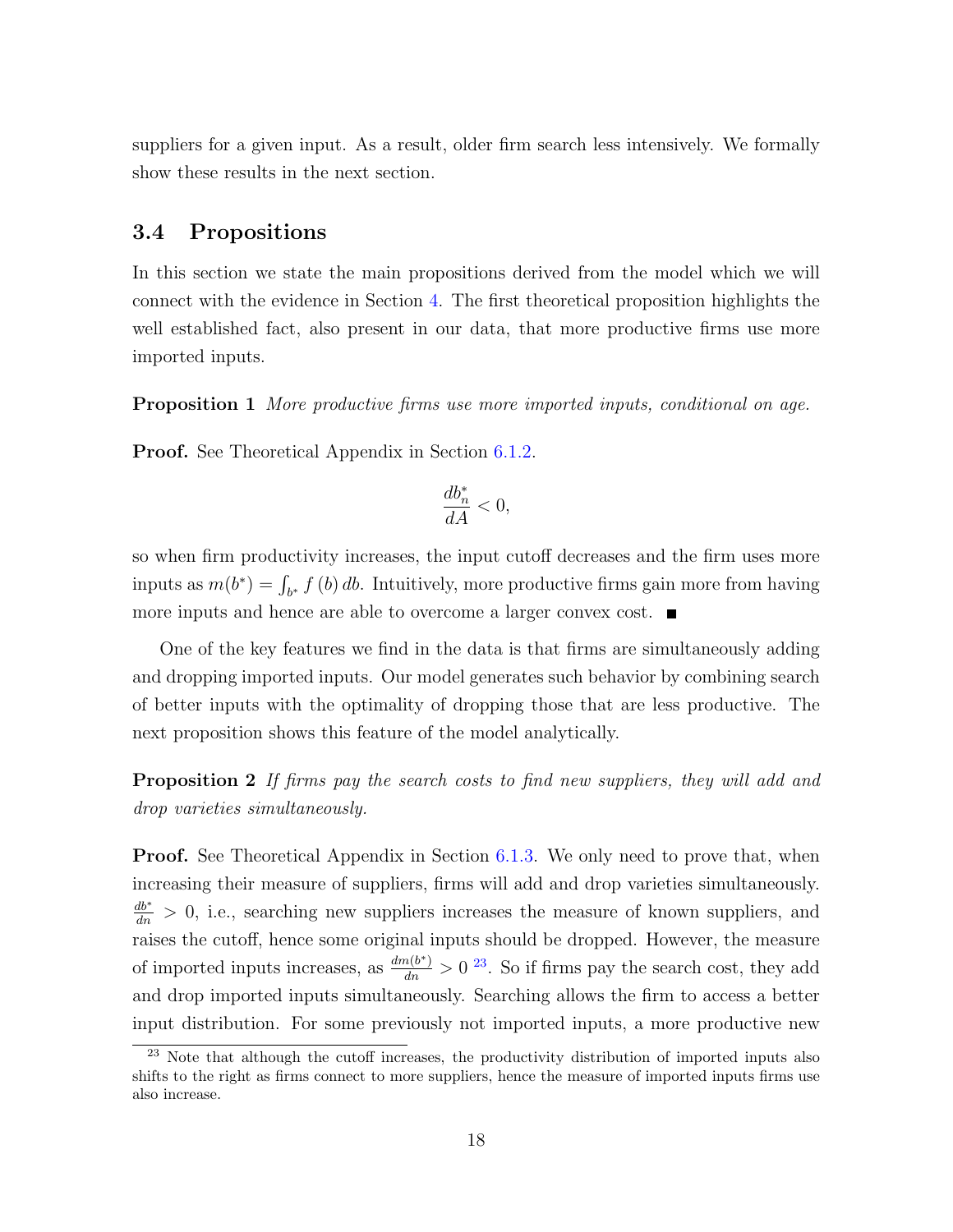supplier will be found, and the firm will add them. For a large enough increase in the convex cost, firms will optimally drop some of the least productive inputs they were previously importing.  $\blacksquare$ 

We have determined that firms add and drop inputs simultaneously, conditional on choosing to readjust their production. Which firms search and reorganize? Pending data evidence, the next two propositions provide a prediction on how the reorganization choices of a firm depend on age and productivity.

#### <span id="page-18-1"></span>**Proposition 3** Older firms import more but there are decreasing returns to searching.

Proof. See Theoretical Appendix in Section [6.1.4.](#page-37-0) As firms search, they find better suppliers which allow them to increase the mass of imported inputs. However, the increase in profits from searching becomes smaller over time because it is harder and harder to find more productive suppliers for a given input over time. The decreasing return to scale of searching and the convex searching cost makes older firms search less intensively, hence they add and drop a smaller fraction of their imported inputs. Controlling for firm productivity, older firms import more varieties, but they add and drop less over time.  $\blacksquare$ 

<span id="page-18-0"></span>**Proposition 4** Searching new input suppliers increases profits and the profit increase is larger for more productive firms. The dynamic gains from searching are larger for more productive firms, hence, larger firms are more likely to do add and drop.

**Proof.** See Theoretical Appendix in Section [6.1.5.](#page-39-0)  $\frac{d\frac{d\pi}{dn}}{dA} > 0$ , the increase in current period profit is larger for more productive firms. We have shown that the profit gain from searching falls as time passes (Proposition [3\)](#page-18-1), and the overall gain from searching can be thought of as a sum of change of profits flows. In the Appendix, we show that the overall gain from searching is also larger for more productive firms. So controlling for age, more productive firms are more likely to pay the search cost. Intuitively, when firms want to find better imported inputs they pay a fixed cost to reorganize production and search. Once that fixed cost is paid, their variable cost is reduced and allows them to sell more. This larger sales benefits more productive firms more, so they are more likely to pay the search cost, and more likely to add and drop varieties. Put it differently, since firm productivity  $A$  is complementary to productivity gains coming from imported inputs, high A firms search and reorganize (for a longer time).  $\blacksquare$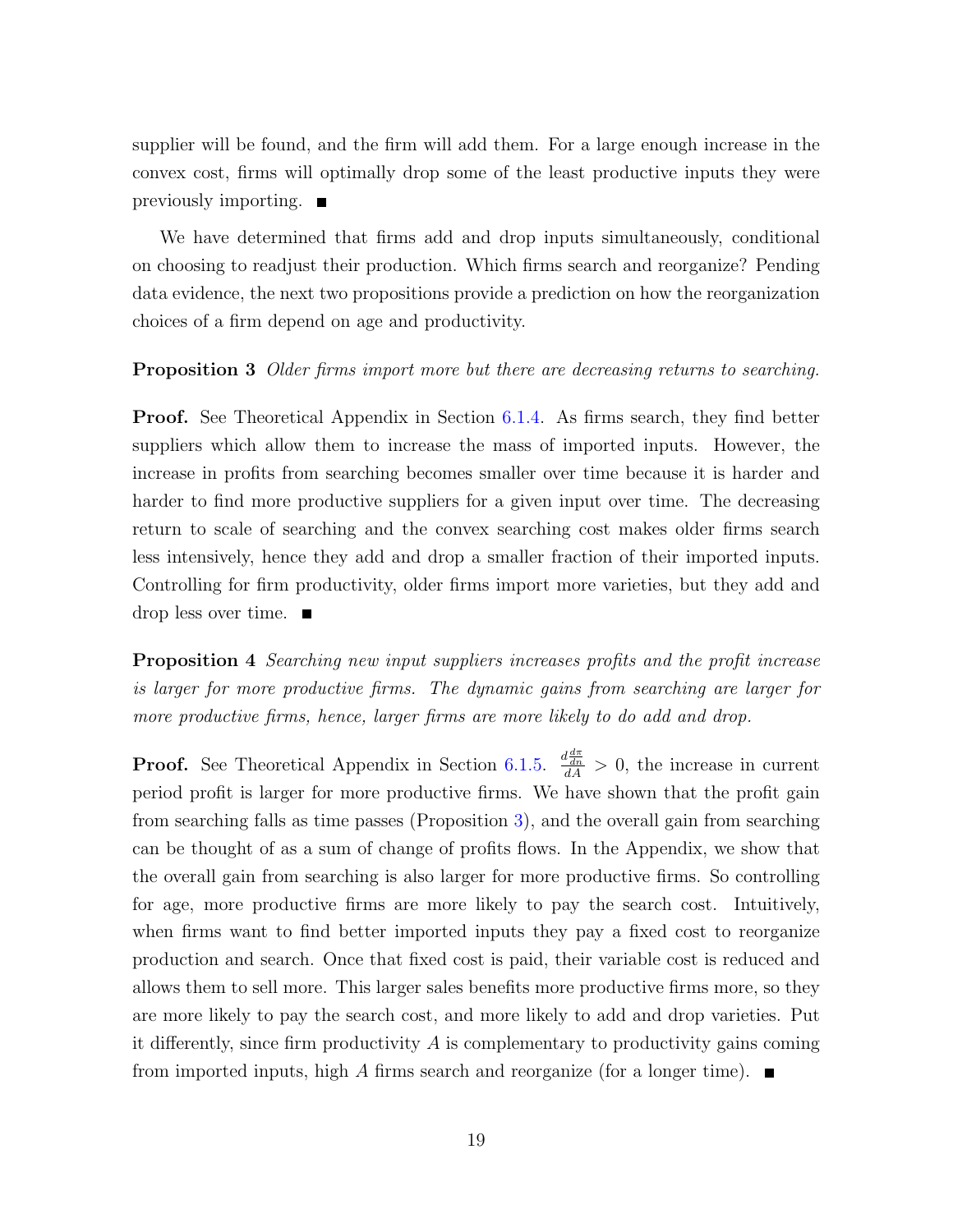In the model, conditional on a given firm productivity, productive imported inputs are more likely to stay longer within a firm than the less productive ones. The next proposition deals with this intuition formally.

<span id="page-19-2"></span>Proposition 5 Conditional on importing, the higher an input's productivity, the lower the probability of it being dropped.

**Proof.** See Theoretical Appendix. Intuitively, firms rank inputs by how productive they are. Since new draws are independent of the existing realization, the currently used inputs that are least productive are more likely to be dropped by the firm.  $\blacksquare$ 

In Section [2](#page-4-0) we use RER variation to document that adding and dropping is reduced during a devaluation in Colombia. In our model, both the number of imported inputs firms use and switching behavior are affected by devaluations. We first show that, in our model, it is still true that net imports falls in devaluations.

<span id="page-19-0"></span>Proposition 6 In a devaluation firms use less imported inputs.

**Proof.** See Theoretical Appendix in Section [6.1.8.](#page-41-0)  $\frac{db^*}{dx^n}$  $\frac{db^*}{dp_F} > 0$ , then when foreign inputs price increases, the productivity cutoff increases, firms use less imported inputs. In a nutshell, when imports become more expensive, firms import less.

Finally, on the next two propositions, we show that the number of firms that add and drop decreases in devaluations and that, for those firms that switch, they do it less intensely and it is a smaller share of their inputs.

<span id="page-19-1"></span>**Proposition 7** In a devaluation less firms would like to pay the search costs to find new suppliers.

**Proof.** See Theoretical Appendix in Section [6.1.9.](#page-41-1) Because  $\frac{d(\frac{d\pi}{dn})}{dn}$  $\frac{\sqrt{dn} }{dp_F} < 0$ , the profit increase due to searching is lower when the currency devaluates because imports have become more expensive. Accordingly, fewer firms would pay the search cost. Therefore, fewer firms would add and drop simultaneously.

<span id="page-19-3"></span>Proposition 8 In a devaluation firms that switch would add and drop a smaller share of their imported inputs.

**Proof.** See Theoretical Appendix in Section [6.1.9.](#page-41-1) Firms reduce the search intensity because the benefit from searching decreases when the currency devaluates.  $\blacksquare$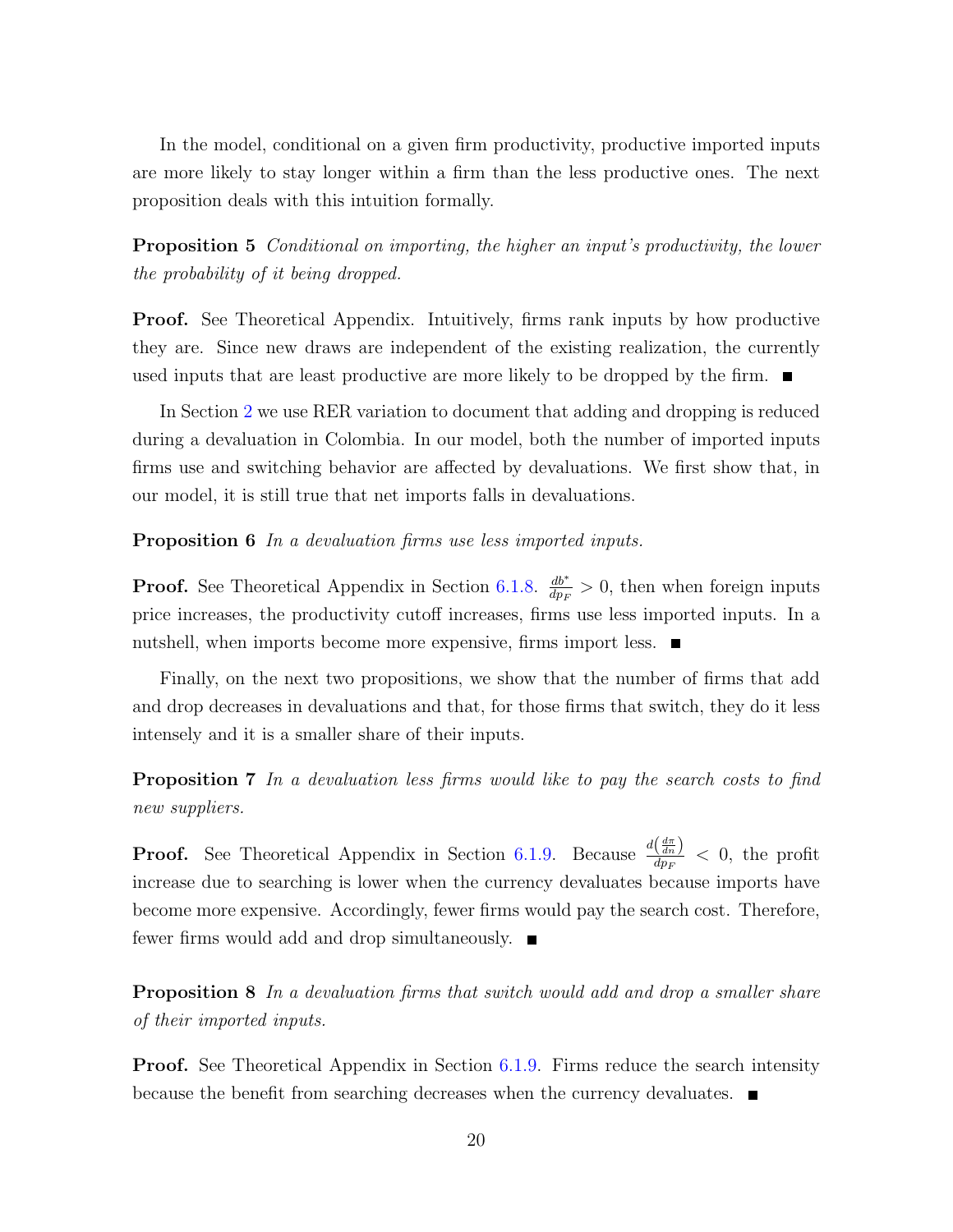# <span id="page-20-3"></span><span id="page-20-0"></span>4 Evidence On Firm Import Switching Behavior

# 4.1 Imported Input Switching

In this section, we use firm-level data to provide further evidence on firms' imported input switching behavior that is consistent with the model predictions. More precisely, we show regressions that are associated with the propositions in Section [3.](#page-11-0) All of the results in this section are robust to an export switching dummy<sup>[24](#page-20-1)</sup>, exporter dummy and export value share in total sales; And also to partial year effects as in [Bernard et al.](#page-49-3) [\(2014\)](#page-49-3), who emphasize that the time of the year in which firms start trading influences growth estimates of new entrants. In this section, whenever we run a dynamic panel data regression or include the RER as explanatory variable, the results are obtained in first differences<sup>[25](#page-20-2)</sup>.

We start our empirical analysis section focusing on results that relate firms' import behavior to their sales, a proxy for productivity, and the RER. Results shown in Table [1](#page-21-0) are obtained from running,

$$
Imports_{it} = \alpha + \gamma_i + \beta_1 RER_t + \beta_2 Sales_{it-1} + \omega_{it}
$$

where  $Imports_{it}$  can be either import value or number of different imported inputs by firm  $i$  at time  $t$ . Unless otherwise specified all variables are in logs in this section. Two results are worth highlighting in this table. First, that as a firm becomes larger, it imports more (Proposition [1\)](#page-17-1). Second, that both import value and the number of varieties imported fall when the RER goes down, Proposition [6.](#page-19-0) Both results essentially confirm abundant previous work of other authors.

<span id="page-20-1"></span> $^{24}$  If a firm does not export we set the export switching dummy equal to zero.

<span id="page-20-2"></span><sup>&</sup>lt;sup>25</sup>This makes age, the proxy for the known supplier mass, drop in some specifications.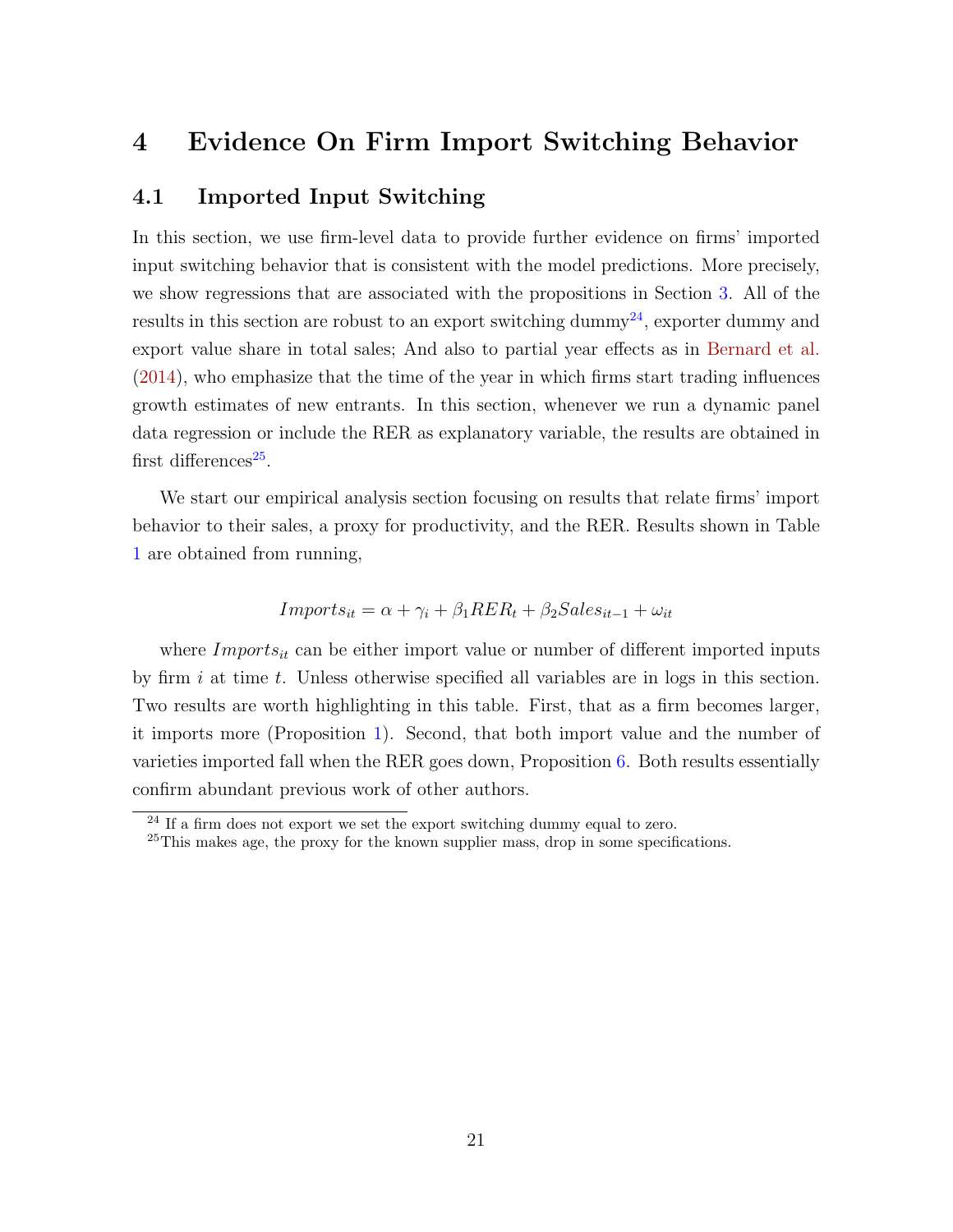<span id="page-21-0"></span>

|                   | (1)                                | (2)          | $\left( 3\right)$ | $\left( 4\right)$ |  |  |  |  |  |
|-------------------|------------------------------------|--------------|-------------------|-------------------|--|--|--|--|--|
| <b>VARIABLES</b>  | Import Value                       | Import Value | Import Number     | Import Number     |  |  |  |  |  |
|                   |                                    |              |                   |                   |  |  |  |  |  |
| <b>RER</b>        | $1.285***$                         | $1.253***$   | $0.456***$        | $0.436***$        |  |  |  |  |  |
|                   | (19.81)                            | (19.34)      | (11.63)           | (11.10)           |  |  |  |  |  |
| Lagged Sales      |                                    | $0.154***$   |                   | $0.0992***$       |  |  |  |  |  |
|                   |                                    | (7.208)      |                   | (8.633)           |  |  |  |  |  |
| Constant          | $-0.00676$                         | $-0.00896$   | $-0.0138***$      | $-0.0152***$      |  |  |  |  |  |
|                   | $(-1.102)$                         | $(-1.457)$   | $(-3.777)$        | $(-4.161)$        |  |  |  |  |  |
|                   |                                    |              |                   |                   |  |  |  |  |  |
| Observations      | 35,254                             | 35,254       | 35,254            | 35,254            |  |  |  |  |  |
| R-squared         | 0.011                              | 0.013        | 0.004             | 0.007             |  |  |  |  |  |
| Number of Firms   | 5,243                              | 5,243        | 5,243             | 5,243             |  |  |  |  |  |
| First Differences | Yes                                | Yes          | Yes               | Yes               |  |  |  |  |  |
|                   | Dobust z statisties in parentheses |              |                   |                   |  |  |  |  |  |

Robust z-statistics in parentheses

\*\*\* p<0.01, \*\* p<0.05, \* p<0.1

Table 1: Value and number of imported inputs and RER.

We now turn to predictions related to the most specific mechanisms in our model. In the next two tables we start with the dynamic implications of the model which deal with Proposition [3.](#page-18-1) In our model, if firms choose to search for suppliers, over time they will increase the number of imported inputs and suppliers. This implies that older firms use more imported inputs. Both tables share the structure of the independent variables and are obtained by running

$$
Imports_{it} = \alpha_t + \gamma_i + \beta_1 Age_{it} + \beta_2 Age_{it}^2 + \beta_3 Sales_{it-1} + \varepsilon_{it}
$$

where  $Imports_{it}$  is, depending on the table, either imported inputs or switching intensity by firm i at time t and  $age_{it}$  is the number of years firm i has been importing inputs. Table [2](#page-22-0) has as dependent variable the number of imported inputs, and shows that results are in line with the prediction of the model: the coefficient on age is positive and older firms increase their imported inputs at a decreasing rate.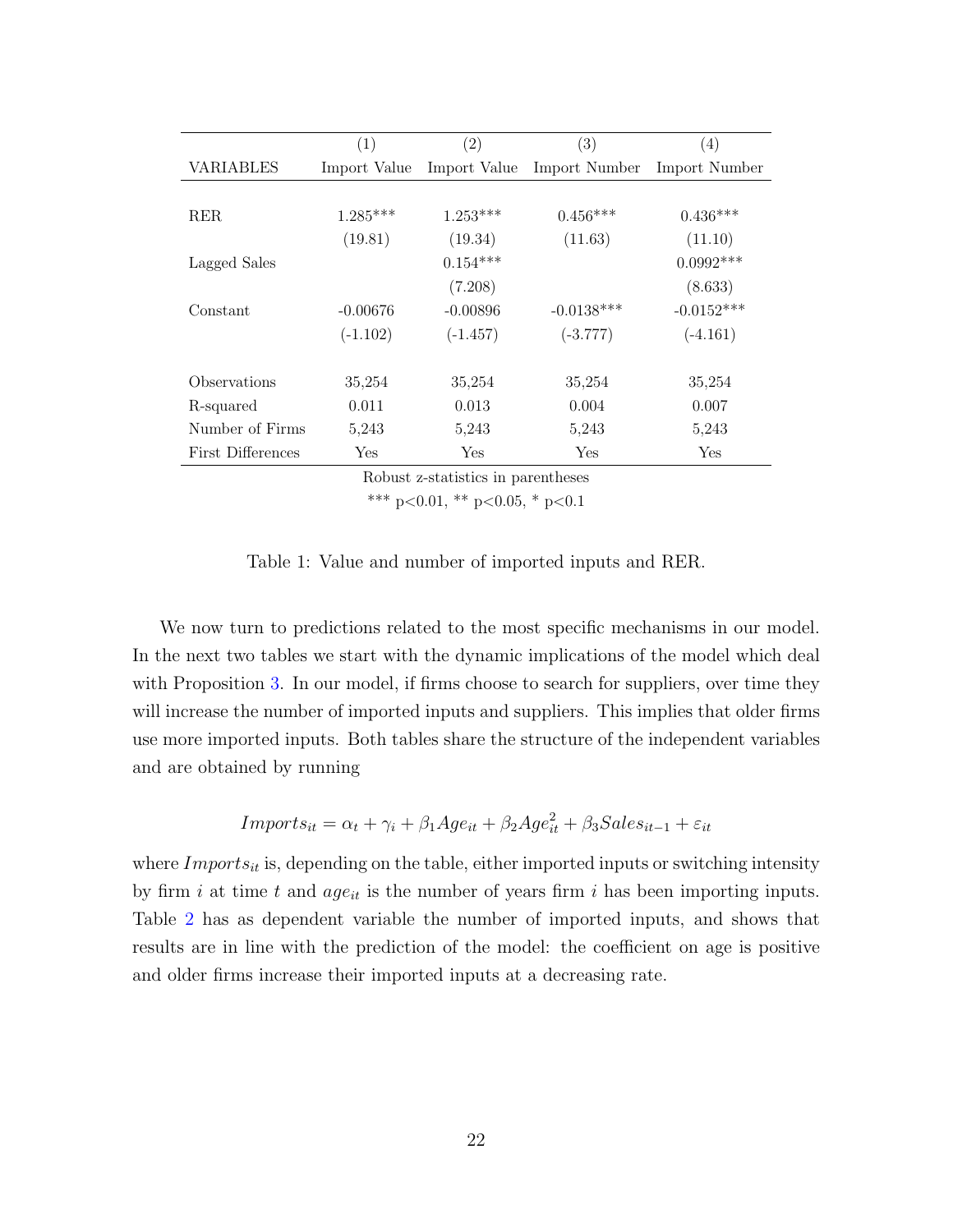<span id="page-22-0"></span>

|              | (1)           | (2)           |
|--------------|---------------|---------------|
| VARIABLES    | Import Number | Import Number |
|              |               |               |
| Age          | $0.0656***$   | $0.0488***$   |
|              | (8.662)       | (6.458)       |
| $Age^2$      | $-0.00130**$  | $-0.000615$   |
|              | $(-2.558)$    | $(-1.232)$    |
| Lagged Sales |               | $0.214***$    |
|              |               | (12.26)       |
| Constant     | $0.952***$    | $-2.246***$   |
|              | (21.23)       | $(-8.511)$    |
|              |               |               |
| Observations | 15,153        | 15,153        |
| R-squared    | 0.794         | 0.799         |
| Firm FE      | Yes           | Yes           |
| Time FE      | Yes           | Yes           |

Robust t-statistics in parentheses

\*\*\* p<0.01, \*\* p<0.05, \* p<0.1

Table 2: Number of products and age.

On the next table we show another dynamic feature shown in Proposition [3:](#page-18-1) over time, it is increasingly difficult to find better foreign suppliers for inputs. As firms have spent more time searching, the switching value becomes smaller. This is confirmed in Table [3](#page-23-0) where age has a negative effect on switching measures. Further, since older firms are larger, this also emphasizes that our results are not driven by firms with more inputs adding and dropping more $^{26}$  $^{26}$  $^{26}$ .

<span id="page-22-1"></span> $26$  At this point it is worth highlighting that at least three pieces of evidence in our empirical results suggest switching is not simply due to idiosyncratic input shocks. First, that firms over time use more inputs. Second, that the share of switching in total imports decreases over the search period length. Third, input drop probability is negatively related to firm size.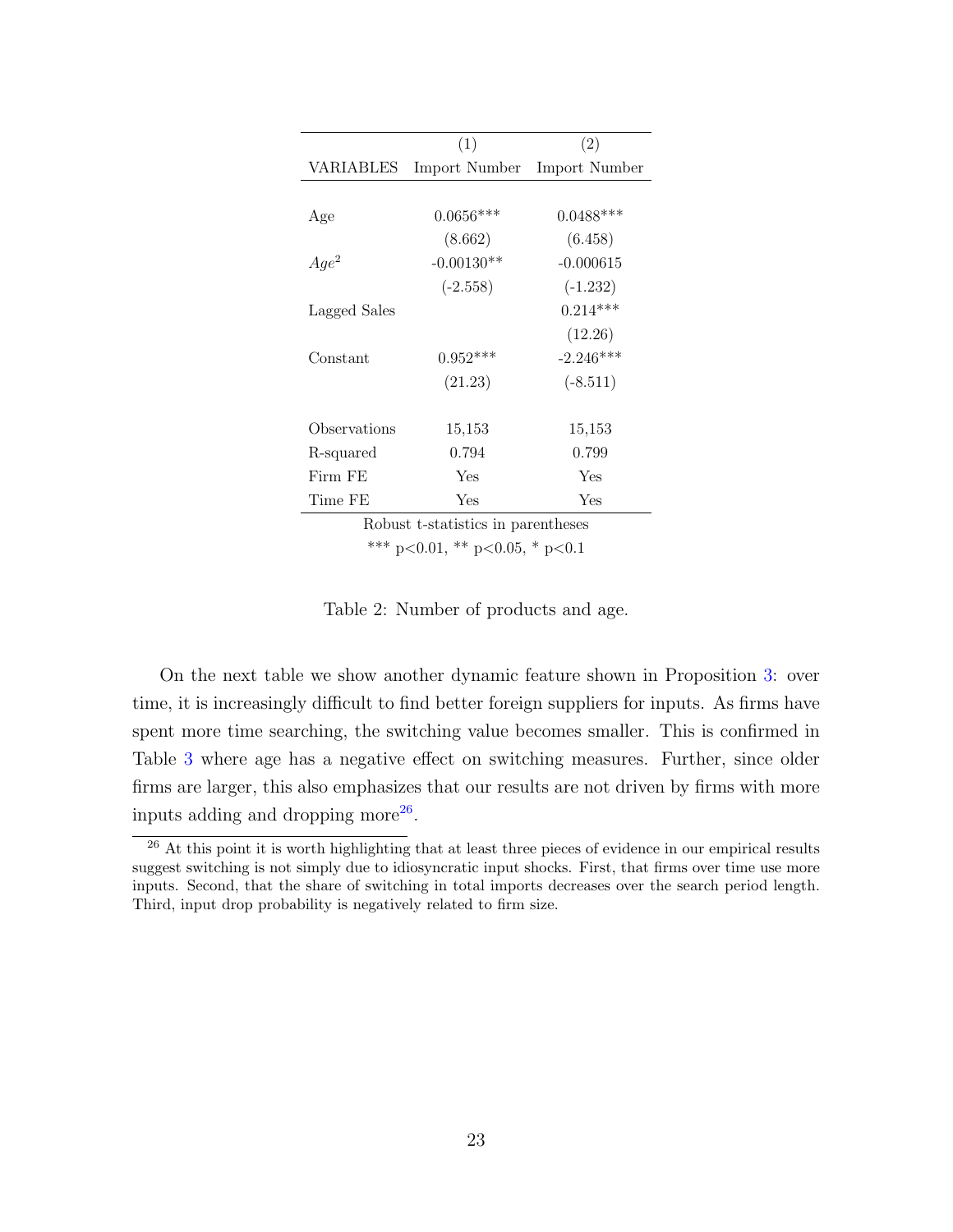<span id="page-23-0"></span>

|              | (1)          | (2)          | (3)          | (4)          |
|--------------|--------------|--------------|--------------|--------------|
| VARIABLES    | Add and Drop | Add and Drop | Add and Drop | Add and Drop |
|              | Value        | Value Share  | Number       | Number Share |
|              |              |              |              |              |
| <b>RER</b>   | $1.375***$   | $1.050***$   | $0.227***$   | $0.355***$   |
|              | (7.799)      | (5.159)      | (2.655)      | (4.335)      |
| Age          | $-0.0783***$ | $-0.178***$  | $-0.0126$    | $-0.0774***$ |
|              | $(-3.168)$   | $(-6.200)$   | $(-1.070)$   | $(-6.896)$   |
| $Age^2$      | $0.00561***$ | $0.00580***$ | $0.00241***$ | $0.00286***$ |
|              | (3.494)      | (3.197)      | (2.622)      | (4.028)      |
| Lagged Sales | $0.298***$   | $-0.266***$  | $0.137***$   | $-0.0695***$ |
|              | (5.946)      | $(-4.987)$   | (6.248)      | $(-3.557)$   |
| Constant     | $6.462***$   | $4.018***$   | $-0.155$     | $1.440***$   |
|              | (8.397)      | (4.868)      | $(-0.458)$   | (4.776)      |
|              |              |              |              |              |
| Observations | 6,411        | 6,411        | 6,411        | 6,411        |
| R-squared    | 0.691        | 0.679        | 0.777        | 0.613        |
| Firm FE      | Yes          | Yes          | Yes          | Yes          |

Robust t-statistics in parentheses

\*\*\* p<0.01, \*\* p<0.05, \* p<0.1

|  |  | Table 3: Switching over time. |  |  |
|--|--|-------------------------------|--|--|
|--|--|-------------------------------|--|--|

Next, we test Proposition [7,](#page-19-1) which states that, during a devaluation, fewer firms do import switching during a devaluation. We run a linear probability model,

$$
DummyAdd and Drop_{it} = \gamma_i + \beta_1 Sales_{it-1} + \beta_2 RER_t + \varepsilon_{it}
$$

where  $DummyAddandDrop_{it}$  is a dummy that takes a value of one if firm i adds and drops imports simultaneously between  $t - 1$  and  $t$ , and zero otherwise. Results in Table [4](#page-24-0) show that fewer firms do simultaneous adding and dropping when the RER goes down, i.e., during the devaluation. In light of our model, we interpret it as firms reducing their reorganizing activities as a consequence of import prices going up.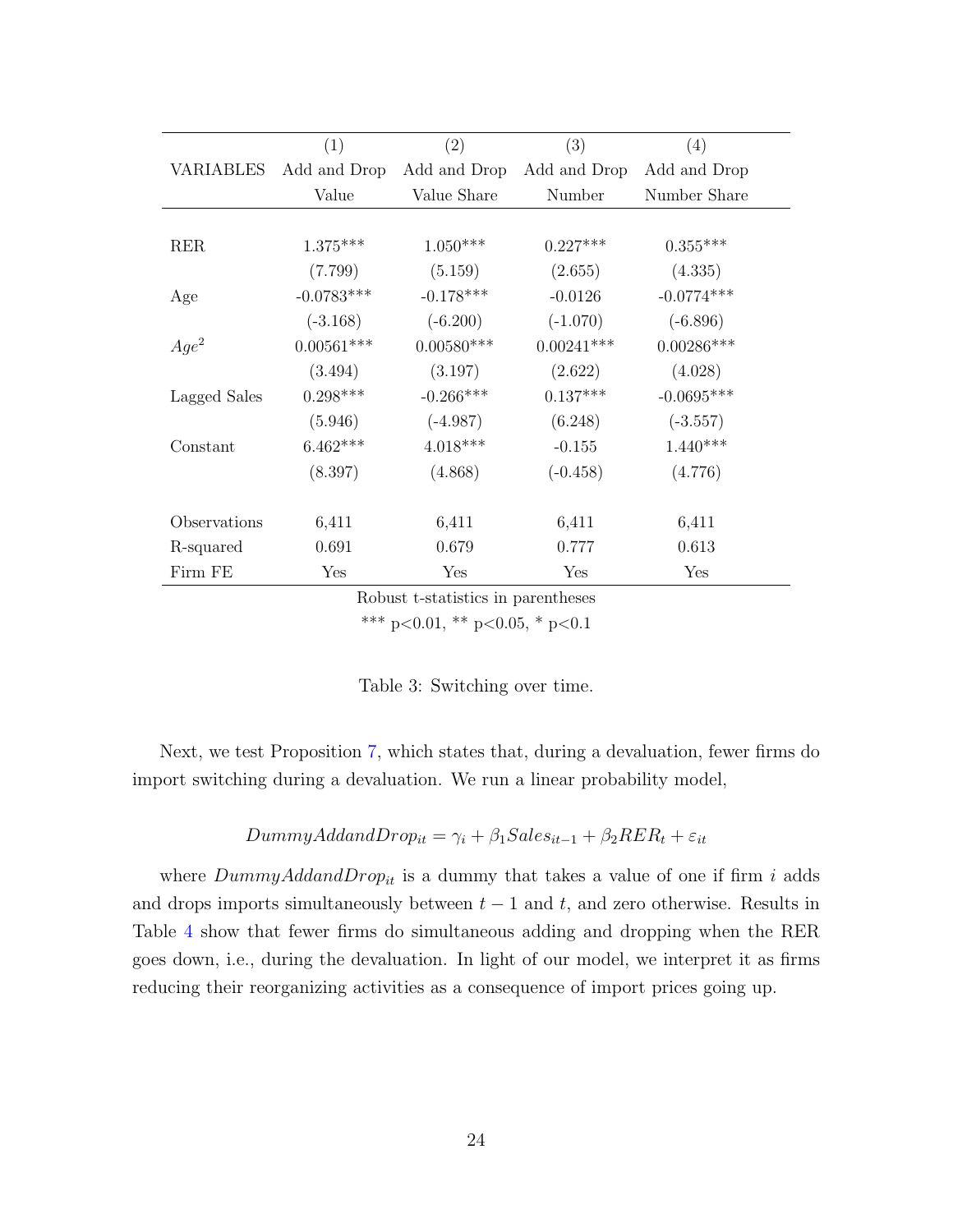<span id="page-24-0"></span>

|                                        | (1)          |  |  |  |  |
|----------------------------------------|--------------|--|--|--|--|
| VARIABLES                              | Add and Drop |  |  |  |  |
|                                        | Dummy        |  |  |  |  |
|                                        |              |  |  |  |  |
| Lagged Sales                           | $0.0564***$  |  |  |  |  |
|                                        | (7.091)      |  |  |  |  |
| RER.                                   | $0.138***$   |  |  |  |  |
|                                        | (4.939)      |  |  |  |  |
| Constant                               | $-0.0115***$ |  |  |  |  |
|                                        | $(-4.424)$   |  |  |  |  |
|                                        |              |  |  |  |  |
| Observations                           | 32,796       |  |  |  |  |
| R-squared                              | 0.003        |  |  |  |  |
| Number of Firms                        | 4,651        |  |  |  |  |
| First Differences                      | Yes          |  |  |  |  |
| Robust z-statistics in parentheses     |              |  |  |  |  |
| *** $p<0.01$ , ** $p<0.05$ , * $p<0.1$ |              |  |  |  |  |

Table 4: Import Switching LPM and RER.

The model also has predictions at the input-firm level, see Proposition [5.](#page-19-2) We use within-firm variation to show that the likelihood of dropping an input is related to it's productivity. This is shown in proposition [5.](#page-19-2) In our model, searching allows productivity of inputs to improve over time. If the productivity draw of a purchased input is large, the firm will use relatively more of it, and it will be more difficult that a better draw is obtained; hence, that imported input will be less likely to be dropped. To test this hypothesis, we run,

$$
DummyInputDrop_{i,j,t} = \alpha_t + \gamma_i + \beta_1 ImportedInputSize_{i,j,t-1} + \beta_2 Sales_{i,t-1} + \varepsilon_{i,j,t}
$$

where  $DummyInputDrop_{ijt}$  is a dummy for whether input j was dropped or not, 1 and 0 respectively. *ImportedInputSize<sub>ijt</sub>* can be either the imported value of input j by firm i or the share of the input in total sales. We show the robustness of this result by running several specifications. Table [5](#page-25-0) shows the results, which are in accordance with the theory: a larger import value for an intermediate is associated with a lower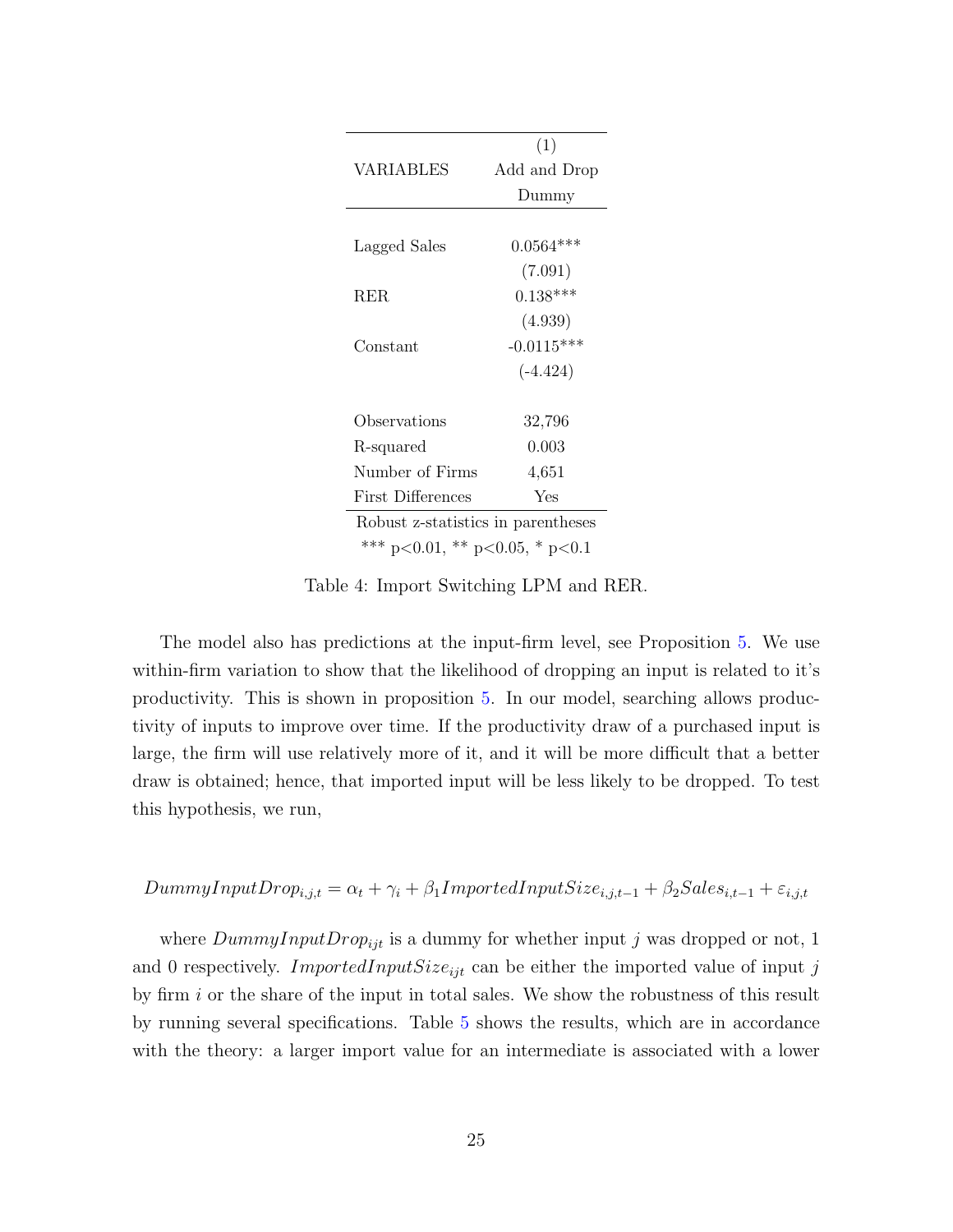<span id="page-25-0"></span>

| dropping likelihood <sup>27</sup> . |  |
|-------------------------------------|--|
|                                     |  |

|              | (1)          | (2)          | (3)            | (4)          | (5)           |
|--------------|--------------|--------------|----------------|--------------|---------------|
| VARIABLES    | Input Drop   | Input Drop   | Input Drop     | Input Drop   | Input Drop    |
|              | Dummy        | Dummy        | Dummy          | Dummy        | Dummy         |
|              |              |              |                |              |               |
| Input share  | $-0.0625***$ |              |                | $-0.0628***$ |               |
|              | $(-362.7)$   |              |                | $(-364.5)$   |               |
| Input size   |              | $-0.0640***$ |                |              | $-0.0640***$  |
|              |              | $(-369.3)$   |                |              | $(-369.1)$    |
| Lagged Sales |              |              | $-0.00968$ *** | $-0.0361***$ | $-0.00320***$ |
|              |              |              | $(-7.685)$     | $(-30.70)$   | $(-2.745)$    |
| Constant     | $-0.0824***$ | $0.860***$   | $0.494***$     | $0.554***$   | $0.917***$    |
|              | $(-34.50)$   | (323.7)      | (22.07)        | (26.52)      | (44.16)       |
|              |              |              |                |              |               |
| Observations | 802,704      | 802,704      | 802,704        | 802,704      | 802,704       |
| R-squared    | 0.237        | 0.240        | 0.119          | 0.238        | 0.240         |
| Firm FE      | Yes          | Yes          | Yes            | Yes          | Yes           |
| Time FE      | Yes          | Yes          | Yes            | Yes          | Yes           |
| Product FE   | No           | No           | No             | No           | No            |

Robust t-statistics in parentheses

\*\*\* p<0.01, \*\* p<0.05, \* p<0.1

| Table 5: Imported Input Dropping Relation to it's Productivity. |  |  |  |  |
|-----------------------------------------------------------------|--|--|--|--|
|                                                                 |  |  |  |  |

We now turn to the final set of results, those in Proposition [4.](#page-18-0) It is one of the most unique predictions of our model and states that the gross change of inputs matters for firms' profit growth. In particular, firms that pay the fixed cost of switching engage in adding and dropping which in turn improves their productivity and sales. To motivate the regressions we run, take the expression for sales from our model, as a function of the marginal cost,  $Sales_t = k (\lambda(b_t))^{1-\rho}$  where k is an uninteresting constant. Taking the log of the ratio of sales between two consecutive periods, we obtain

<span id="page-25-2"></span>
$$
Log(Sales_t) - Log(Sales_{t-1}) = (1 - \rho)Log\left(\frac{\lambda(b_t)}{\lambda(b_{t-1})}\right)
$$
\n(8)

<span id="page-25-1"></span>Equation [8](#page-25-2) shows that the change in log sales is related to the change in the marginal

<sup>&</sup>lt;sup>27</sup> Note, that our result that larger firms are more likely to drop an input, see columns 3-5, on Table [5,](#page-25-0) cannot be explained by a model with idiosyncratic shocks to inputs.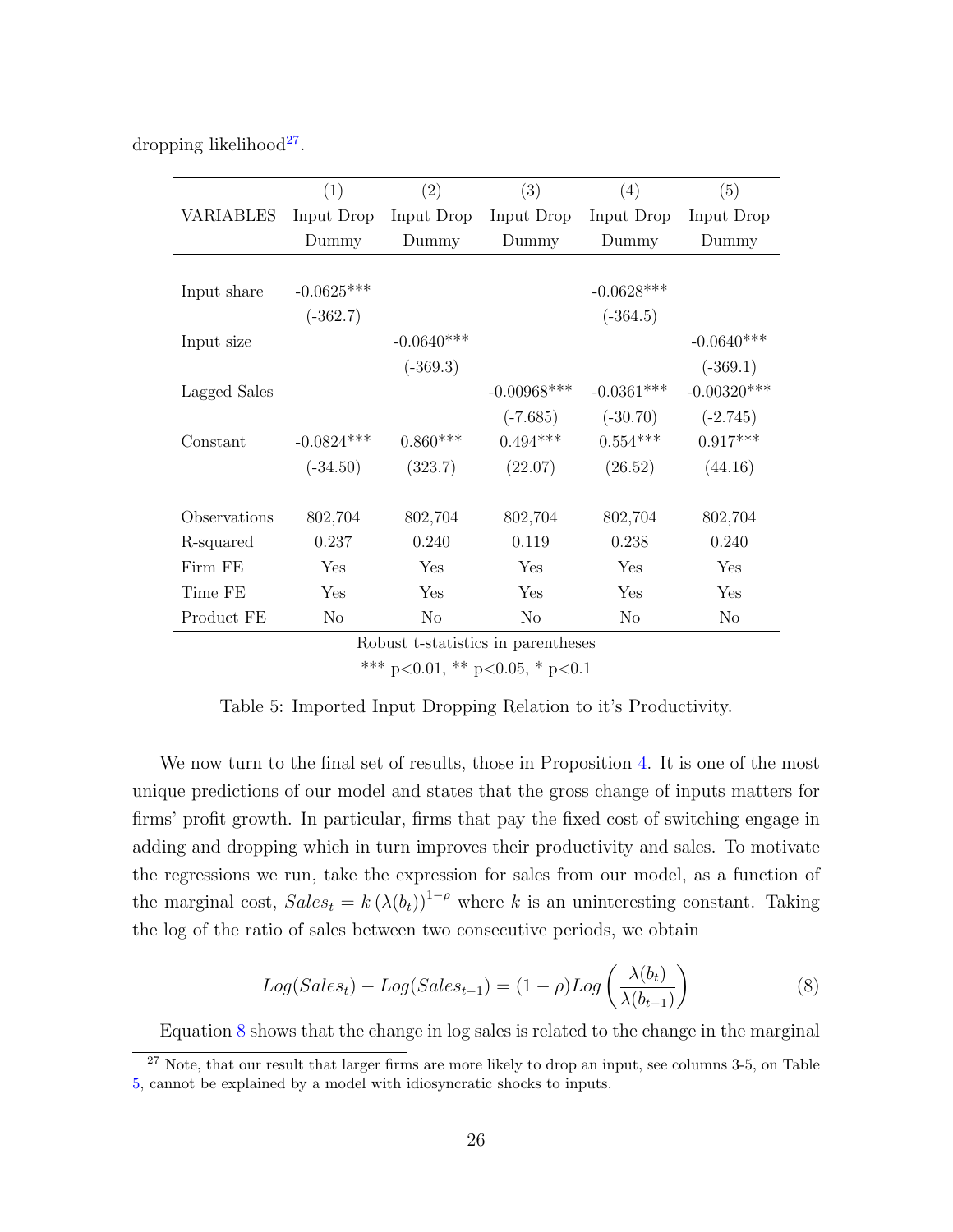cost of the firm which is a function of the optimal switching activity of firms. In particular, the optimal policy of a firm depends on it's state variables  $A$  and  $n$ , which we proxy by lagged sales, and age in the import market, and on the aggregate state, say the RER. Accordingly, we start by running sales changes on switching using OLS but afterwards use these arguments to motivate an instrument. We run,

$$
Sales_{it} - Sales_{it-1} = \alpha_t + \gamma_i + \beta_1 InputSwitch_{it-1} + \beta_2 Sales_{it-1} + \beta_3 Age_{it-1} + \varepsilon_{it}
$$

|                                    | (1)           | (2)            | (3)                            |
|------------------------------------|---------------|----------------|--------------------------------|
| VARIABLES                          | Sales Change  | Sales Change   | Sales Change                   |
|                                    |               |                |                                |
| Lagged Sales                       | $-1.071***$   | $-1.078***$    | $-1.078***$                    |
|                                    | $(-67.18)$    | $(-67.18)$     | $(-67.21)$                     |
| Add and Drop Value                 | $0.00581***$  |                |                                |
|                                    | (3.529)       |                |                                |
| Add and Drop Number                |               | $0.0353***$    |                                |
|                                    |               | (3.816)        |                                |
| Add and Drop                       |               |                | $0.0278***$                    |
|                                    |               |                | (5.274)                        |
| Constant                           | $-0.00581***$ | $-0.00580$ *** | $-0.00565***$                  |
|                                    | $(-2.688)$    | $(-2.682)$     | $(-2.617)$                     |
|                                    |               |                |                                |
| Observations                       | 27,778        | 27,778         | 32,490                         |
| R-squared                          | 0.509         | 0.510          | 0.505                          |
| Number of Firms                    | 4,208         | 4,208          | 4,594                          |
| First Diff                         | Yes           | Yes            | Yes                            |
| Robust z-statistics in parentheses |               |                | *** p<0.01, ** p<0.05, * p<0.1 |

<span id="page-26-0"></span>where  $InputSwitch_{it}$  can be either the gross change in value(numbers) or a switching dummy, between  $t-1$  and  $t$ .

Table 6: Productivity Growth And Gross Import Change.

In Table [6](#page-26-0) we obtain results consistent with the prediction. Notice how the switching dummy is associated with sales growth. Also, consistent with our model, the table shows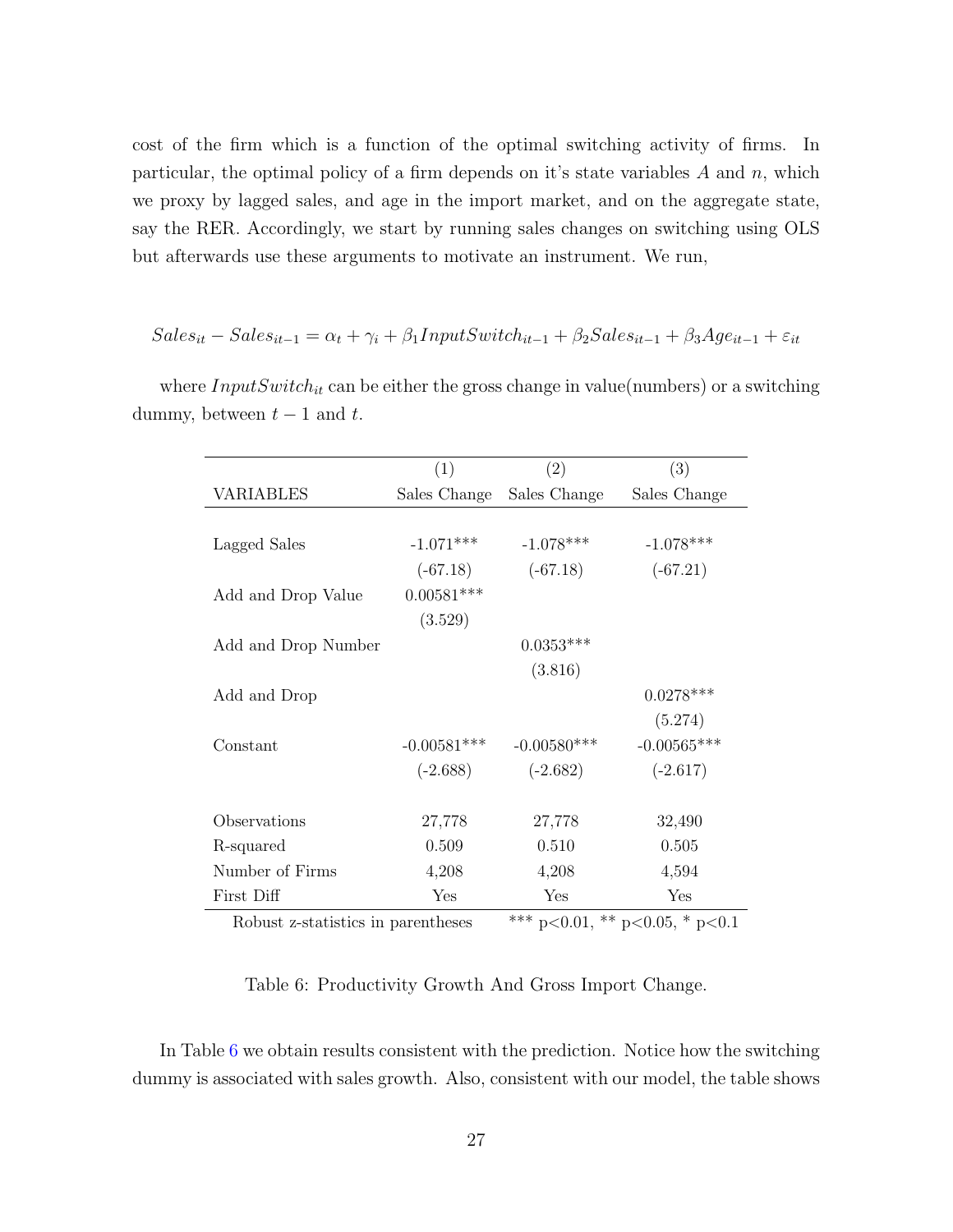that gross changes for both the value and number of varieties are positively associated with changes in sales. However, these results could be due to reverse causality. For example, firms that grow more could be also reorganizing their production and hence switching more. More generally, it could be the result of a spurious correlation between growth and switching, so in order to deal with reverse causality, we instrument gross switching with the RER, which as predicted by the theory are positively related: When the RER is high there is more switching because the net gain from searching is larger. More precisely, we run

<span id="page-27-1"></span>
$$
1^{st}Stage: InputSwitch_{it} = \alpha_1 + \gamma_i + \delta_1 RER_t + \delta_2 Sales_{it-1} + \delta_3 Age_{it-1} + \omega_{it}
$$
  

$$
2^{nd}Stage: Sales_{it} - Sales_{it-1} = \alpha_2 + \gamma_i + \beta_1 InputSwitch_{it-1} + \beta_2 Sales_{it-1} + \beta_3 Age_{it-1} + \varepsilon_{it}
$$
  
(9)

The IV results are reported in Table [7.](#page-28-0) On the first stage, we confirm that both the import switching dummy and gross switching comove positively with the RER, so our instrument is valid<sup>[28](#page-27-0)</sup>. On the second stage, both the switching dummy and the gross switching measures are positively associated with changes in sales.

<span id="page-27-0"></span><sup>&</sup>lt;sup>28</sup>Since we run dynamic panel regressions using First Differences, Age is dropped.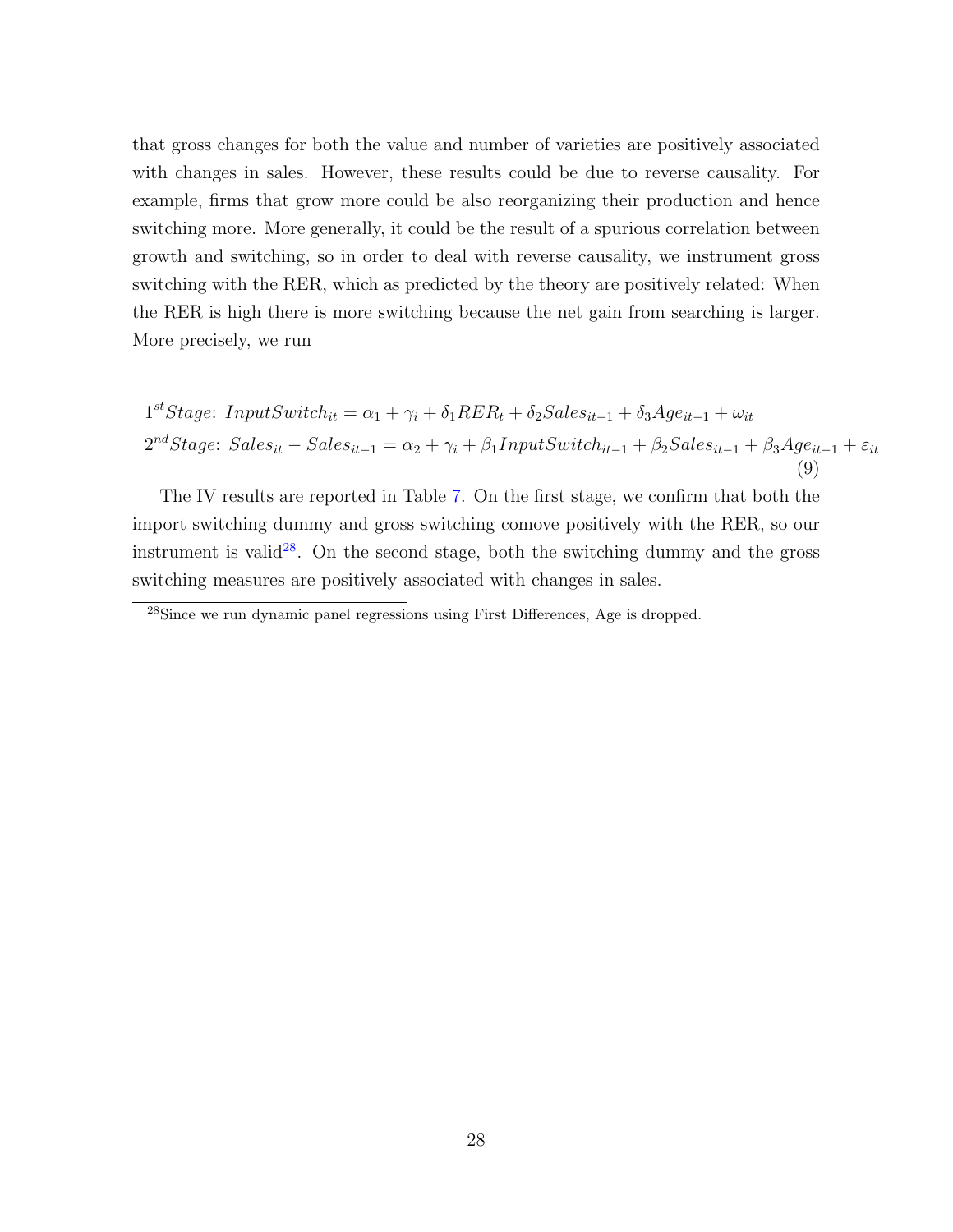<span id="page-28-1"></span><span id="page-28-0"></span>

|                     | (1)          | (2)          | (3)          | (4)          | (5)           | (6)          |
|---------------------|--------------|--------------|--------------|--------------|---------------|--------------|
|                     | 1st stage    | 2nd stage    | 1st stage    | 2nd stage    | 1st stage     | 2nd stage    |
| <b>VARIABLES</b>    | Add and Drop | <b>Sales</b> | Add and Drop | <b>Sales</b> | Add and Drop  | <b>Sales</b> |
|                     | Value        | Change       | Number       | Change       | Dummy         | Change       |
|                     |              |              |              |              |               |              |
| <b>RER</b>          | $1.234***$   |              | $0.483***$   |              | $0.137***$    |              |
|                     | (5.12)       |              | (4.40)       |              | (4.90)        |              |
| Add and Drop Value  |              | $0.156***$   |              |              |               |              |
|                     |              | (4.400)      |              |              |               |              |
| Add and Drop Number |              |              |              | $0.399***$   |               |              |
|                     |              |              |              | (3.927)      |               |              |
| Add and Drop Dummy  |              |              |              |              |               | $1.403***$   |
|                     |              |              |              |              |               | (4.283)      |
| Lagged Sales        | $0.279***$   | $-1.124***$  | $0.157***$   | $-1.128***$  | $0.0542***$   | $-1.155***$  |
|                     | (4.80)       | $(-51.55)$   | (4.53)       | $(-47.69)$   | (6.66)        | $(-42.29)$   |
| Constant            | $-0.0111*$   | $-0.00217$   | $-0.0849**$  | $-0.000609$  | $-0.00946***$ | 0.00470      |
|                     | $(-1.89)$    | $(-0.530)$   | $(-2.01)$    | $(-0.130)$   | $(-3.63)$     | (0.976)      |
|                     |              |              |              |              |               |              |
| Observations        | 27,778       | 27,778       | 27,778       | 27,778       | 32,490        | 32,490       |
| Number of Firms     | 4,208        | 4,208        | 4,208        | 4,208        | 4,600         | 4,600        |
| First Differences   | Yes          | Yes          | Yes          | Yes          | Yes           | Yes          |

Robust z-statistics in parentheses

\*\*\* p<0.01, \*\* p<0.05, \* p<0.1

#### Table 7: Productivity Growth, Gross Import Change and RER.

Finally, we address the two main concerns raised by our IV results. First, import switching may be related to export product churning or to being an exporter more generally. A devaluation not only makes imports more expensive and import switching less profitable but also makes exports cheaper. Incumbent exporters could find profitable to change the export product mix because of the reasons in [Bernard et al.](#page-49-2) [\(2010\)](#page-49-2) and [Timoshenko](#page-50-8) [\(2015\)](#page-50-8). Moreover, exports being cheaper could induce entry into the export market which may require some adjustment of imported inputs. In both cases, export churning could alter import demand without input search generating productivity gains. However our results do not change when we control for a time-varying exporter dummy, an export over sales control, and an export product churning dummy.

Another set of criticisms regarding Table [7](#page-28-0) has to do with two other channels, demand and competition. Regarding the demand channel, a devaluation could affect industries' demand differently. Note that, while our firm fixed-effects capture the permanent level of firms demand, it is still possible that changes over time in demand across industries could be biasing our results. Regarding competition, a devaluation of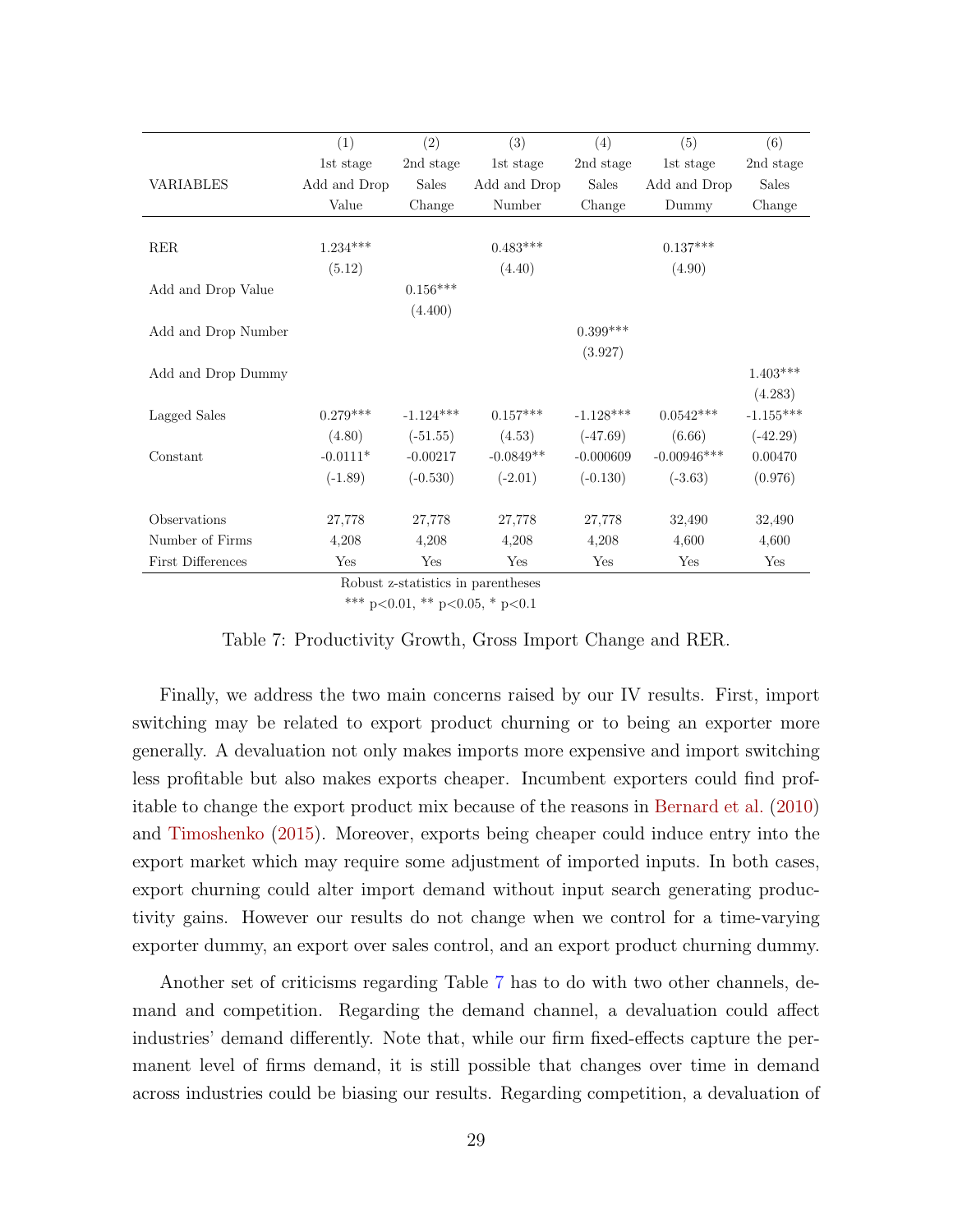the Peso makes exports from the rest of the world more difficult, which affects competition in Colombia. For example, the reduction in competition in some industries due to the devaluation could be associated with larger sales growth for domestic firms and a simultaneous switch towards less quality imports. To control for the effects of demand and competition<sup>[29](#page-29-0)</sup>, in regression [9](#page-27-1) we further include an industry absorption measure<sup>[30](#page-29-1)</sup> and the number of importing firms in each industry<sup>[31](#page-29-2)</sup>. Results are reported in Table  $8$ and are in line with our baseline regression<sup>[32](#page-29-3)</sup>. Finally, in unreported results, when we further control for the 1999 crisis by adding a dummy for those observations results do not change.

<span id="page-29-0"></span><sup>&</sup>lt;sup>29</sup> Nevertheless, note that it is hard to see how these two alternative channels by themselves could generate less switching and hence be reconciled with the set of facts we report.

<span id="page-29-1"></span><sup>&</sup>lt;sup>30</sup> Industry absorption is a measure of domestic consumption and we obtain it as industry production minus exports plus imports.

<span id="page-29-3"></span><span id="page-29-2"></span> $31$  For these variables, we define industry at the 2 digit level, which implies there is a total of 10.

<sup>&</sup>lt;sup>32</sup> Some may think switching is simply due to idiosyncratic shocks, but our results are hard to reconcile with a model where imported inputs face iid productivity shocks. In that model, on average we should not observe productivity gains associated with switching. For larger firms, shocks should wash out within a period. For smaller firms they should wash out across periods. However, we find that larger firms switch more and have larger productivity gains.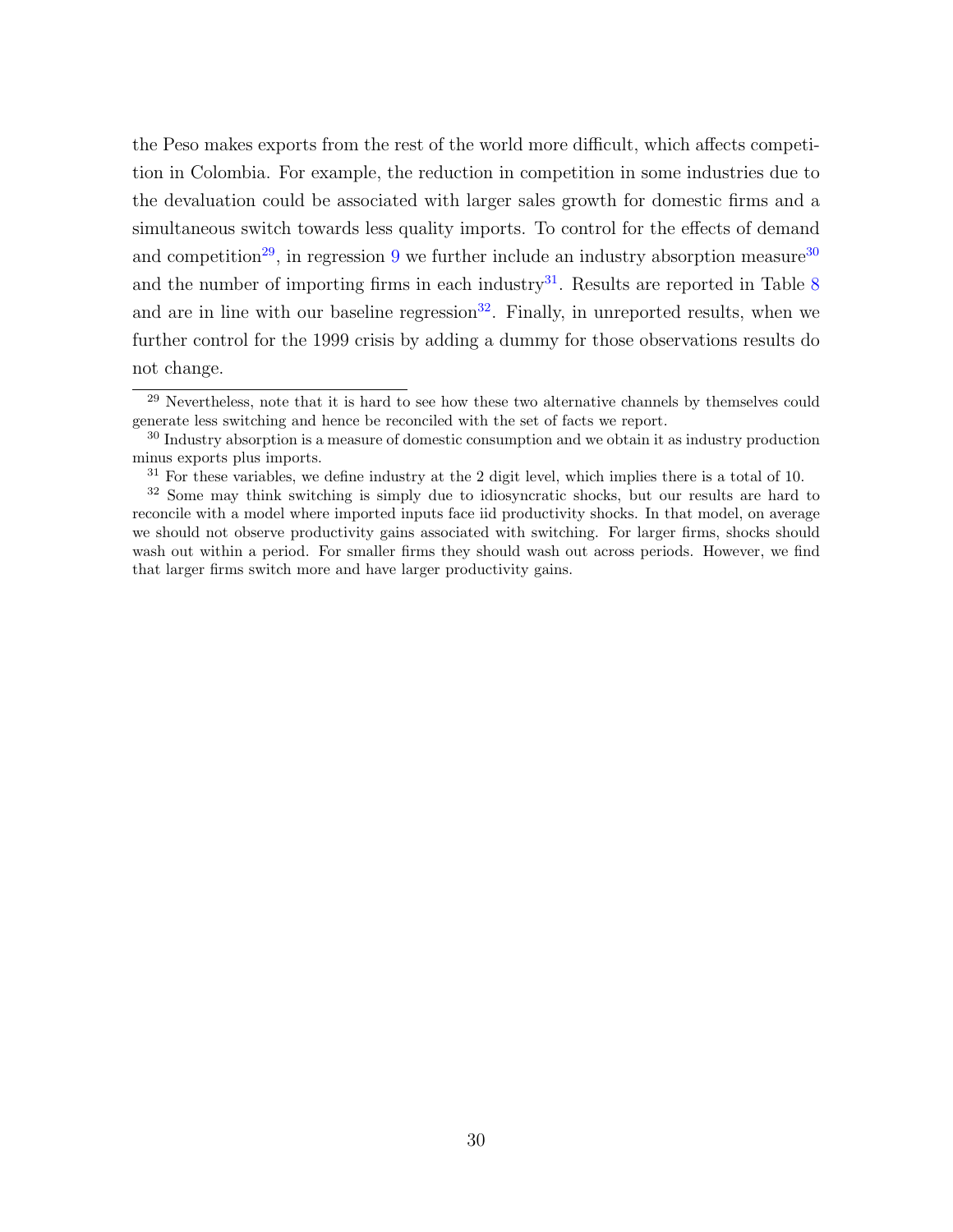<span id="page-30-0"></span>

|                          | (1)          | (2)          | (3)          | (4)          | (5)          | (6)          |
|--------------------------|--------------|--------------|--------------|--------------|--------------|--------------|
|                          | 1st stage    | 2nd stage    | 1st stage    | 2nd stage    | 1st stage    | 2nd stage    |
| <b>VARIABLES</b>         | Add and Drop | <b>Sales</b> | Add and Drop | <b>Sales</b> | Add and Drop | <b>Sales</b> |
|                          | Value        | Change       | Number       | Change       | Dummy        | Change       |
|                          |              |              |              |              |              |              |
| RER                      | $1.135***$   |              | $0.467***$   |              | $0.137***$   |              |
|                          | (4.71)       |              | (4.11)       |              | (4.50)       |              |
| Add and Drop Value       |              | $0.102***$   |              |              |              |              |
|                          |              | (3.056)      |              |              |              |              |
| Add and Drop Number      |              |              |              | $0.248***$   |              |              |
|                          |              |              |              | (2.877)      |              |              |
| Add and Drop Dummy       |              |              |              |              |              | $0.836***$   |
|                          |              |              |              |              |              | (3.000)      |
| Lagged Sales             | $0.282***$   | $-1.094***$  | $0.158***$   | $-1.103***$  | $0.0553***$  | $-1.118***$  |
|                          | (5.06)       | $(-54.49)$   | (4.80)       | $(-52.23)$   | (6.70)       | $(-46.42)$   |
| Industry Importers       | $-0.182$     | $-0.0904***$ | $-0.0163$    | $-0.0720***$ | $-0.0210$    | $-0.0628***$ |
|                          | $(-0.34)$    | $(-3.361)$   | $(-0.22)$    | $(-3.193)$   | $(-1.04)$    | $(-2.862)$   |
| Industry Absorption      | 0.108        | $0.091***$   | 0.0254       | $0.0961***$  | 0.0145       | $0.0915***$  |
|                          | (0.65)       | (5.128)      | (0.46)       | (5.042)      | (1.08)       | (4.715)      |
|                          |              |              |              |              |              |              |
| Observations             | 27,447       | 27,447       | 27,447       | 27,447       | 32,071       | 32,071       |
| Number of Firms          | 4,173        | 4,173        | 4,173        | 4,173        | 4,540        | 4,540        |
| <b>First Differences</b> | Yes          | Yes          | Yes          | Yes          | Yes          | Yes          |

Robust z-statistics in parentheses

\*\*\* p<0.01, \*\* p<0.05, \* p<0.1

| Table 8: Productivity Growth, Gross Import Change and RER. Extra Controls. |  |  |  |  |
|----------------------------------------------------------------------------|--|--|--|--|
|                                                                            |  |  |  |  |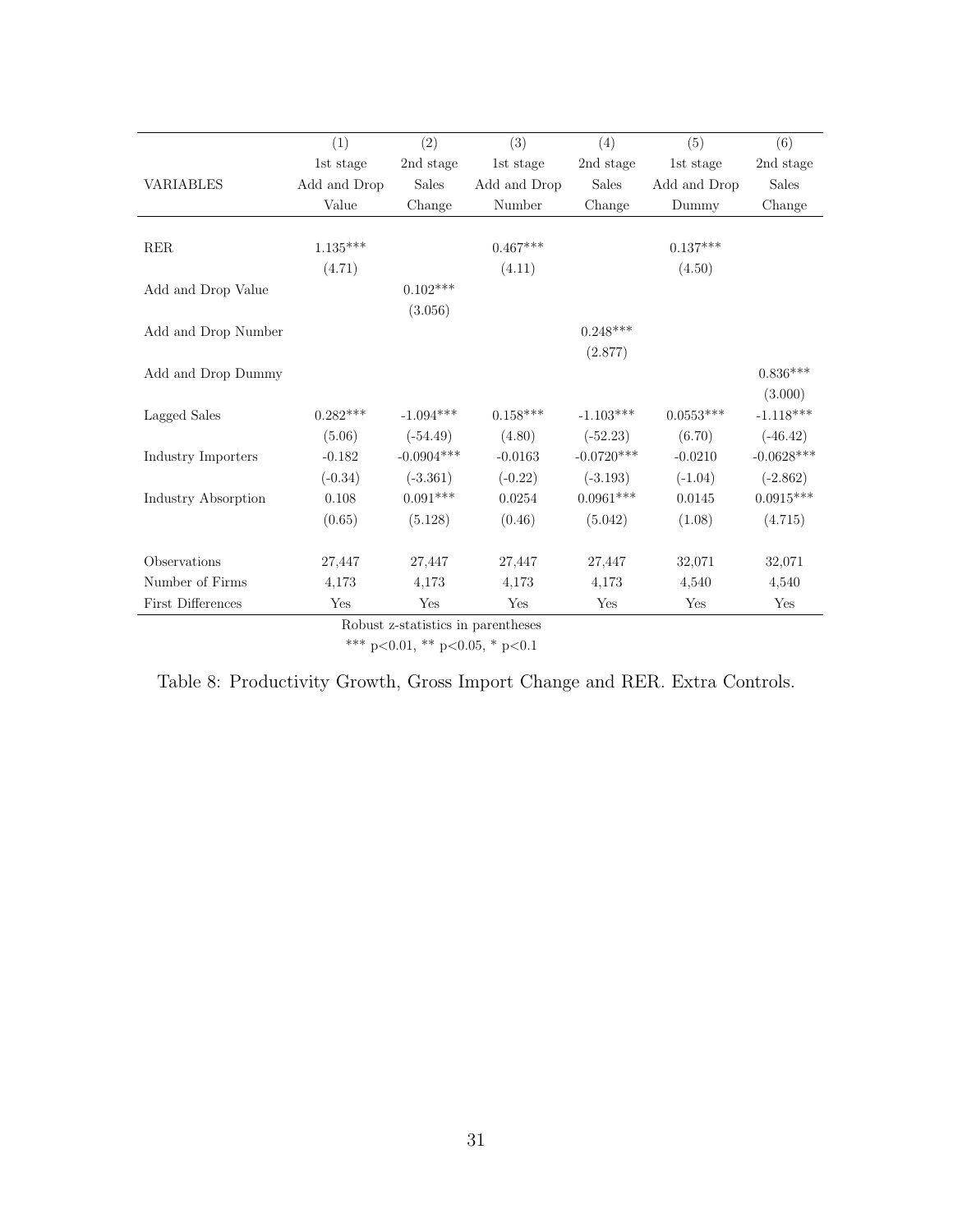# <span id="page-31-1"></span><span id="page-31-0"></span>5 Conclusion

While reallocation of resources across firms has received great attention in economics, less emphasis has been given to within firm reallocation. In this paper we focus on the changes in the imported input composition of Colombian firms as a source of firm productivity growth. We view our paper as complementary to those that emphasize capital accumulation and worker reallocation to be important for firm dynamics and aggregate productivity. Considering the accumulation of supplier contact is one type of organizational capital, we show that the capital adjustment cost affects the life-cycle dynamics of plants as in [Hsieh and Klenow](#page-50-4) [\(2014\)](#page-50-4). Furthermore, we shed light on this accumulation process by showing how input switching relates to firm and input characteristics. In fact, the cross-section and over time patterns of switching of foreign inputs has similar features to the turnover of another crucial input of firms, namely workers, see [Davis et al.](#page-49-10) [\(2012\)](#page-49-10) and [Shimer](#page-50-6) [\(2012\)](#page-50-6). Analogously, we emphasize that imported input accumulation is a costly activity and takes time, and the efficient use of inputs involves reallocation, as in [Pries and Rogerson](#page-50-7) [\(2005\)](#page-50-7) occurs for workers. Our proposed mechanism has the potential to be a relevant determinant of aggregate productivity growth because aggregate reallocation value as share of imports is similar to the worker reallocation employment shares.

To understand the mechanisms behind this input reorganization, we introduce dynamics through a natural extension of existing models of input choice by allowing for searching for the most productive inputs. The model rationalizes our newly uncovered facts related to the input switching. Our framework not only explains firm dynamics but can also account for the evidence in [Amiti and Konings](#page-49-0) [\(2007\)](#page-49-0) among others, namely, that input tariff reductions are important for productivity growth. Furthermore, we show evidence that supports the dynamic nature of the process we highlight, instead of alternative and simpler models. For example, three facts show that switching is not simply due to random independent shocks to imported inputs. First, firms' switching behavior depends on their size and age. Over time, firms use more inputs and older firms switch less. Second, more productive inputs are less likely to be dropped. Larger firms are more likely to drop a particular input. Third, imported input reorganization generates sales growth.

Our model focuses on explaining why firms constantly switch imported inputs, and how it is related to firm age profile and the imports price. Extending the model to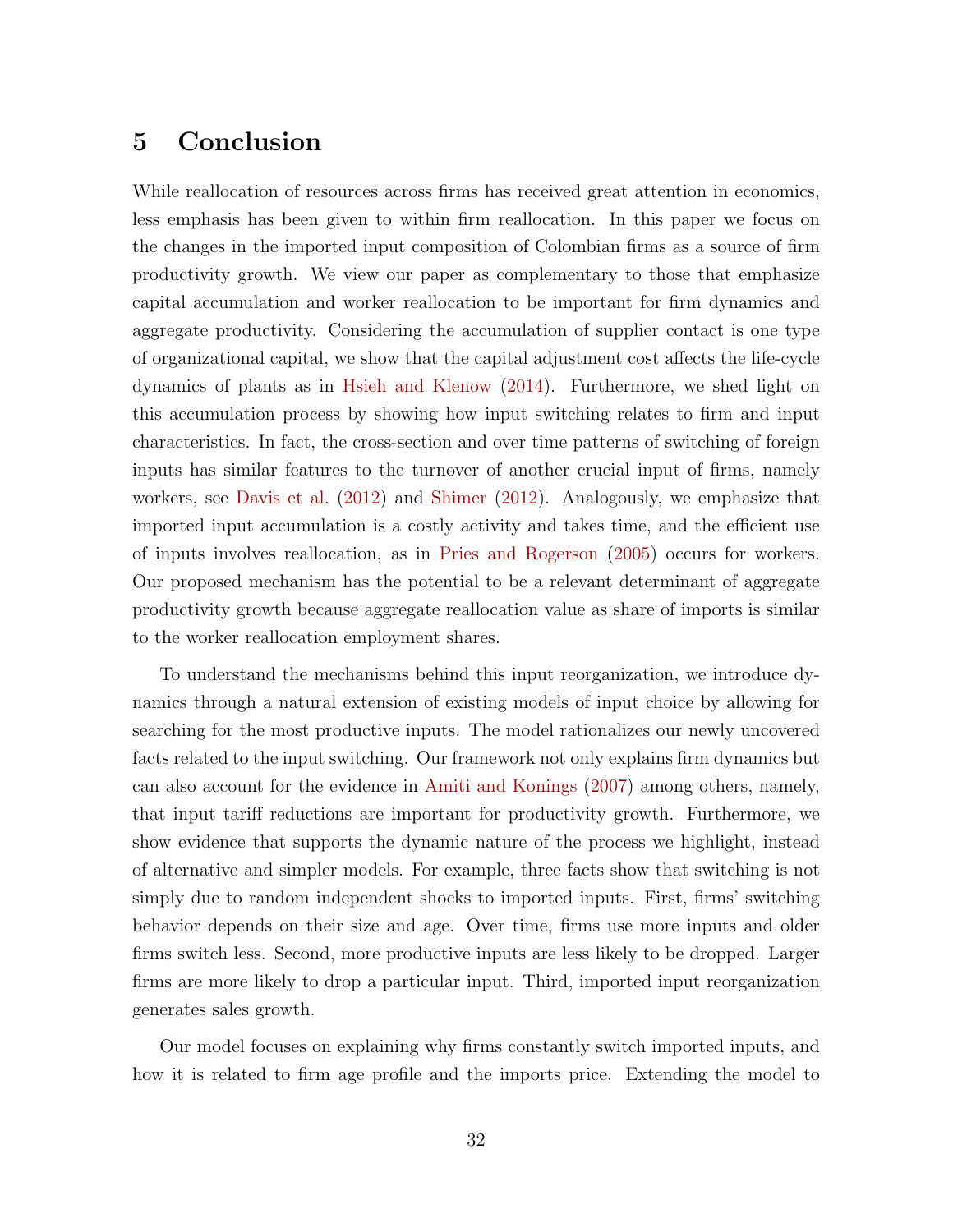allow for differential searching intensity across countries would reveal further interesting dynamic relations of importers and their suppliers. We focus on importers because of the detailed data it allows us to use but, having domestic buyer-supplier linked data, it would be particularly relevant to allow for firms to simultaneously search in domestic and foreign markets.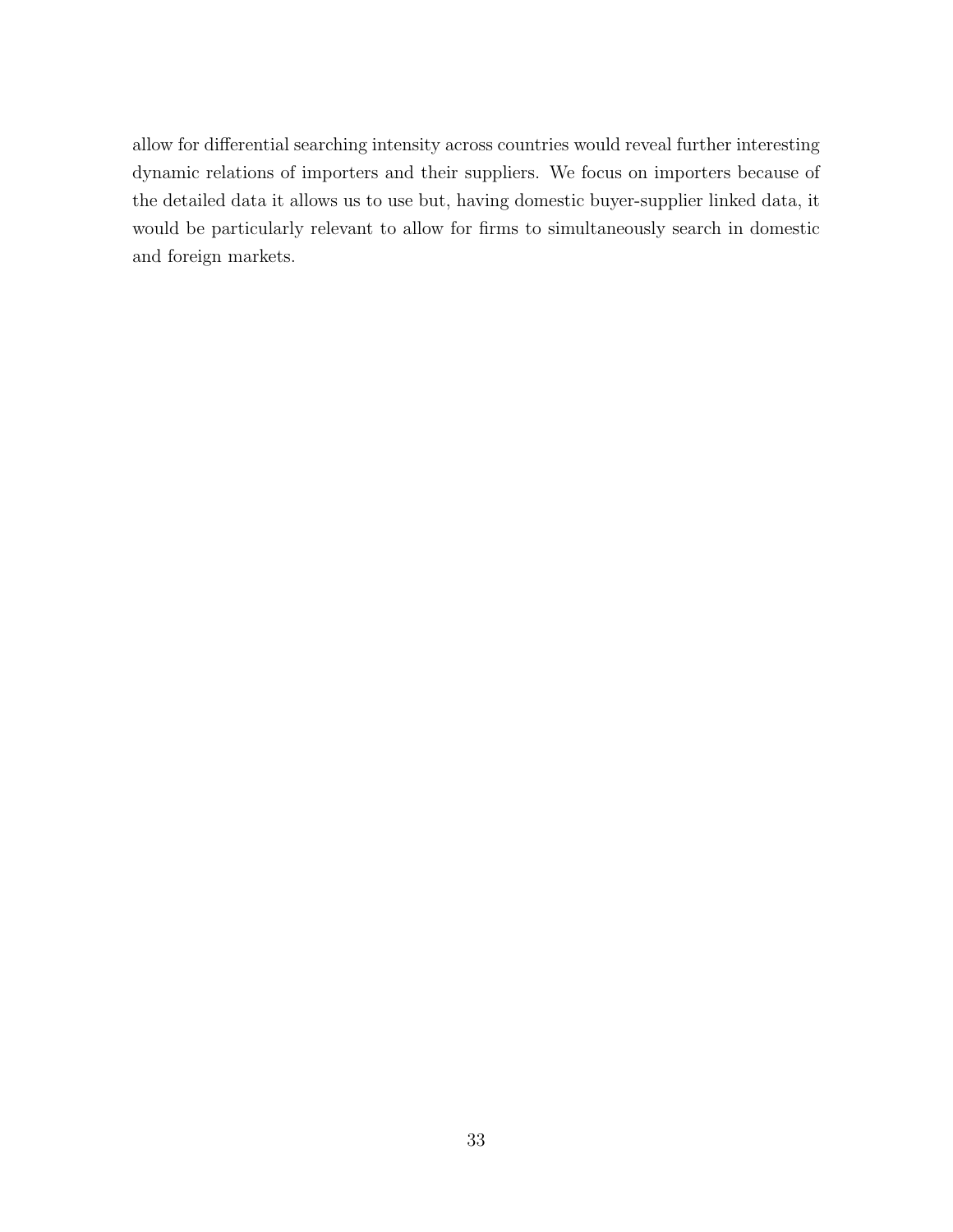# 6 Online Appendix

# 6.1 Theoretical appendix

### 6.1.1 Firms' Problem

The Lagrangian for the firm problem in the main text is:

$$
L = wL + \int_0^1 p_H H_j dj + \int_{b^*} p_F M_b dF (b) + \lambda (Y - AL^{1-\alpha} X^{\alpha})
$$
  
+  $\psi \left[ X - \exp \int_0^1 \ln X_j dj \right] + \int_{b^*} \chi_j \left[ X_j - \left[ H_j^{\frac{\sigma-1}{\sigma}} + (b_j M_j)^{\frac{\sigma-1}{\sigma}} \right]_0^{\frac{\sigma}{\sigma-1}} \right] dj$ 

Guess that the solution is firms use imported inputs that have productivity larger than  $b^*$ . By the law of large numbers, because there are  $f(b)$  fraction of inputs draw productivity equal b, the price index for intermediate inputs is

$$
p_H \int_0^1 \left( \ln \left[ 1 + I\left(im\right) \left( b_j \frac{p_H}{p_F} \right)^{\sigma - 1} \right] \frac{1}{1 - \sigma} \right) dj = p_H \int_{b^*}^{\infty} \ln \left[ 1 + \left( b \frac{p_H}{p_F} \right)^{\sigma - 1} \right] \frac{1}{1 - \sigma} dF\left(b\right).
$$

And the measure of inputs the firm would use is  $\int_{b^*}^{\infty} f(b) db$ .

Solving this problem, we get for intermediate good  $j$ :

$$
X_j = \frac{\lambda \alpha Y}{p_H \left[1 + \left(b_j \frac{p_H}{p_F}\right)^{\sigma - 1}\right]^{\frac{1}{1 - \sigma}}} \text{ if } M_j > 0,
$$

and firm's unit cost is

$$
\lambda = \frac{1}{A} \left( \frac{w}{1-\alpha} \right)^{1-\alpha} \left( \frac{p_H \exp \int_{b^*}^{\infty} \ln \left[ 1 + \left( \frac{bp_H}{p_F} \right)^{\sigma-1} \right]^{\frac{1}{1-\sigma}} dF(b) \right)^{\alpha} \right)
$$

Define  $C = \left(\frac{w}{1 - \cdots}\right)$  $\frac{w}{1-\alpha}\Big)^{1-\alpha}$   $\left(\frac{p_H}{\alpha}\right)$  $\left(\frac{bH}{\alpha}\right)^{\alpha}$ ,  $G(b^*) = \exp \int_{b^*}^{\infty} (\ln B) f(b) db$ , and  $B =$  $\left[1+\left(b\frac{p_H}{p_H}\right)\right]$  $p_F$  $\sigma^{-1}$ <sup> $\frac{1}{\sigma-1}$ </sup>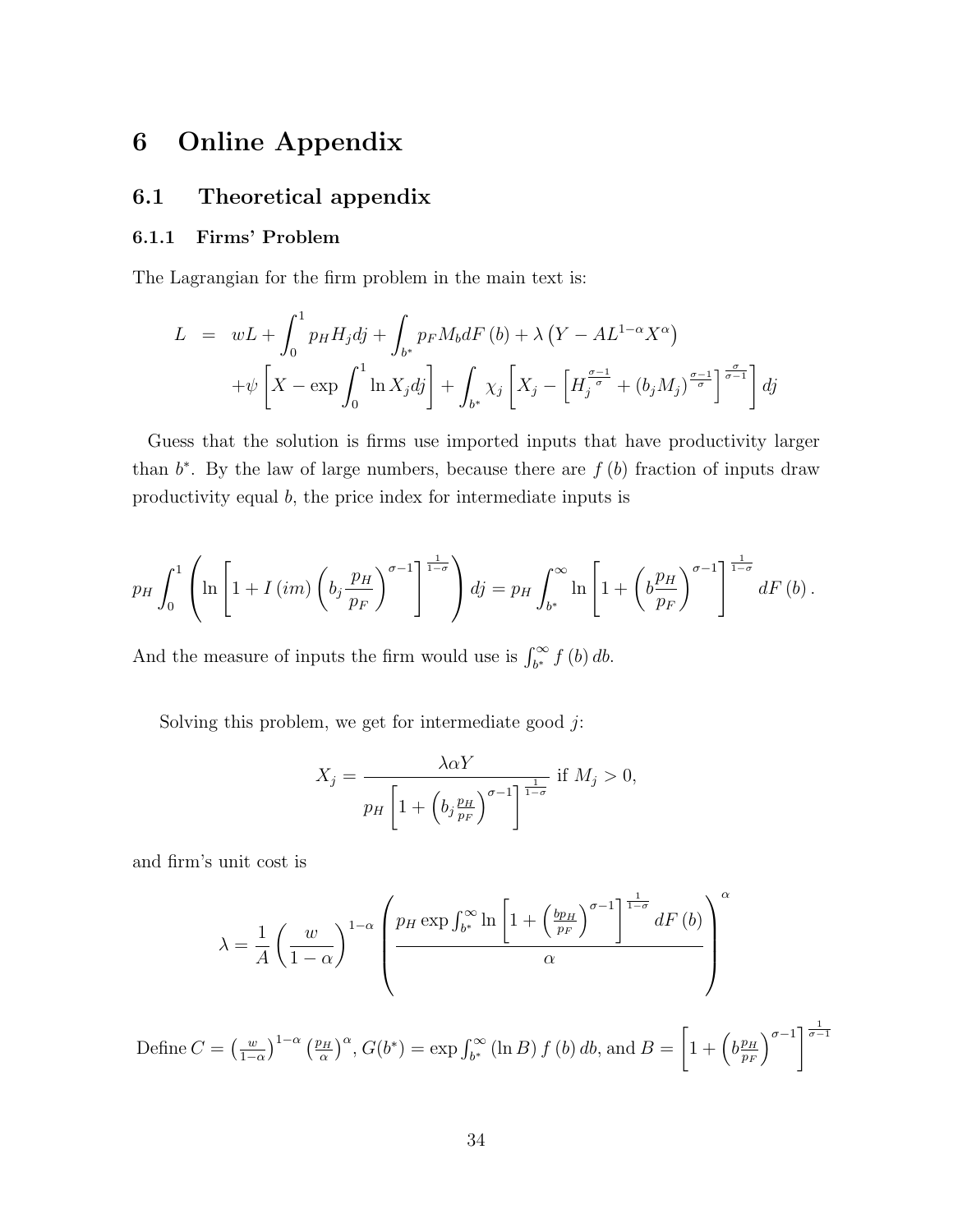to obtain unit cost as

$$
\lambda = \frac{1}{A} C G(b^*)^{-\alpha}.
$$

Firm's total cost is then:

$$
\lambda Y + m^{\eta} F,
$$

and firm maximizes net profits:

$$
\max_{Y, b^*} \left(\frac{Y}{D}\right)^{-\frac{1}{\rho}} Y - \lambda(b^*) Y - m(b^*)^{\eta} F,\tag{10}
$$

where  $m(b^*) = \int_{b^*}^{\infty} f(b) db$ .

The two first order conditions are

$$
Y = \left(\frac{\rho - 1}{\rho}\right)^{\rho} D\lambda^{-\rho},
$$

and

$$
-\frac{d\lambda}{db}Y - \eta m^{\eta - 1} m'F = 0.
$$

This last condition can be written as

$$
-\frac{d\lambda}{db}Y - \eta m^{\eta - 1} f(b^*)F = -Y \frac{C}{A} (-\alpha)G(b^*)^{-\alpha - 1} G'(b^*) + \eta m^{\eta - 1} f(b^*)F = 0
$$
  

$$
\alpha Y \frac{C}{A} G(b^*)^{-\alpha - 1} G(b^*) (-1) \ln \left[ 1 + \left( b^* \frac{p_H}{p_F} \right)^{\sigma - 1} \right]^{-\frac{1}{\sigma - 1}} f(b^*) + \eta m^{\eta - 1} f(b^*)F = 0,
$$

Using a more compact form, the marginal input satisfies:

$$
\alpha Y \frac{C}{A} G(b^*)^{-\alpha} \ln B^* = \eta m (b^*)^{\eta - 1} F,
$$

and using the FOC for  $Y$  becomes  $(2)$  in the main text:

<span id="page-34-0"></span>
$$
\alpha D \left(\frac{\rho-1}{\rho}\right)^{\rho} \left(\frac{C}{A}\right)^{1-\rho} G(b^*)^{\alpha(\rho-1)} \ln B^* = \eta m (b^*)^{\eta-1} F. \tag{11}
$$

By rewriting the FOC for  $b^*$ , we obtain the next function which will be the basis of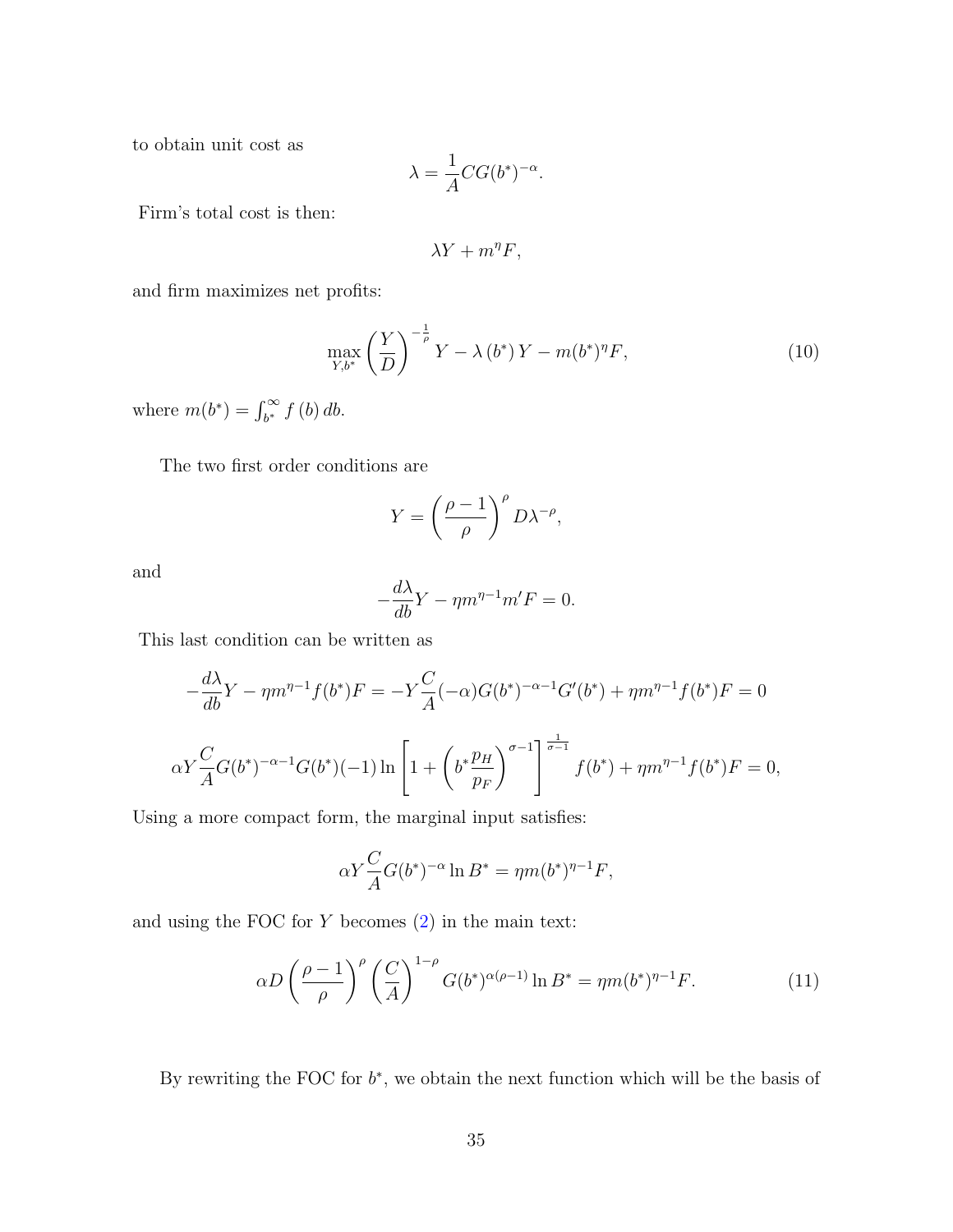our proofs:

<span id="page-35-1"></span>
$$
\alpha D \left(\frac{\rho-1}{\rho}\right)^{\rho} \left(\frac{C}{A}\right)^{1-\rho} G(b^*)^{\alpha(\rho-1)} \ln B^* - \eta m (b^*)^{\eta-1} F \tag{12}
$$

To check the property of the optimal  $b^*$  we differentiate  $(12)$ . Also note that the second order condition is  $-\frac{d(12)f(b^*)}{db}$  $-\frac{d(12)f(b^*)}{db}$  $-\frac{d(12)f(b^*)}{db}$ , which is negative as long as

$$
\alpha D \left(\frac{\rho-1}{\rho}\right)^{\rho} \left(\frac{C}{A}\right)^{1-\rho} G(b^*)^{\alpha(\rho-1)} f(b^*) \left(\alpha (\rho-1) \left(\ln B^*\right)^2 f(b^*) - \frac{\left(\frac{p_H}{p_F}\right)^{\sigma-1} b^{*\sigma-2}}{\left[1 + \left(b^* \frac{p_H}{p_F}\right)^{\sigma-1}\right]}\right)
$$

$$
-\eta(\eta-1) m^{\eta-2} (f(b^*))^2 F < 0,
$$

which occurs if  $\eta$  is large enough. In that case the optimal  $b^*$  is unique.

The profit is

$$
\pi = \frac{1}{\rho - 1} \lambda Y - m(b^*)^{\eta} F,
$$

and  $Y = \left(\frac{\rho - 1}{\rho}\right)$  $\left(\frac{-1}{\rho}\right)^{\rho}DP^{\rho-1}\lambda^{-\rho}$ , so  $\pi =$ 1  $\rho - 1$ D  $\int \rho - 1$ ρ  $\bigwedge^{\rho}$  (C A  $\setminus^{1-\rho}$  $G(b^*)^{\alpha(\rho-1)} - m(b^*)^{\eta} F,$ 

which using  $(11)$  can be written as

<span id="page-35-2"></span>
$$
\pi = \frac{1}{\rho - 1} \frac{\eta m (b^*)^{\eta - 1} F}{\alpha \ln B^*} - m (b^*)^{\eta} F = m (b^*)^{\eta - 1} F \left( \frac{1}{\rho - 1} \frac{\eta}{\alpha \ln B^*} - m (b^*) \right). \tag{13}
$$

This is another key equation in our proofs. The effects of  $A$ ,  $n$ , and  $p_F$  on profits are through the optimal choice of imported inputs.

#### <span id="page-35-0"></span>6.1.2 Proof of Proposition [1](#page-17-1)

**Proof.** From equation [\(12\)](#page-35-1),  $\frac{d(12)}{db^*} > 0$  and  $\frac{d(12)}{dA} > 0$ . So  $\frac{db^*}{dA} = -\frac{\frac{d(12)}{dA}}{\frac{d(12)}{db^*}}$  $< 0.$ 

$$
\frac{db_n^*}{dA} < 0,
$$

so when firm productivity increases, the input cutoff decreases and the firm uses more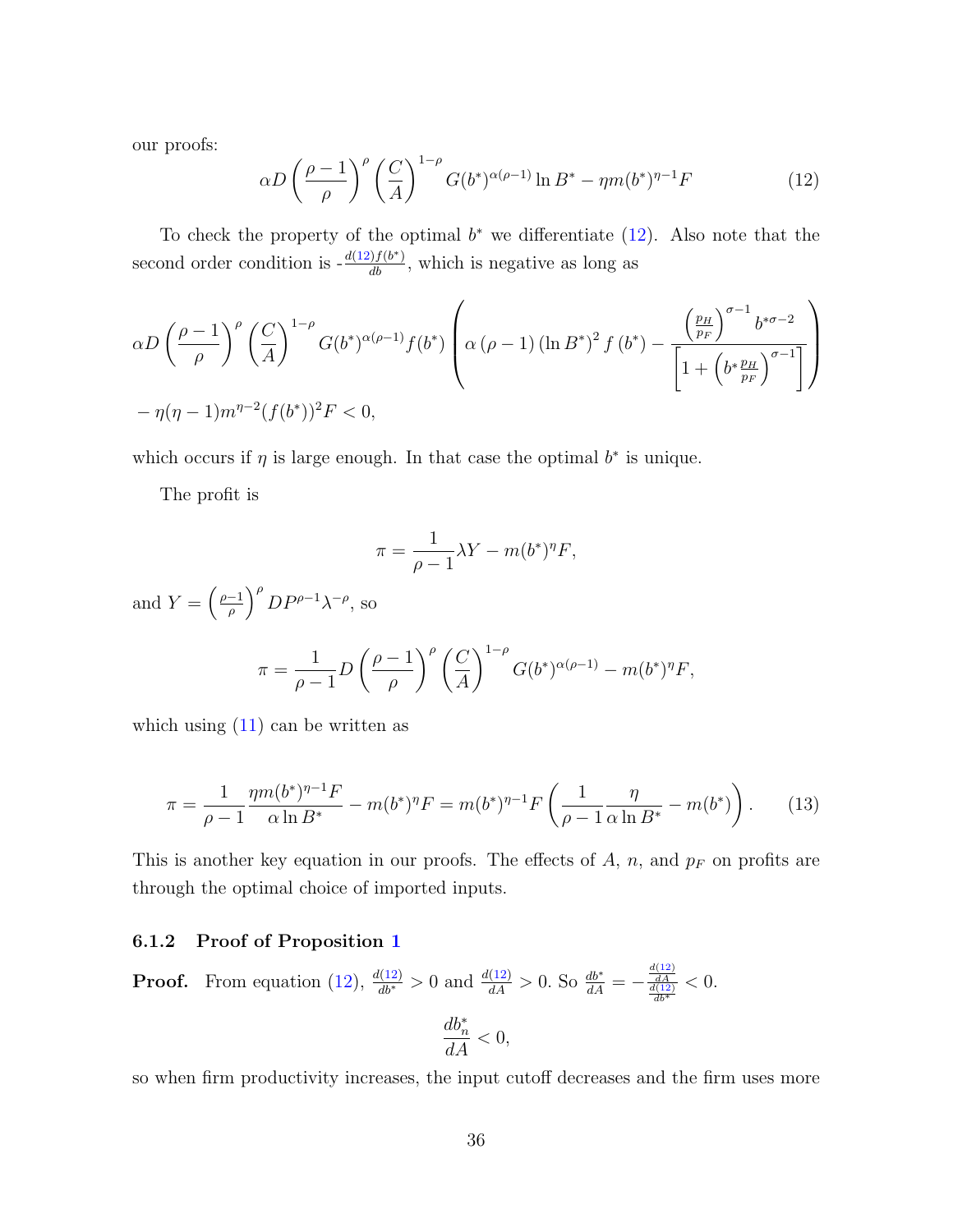inputs.

#### <span id="page-36-0"></span>6.1.3 Proof of Proposition [2](#page-17-2)

1. If firms pay the search costs and increase their suppliers, they will drop some varieties.

**Proof.** From equation [\(12\)](#page-35-1),  $\frac{d(12)}{db^*} > 0$ , because  $SOC = -\frac{d(12)f(b)}{db} = -\frac{d(12)}{db}f(b) <$ 0. And

$$
\frac{d(12)}{dn} = \alpha D \left(\frac{\rho - 1}{\rho}\right)^{\rho} \left(\frac{C}{A}\right)^{1-\rho} \ln B^* \alpha(\rho - 1) G(b^*)^{\alpha(\rho - 1) - 1} \frac{dG(b^*)}{dn} - \cdots \eta(\eta - 1) m(b^*)^{\eta - 2} F \frac{dm(b^*)}{dn} =
$$
\n
$$
\alpha D \left(\frac{\rho - 1}{\rho}\right)^{\rho} \left(\frac{C}{A}\right)^{1-\rho} \ln B^* \alpha(\rho - 1) G(b^*)^{\alpha(\rho - 1)} \alpha \int_{b^*} \ln B \frac{df(b)}{dn} db - \cdots \eta(\eta - 1) m(b^*)^{\eta - 2} F \int_{b^*} \frac{df(b)}{dn} db
$$
\n(14)

Looking at the second term we notice that using more inputs, improves productivity but increases marginal costs as well.  $\frac{d(12)}{dn}$  $\frac{d(12)}{dn}$  $\frac{d(12)}{dn}$  can be positive or negative. If  $\eta$  big enough, it is negative. Since  $\frac{db^*}{dn} = -\frac{\frac{d(12)}{dn}}{\frac{d(12)}{dt^*}}$  $\frac{db^*}{dn} = -\frac{\frac{d(12)}{dn}}{\frac{d(12)}{dt^*}}$  $\frac{db^*}{dn} = -\frac{\frac{d(12)}{dn}}{\frac{d(12)}{dt^*}}$ > 0, searching new suppliers increases cutoff. Some original inputs should be dropped.

2. If firms search new inputs and increase their suppliers, they will add some vari-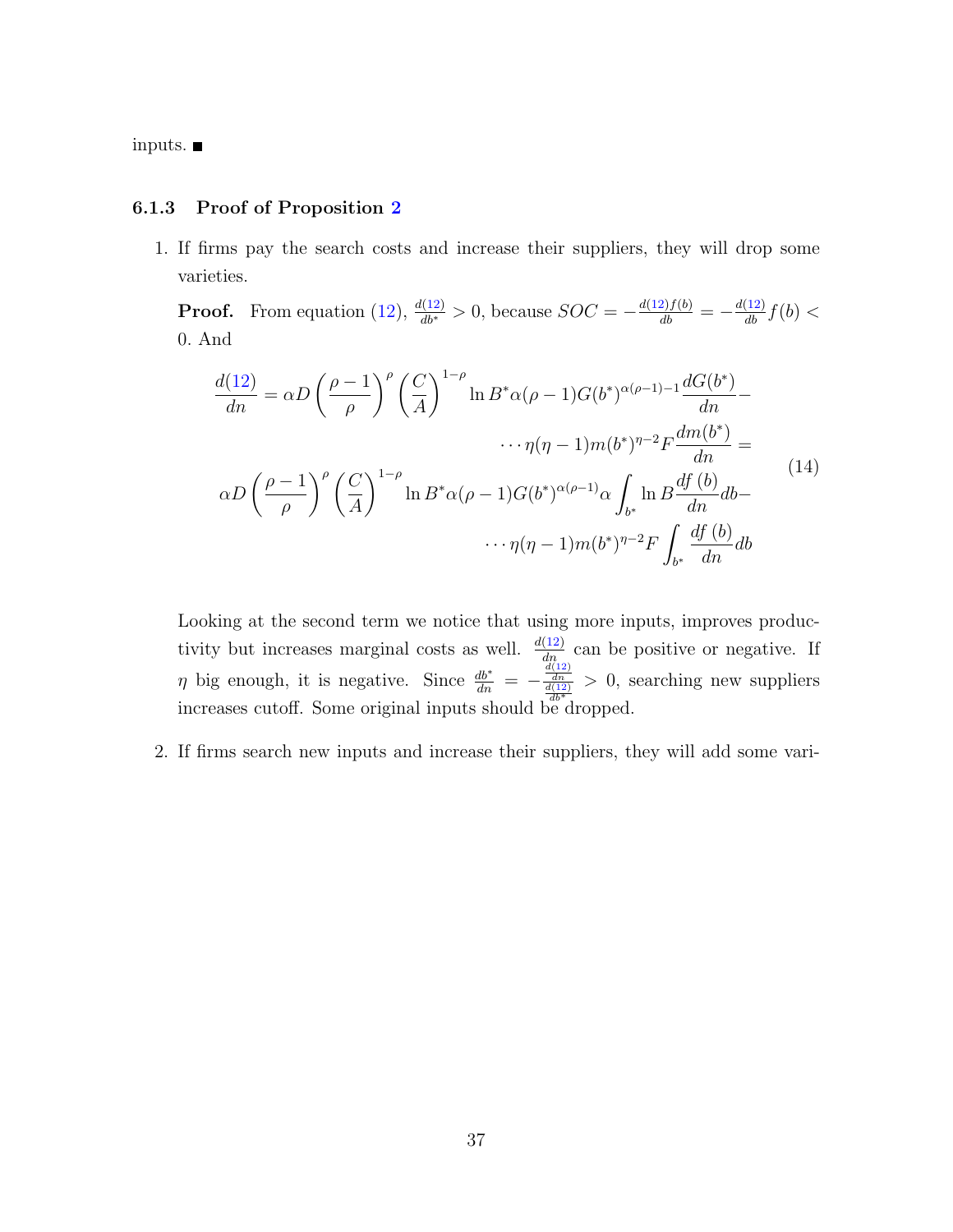eties.

$$
\frac{dm(b^*)}{dn} = -f(b^*)\frac{db^*}{dn} + \int_{b^*}^{\infty} \frac{df(b)}{dn}db = -f(b^*)\left[-\frac{\frac{d(12)}{dn}}{\frac{d(12)}{db^*}}\right] + \int_{b^*}^{\infty} \frac{df(b)}{dn}db =
$$
\n
$$
f(b^*)\frac{\alpha D\left(\frac{\rho-1}{\rho}\right)^{\rho}\left(\frac{C}{A}\right)^{1-\rho}\ln(B^*)\alpha(\rho-1)G^{\alpha(\rho-1)}\int_{b^*}^{\infty}\ln(B)\frac{df(b)}{dn}db - \eta(\eta-1)m^{\eta-2}F\int_{b^*}^{\infty}\frac{df(b)}{dn}db}{\alpha n} + \int_{b^*}^{\infty} \frac{df(b)}{dn}db =
$$
\n
$$
+ \int_{b^*}^{\infty} \frac{df(b)}{dn}db =
$$
\n
$$
f(b^*)\alpha D\left(\frac{\rho-1}{\rho}\right)^{\rho}\left(\frac{C}{A}\right)^{1-\rho}\ln(B^*)\alpha(\rho-1)G^{\alpha(\rho-1)}\int_{b^*}^{\infty}\ln(B)\frac{df(b)}{dn}db - \eta(\eta-1)m^{\eta-2}F\int_{b^*}^{\infty}\frac{df(b)}{dn}db}{\alpha D\left(\frac{\rho-1}{\rho}\right)^{\rho}\left(\frac{C}{A}\right)^{1-\rho}G^{\alpha(\rho-1)}\left[\frac{Eb^{\sigma-2}}{1+Eb^{\sigma-1}} - \alpha(\rho-1)(\ln(B^*))^2f(b)\right] + \eta(\eta-1)m^{\eta-2}F\int_{b^*}^{\infty}\frac{df(b)}{dn}db}{\alpha D\left(\frac{\rho-1}{\rho}\right)^{\rho}\left(\frac{C}{A}\right)^{1-\rho}G^{\alpha(\rho-1)}\left[\frac{Eb^{\sigma-2}}{1+Eb^{\sigma-1}} - \alpha(\rho-1)(\ln(B^*))^2f(b)\right] + \eta(\eta-1)m^{\eta-2}Ff(b^*)
$$
\n
$$
f(b^*)\ln(B^*)\left[\alpha(\rho-1)\int_{b^*}^{\infty}(\ln(B) - \ln(B^*))\frac{df(b)}{dn}db + \frac{Eb^{\sigma-2}}{1+Eb^{\sigma-1}}\int_{b^*}^{\infty}\frac{df
$$

Some original inputs should be dropped, but the measure of imported inputs increases. So if firm paid the search cost and increased its suppliers, they add and drop imported inputs simultaneously.  $\blacksquare$ 

### <span id="page-37-0"></span>6.1.4 Proof of Proposition [3](#page-18-1)

1. Decreasing returns to searching.

**Proof.** From Section [6.1.3,](#page-36-0) we know the mass of imports increases over time. Here we prove the decreasing returns to scale of our search process. First note that from Section [6.1.5](#page-39-0) we have,

$$
\frac{d\pi}{dn} = \eta m (b^*)^{\eta - 1} F \int_{b^*} \left( \frac{\ln B}{\ln B^*} - 1 \right) \frac{df (b)}{dn} db > 0
$$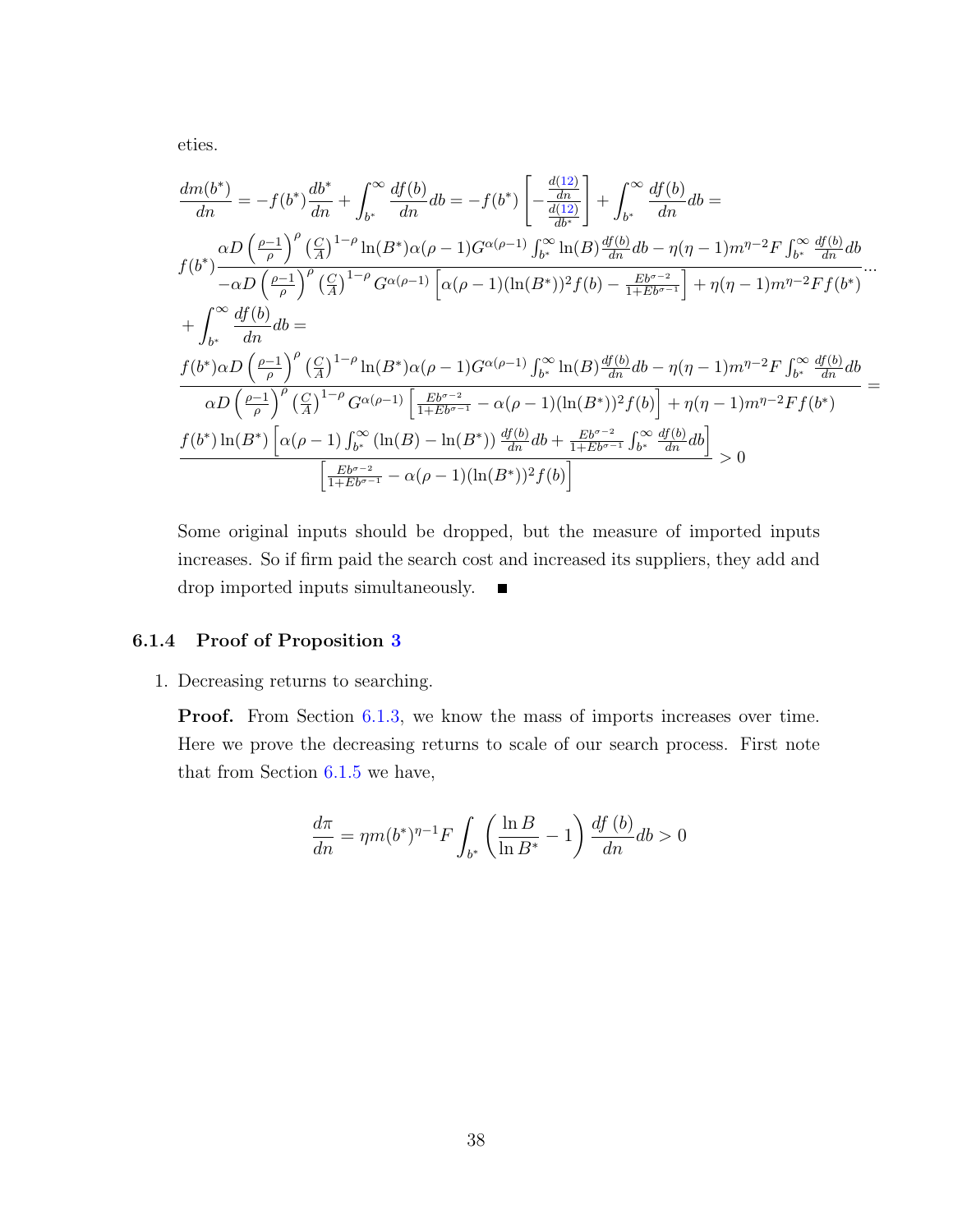Also note that since

<span id="page-38-0"></span>
$$
\frac{d^2\pi}{dn^2} = \frac{\partial \left(\frac{d\pi}{dn}\right)}{\partial b^*} \frac{db^*}{dn} + \frac{\partial \left(\frac{d\pi}{dn}\right)}{\partial n} =
$$
\n
$$
= \frac{db^*}{dn} \left[ \eta(\eta - 1)m(b^*)^{\eta - 2}m'(b^*)F \int_{b^*} \left( \frac{\ln B}{\ln B^*} - 1 \right) \frac{df(b)}{dn} db \cdots \right.
$$
\n
$$
+ \eta m(b^*)^{\eta - 1} F(-1) \int_{b^*} \left( \frac{\ln B^*}{\ln B^*} - 1 \right) \frac{df(b)}{dn} db \cdots
$$
\n
$$
+ \eta m(b^*)^{\eta - 1} F \int_{b^*} \left( (-1) \frac{\ln B \frac{1}{B^*}}{(\ln B^*)^2} - 1 \right) \frac{df(b)}{dn} db \right] \cdots
$$
\n
$$
+ \eta m(b^*)^{\eta - 1} F \int_{b^*} \left( \frac{\ln B}{\ln B^*} - 1 \right) \frac{d^2 f(b)}{dn^2} db
$$
\n(15)

Since  $f(b) = \theta nT(b-1)^{-\theta-1} \exp(-nT(b-1)^{-\theta})$ , then

$$
\frac{df(b)}{dn} = \theta T(b-1)^{-\theta-1} \exp\left(-nT(b-1)^{-\theta} \left(1 - aT(b-1)^{-\theta}\right)\right)
$$

which is positive for large b and so

$$
\frac{d^2 f(b)}{dn^2} = 2\theta T(b-1)^{-\theta-1} \exp\left(-nT(b-1)^{-\theta} \left(1 - nT(b-1)^{-\theta}\right)\right) \left(-T(b-1)^{-\theta}\right) < 0
$$

Using these last two results, equation [\(15\)](#page-38-0) has the first term negative, since  $m'(b) < 0$ , the second is zero, and the third is negative, while the fourth is negative. The total effect is that profit increases at a decreasing rate with number of suppliers.

2. Older firms that have more suppliers have a lower search intensity.

When a firm search, the search intensity satisfies:

$$
\frac{d\pi (n', A)}{dn'} = \phi (n' - n)^{\gamma - 1} - \beta \phi (n'' - n')^{\gamma - 1}
$$
\n(16)

We have proved that the left hand side is decreasing with  $n'$ . The right hand side increases with  $n'$ , hence the equation pins down the optimal searching intensity. Older firms have a larger  $n$  as they accumulate suppliers over time, which shift the RHS down, and older firms have a lower search intensity  $n' - n$ .

The decreasing return to scale of searching and the convex searching cost make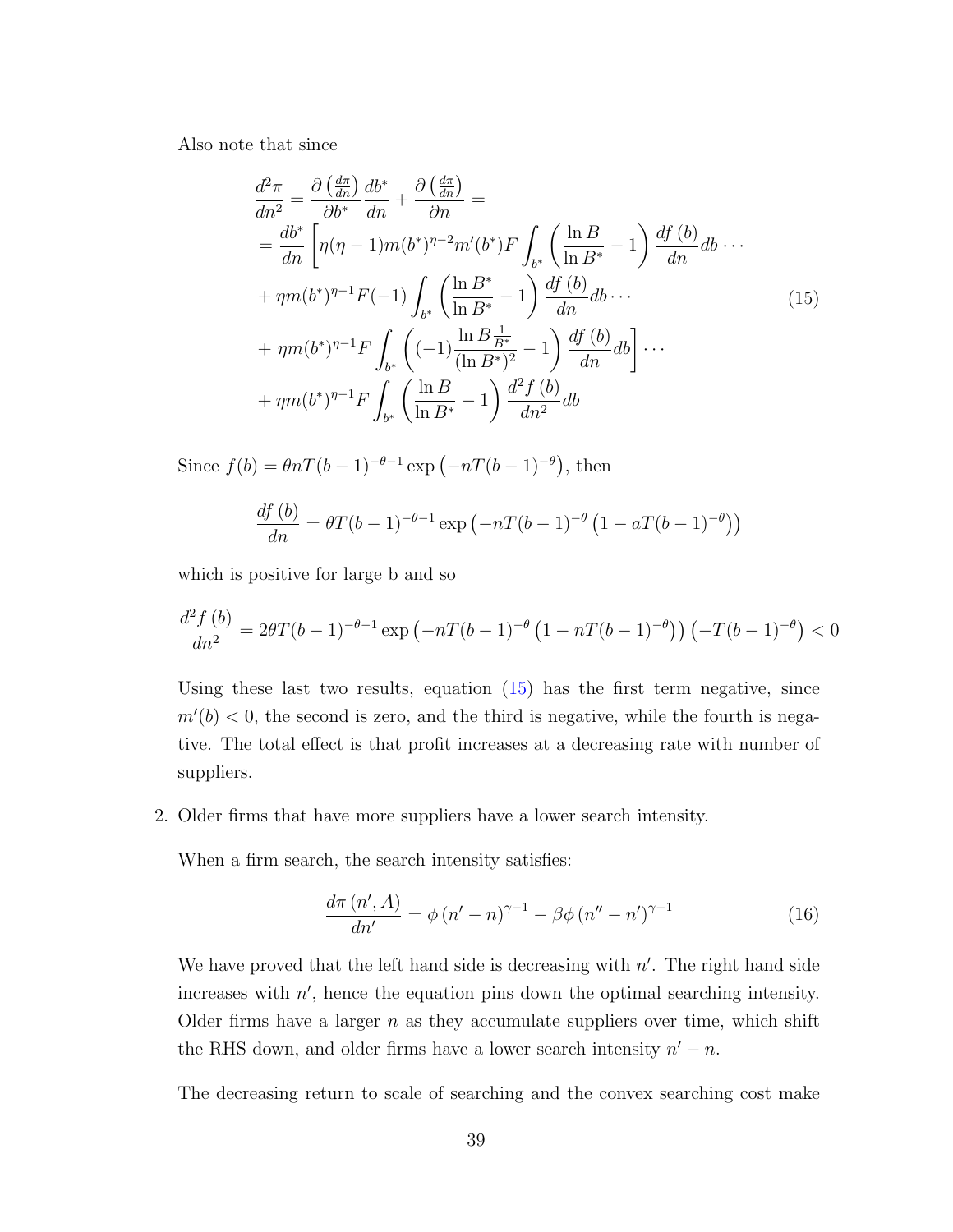older firms search less intensively, hence they add and drop a smaller fraction of their imported inputs.

## <span id="page-39-0"></span>6.1.5 Proof of Proposition [4](#page-18-0)

1. A larger measure of input suppliers increases profits.

Proof.

$$
\frac{d\pi}{dn} = \frac{\partial \pi}{\partial b^*} \frac{\partial b^*}{\partial n} + \frac{\partial \pi}{\partial n} = \frac{\partial \pi}{\partial n} \Big|_{b_n^*} =
$$
\n
$$
\alpha D \left( \frac{\rho - 1}{\rho} \right)^{\rho} \left( \frac{C}{A} \right)^{1 - \rho} G(b^*)^{\alpha(\rho - 1) - 1} \frac{dG(b^*)}{dn} - \eta m(b^*)^{\eta - 1} F \frac{dm(b^*)}{dn} =
$$
\n
$$
\alpha D \left( \frac{\rho - 1}{\rho} \right)^{\rho} \left( \frac{C}{A} \right)^{1 - \rho} G(b^*)^{\alpha(\rho - 1)} \int_{b^*} \ln B \frac{df(b)}{dn} db - \eta m(b^*)^{\eta - 1} F \int_{b^*} \frac{df(b)}{dn} db =
$$
\n
$$
\frac{\eta m(b^*)^{\eta - 1} F}{\ln B^*} \int_{b^*} \ln B \frac{df(b)}{dn} db - \eta m(b^*)^{\eta - 1} F \int_{b^*} \frac{df(b)}{dn} db =
$$
\n
$$
\eta m(b^*)^{\eta - 1} F \int_{b^*} \left( \frac{\ln B}{\ln B^*} - 1 \right) \frac{df(b)}{dn} db > 0
$$

where the 3rd equality uses Equation  $(13)$ , and the 5th uses Equation  $(11)$ .

2. The increased profit from a larger measure of suppliers is larger for more productive firms. For this part of the proof start using the intermediate step derived above,

$$
\frac{d\pi}{dn} = \alpha D \left(\frac{\rho - 1}{\rho}\right)^{\rho} \left(\frac{C}{A}\right)^{1-\rho} G(b^*)^{\alpha(\rho-1)} \int_{b^*} \ln B \frac{df(b)}{dn} db - \eta m(b^*)^{\eta-1} F \int_{b^*} \frac{df(b)}{dn} db
$$

Now, take derivatives wrt A,

$$
\frac{d\frac{d\pi}{dn}}{dA} = \alpha D \left( \frac{\rho - 1}{\rho} \right)^{\rho} (\rho - 1) A^{\rho - 2} C^{1 - \rho} G(b^*)^{\alpha(\rho - 1)} \int_{b^*} \ln B \frac{df(b)}{dn} db +
$$
\n
$$
\frac{db^*}{dA} \left( -\eta(\eta - 1)m^{\eta - 2} f(b_n^*) F \cdots -\eta m^{\eta - 1} F \left( \int_{b_n^*} \ln B \frac{df_n(b)}{dn} db \right) \frac{\left( \frac{p_H}{p_F} \right)^{\sigma - 1} b_n^{*\sigma - 2}}{\left( \ln B_n^* \right)^2 \left[ 1 + \left( b_n^* \frac{p_H}{p_F} \right)^{\sigma - 1} \right]} \right) > 0
$$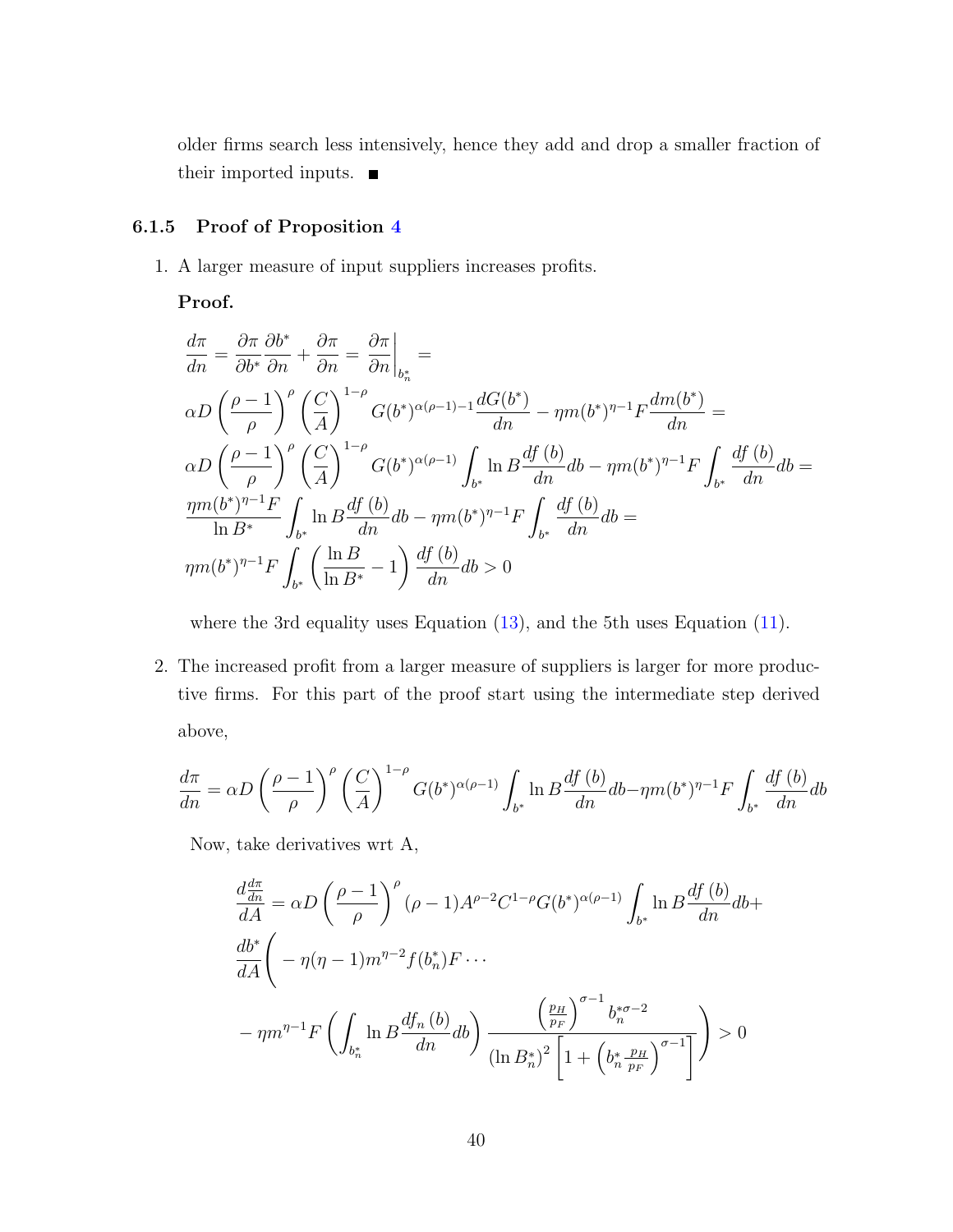because the first term is positive and  $\frac{db^*}{dA} < 0$ 

#### 6.1.6 Intertemporal problem

Here we show that, not only the current period profit gain is larger for more productive firms, but also the dynamic gains are larger for more productive firms. Firms have two options: either paying the fixed searching cost to search for new bunch of suppliers, or not searching. The Bellman equation of a firm with productivity A and measure of suppliers  $n$  is the maximum between the value of searching and not searching,

$$
V(n, A) = \max \{ V^s(n, A), V^d(n, A) \}.
$$

Conditional on searching, a firm can choose an optimal search intensity  $n' - n$ , and the value function is

$$
V^{s}(n, A) = \max_{n'} \{ \pi (n', A) - F_{s} - \Phi (n, n') + \beta V (n', A) \}.
$$

Instead, if the firm doesn't search,

$$
V^{d}(n, A) = \pi(n, A) + \beta V(n, A).
$$

The firm would pay to search for new draws if

<span id="page-40-0"></span>
$$
\pi(n', A) - \pi(n, A) + \beta V(n', A) - \beta V(n, A) > F_s + \Phi(n, n').
$$
 (17)

which is when the value of searching is larger than the cost of switching.

In Section [3,](#page-18-1) we show that the profit gain from searching falls as time passes. This implies that there exists an age  $\bar{n}(A)$  when a firm with productivity A optimally stops searching. So the value function is

$$
V(n, A) = \begin{cases} \pi(n', A) - F_s - \Phi(n, n') + \beta V(n', A), & \text{if } n < \bar{n}.\\ \frac{\pi(\bar{n}, A)}{1 - \beta}, & \text{if } n > \bar{n}. \end{cases} \tag{18}
$$

From this result then, if  $\pi(n, A)$  increases with A then  $V(n, A)$  also increases with A.

The overall gain from searching can be thought of as a sum of change of profits flows. Hence, if  $\pi(n', A) - \pi(n, A)$  increases with A, the overall gain from searching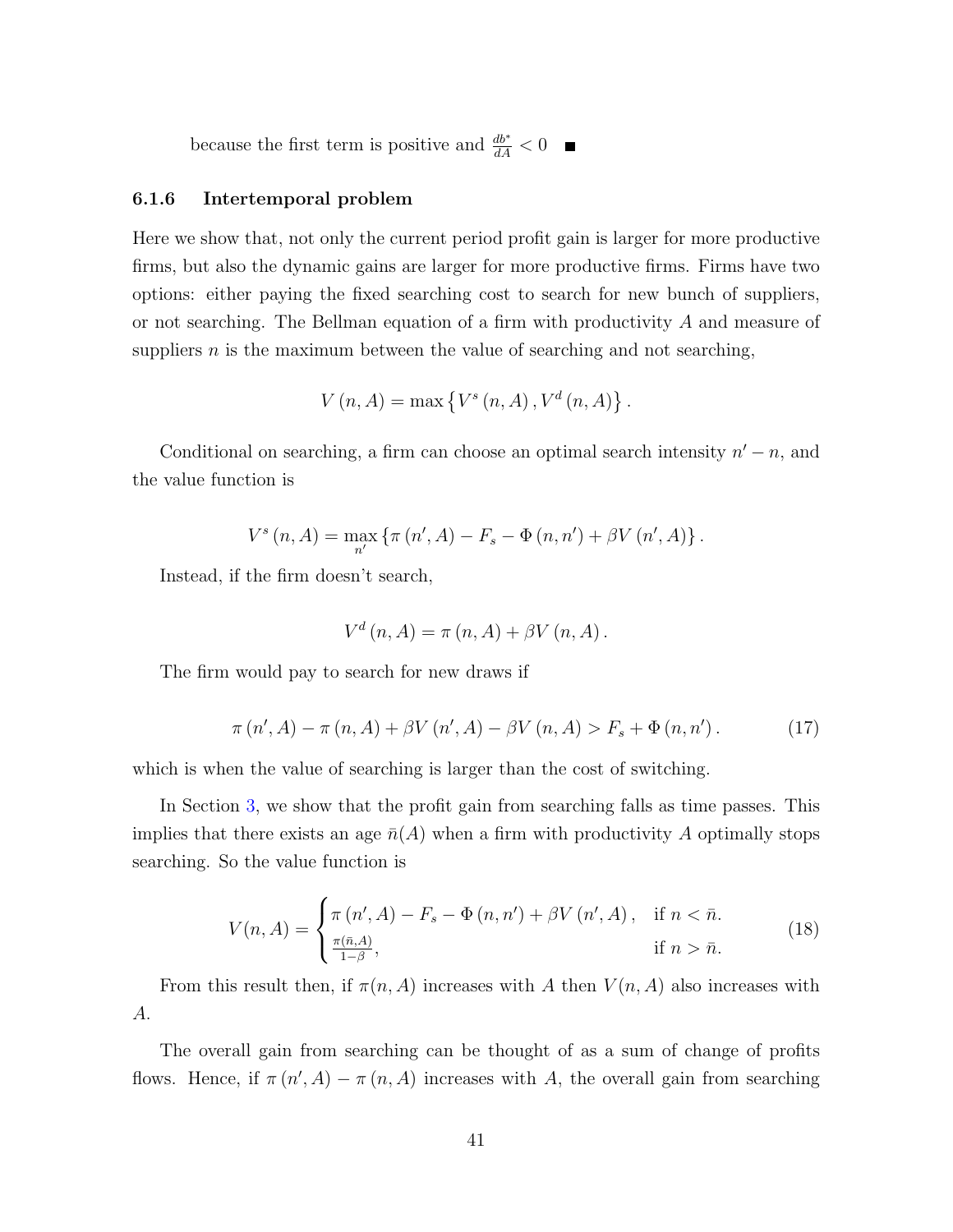is larger for more productive firms. In fact, in proposition [4,](#page-18-0) we show that searching has such property. Therefore, for every  $n$ , there is a productivity cutoff, and firms with productivity above the threshold search. Also, for all cohorts, we can determine what firms will search at all and if so until what age.

#### 6.1.7 Proof of Proposition [5](#page-19-2)

**Proof.** Because draws are independent, the probability of dropping a product with productivity *b* is  $1 - F(b)$ . ■

#### <span id="page-41-0"></span>6.1.8 Proof of Proposition [6](#page-19-0)

**Proof.** From equation [12,](#page-35-1)  $\frac{d(12)}{db^*} > 0$  $\frac{d(12)}{db^*} > 0$  $\frac{d(12)}{db^*} > 0$ . We also have

$$
\frac{d(12)}{dp_F} = \alpha D \left(\frac{\rho - 1}{\rho}\right)^{\rho} \left(\frac{C}{A}\right)^{1-\rho} G(b^*)^{\alpha(\rho - 1)} \cdots
$$
\n
$$
\left(-\frac{(b^* p_H)^{\sigma - 1} p_F^{-\sigma}}{1 + \left(b^* \frac{p_H}{p_F}\right)^{\sigma - 1}} - \ln B^* \alpha(\rho - 1) \int_{b^*} \frac{(b^* p_H)^{\sigma - 1} p_F^{-\sigma}}{1 + \left(b^* \frac{p_H}{p_F}\right)^{\sigma - 1}} f(b) db\right) < 0
$$

Since  $\frac{db^*}{dp_F} = \frac{d(12)}{dp_F}$  $\frac{d(12)}{dp_F}$  $\frac{d(12)}{dp_F}$  > 0, then when  $p_F$  increases, the productivity cutoff increases, firms use less imported inputs:  $m(b^*)$  falls.

#### <span id="page-41-1"></span>6.1.9 Proof of Proposition [7](#page-19-1) and Proposition [8](#page-19-3)

**Proof.** Equation [\(17\)](#page-40-0) states the condition under which firms search for new draws. First we show the marginal profit of a larger measure of suppliers is smaller during devaluation.

$$
\frac{d\left(\frac{d\pi}{dn}\right)}{dp_F} = \frac{d\left(\eta m(b^*)^{\eta-1} F \int_{b^*} \left(\frac{\ln B}{\ln B^*} - 1\right) \frac{df(b)}{dn} db\right)}{dp_F} =
$$
\n
$$
\frac{d\eta m(b^*)^{\eta-1} F \int_{b^*} \left(\frac{\ln B}{\ln B^*} - 1\right) \frac{df(b)}{dn} db}{dp_F} =
$$
\n
$$
\left(-\eta (\eta - 1) m^{\eta-2} f(b^*) F - \eta m^{\eta-1} F \left(\int_{b^*} \ln B \frac{df(b)}{dn} db\right) \frac{\left(\frac{p_H}{p_F}\right)^{\sigma-1} b^{*\sigma-2}}{\left(\ln B^*\right)^2 \left[1 + \left(b^*\frac{p_H}{p_F}\right)^{\sigma-1}\right]}\right) \frac{db^*}{dp_F} < 0,
$$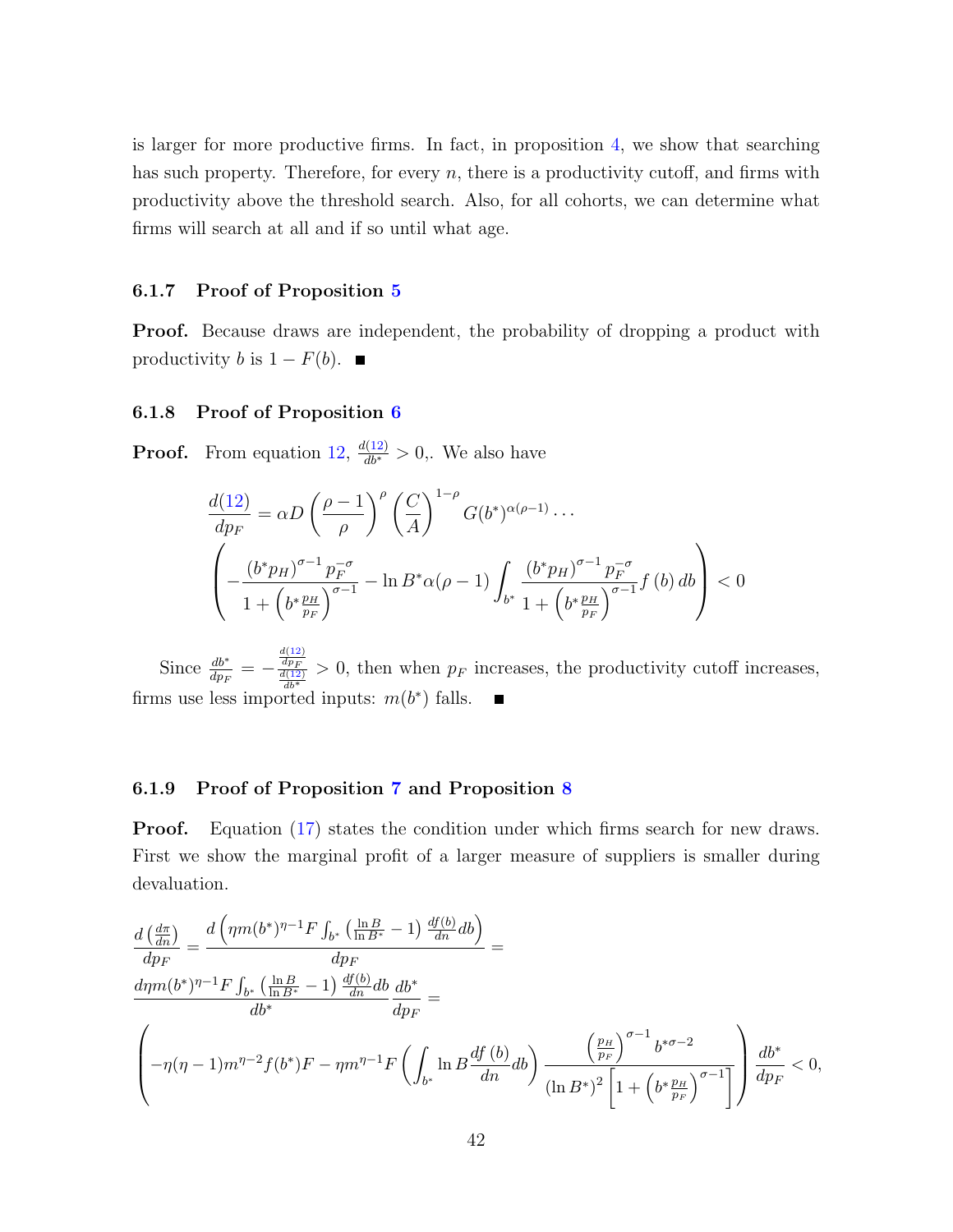because  $\frac{db_n^*}{dp_F} > 0$ . The marginal profit from more suppliers is lower when the currency devaluates as imports have become more expensive. From Equation [\(6\)](#page-16-0), firms' search intensity decreases. Combining the two forces, the overall gains from searching decreases. Accordingly, fewer firms would pay the searching cost, and for firms that do pay the searching cost, they search less intensively.  $\blacksquare$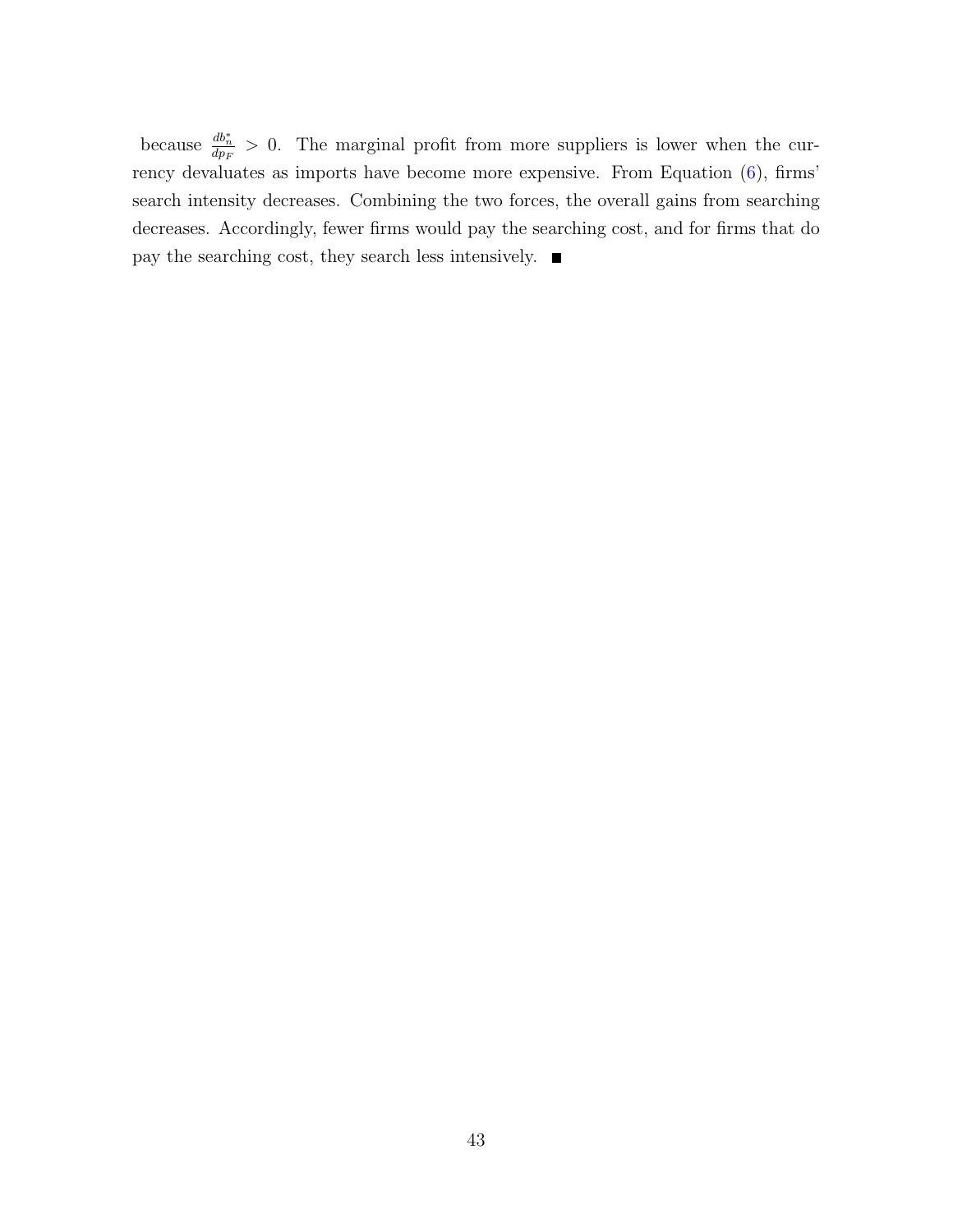## 6.2 Empirical Appendix

#### <span id="page-43-0"></span>6.2.1 Harmonized System Code

There are changes of product classification over time by the Harmonized Commodity Description and Coding system, which would create variety adding and dropping by firms. We create a correspondence using the document that specify during 1993-2012, the date when a Decree was approved, the code that it affected and how it affected it, and the date when the change was applied.

We look at the most conservative case by defining dropped products as products that are never bought by the firm again, whereas added products as those that have never been bought by the firm before. Our algorithm uses the concordance and compares the varieties in the current quarter with all the previous quarters to find added varieties, and with all the following quarters to find dropped varieties within each firm.

### 6.2.2 Data Construction

We use two sources of data the Annual Manufacturing Survey, AMS, and the DIAN, import and export transaction data. The AMS is a panel of industrial plants from 1994- 2012. Firms enter in the sample if they produce at least 137 million pesos in 2011 or 71.000 US dollars or have at least ten employees. Once a firm is included in the sample it is followed overtime until it goes out of business, regardless whether the inclusion criteria is satisfied each year. It is collected by the National Statistics Department DANE. The customs data are administrative records of imports and exports collected by the customs national authority DIAN. Information includes importing or exporting, HS code of traded product at ten digits (NANDINA), FOB value. Nandina codes use standard HS at 6 digits and complements with 4 digits customized for the Andean Community of Nations.

Next we report all data steps, from cleaning to merging to variable creation.

- 1. Data Cleaning:
	- Data Source 1: AMS:
		- Subcontracted products are excluded from the sales value of the firm. These are products that are not sold by the firm but rather the firm is hired to produce them using inputs of the contractor.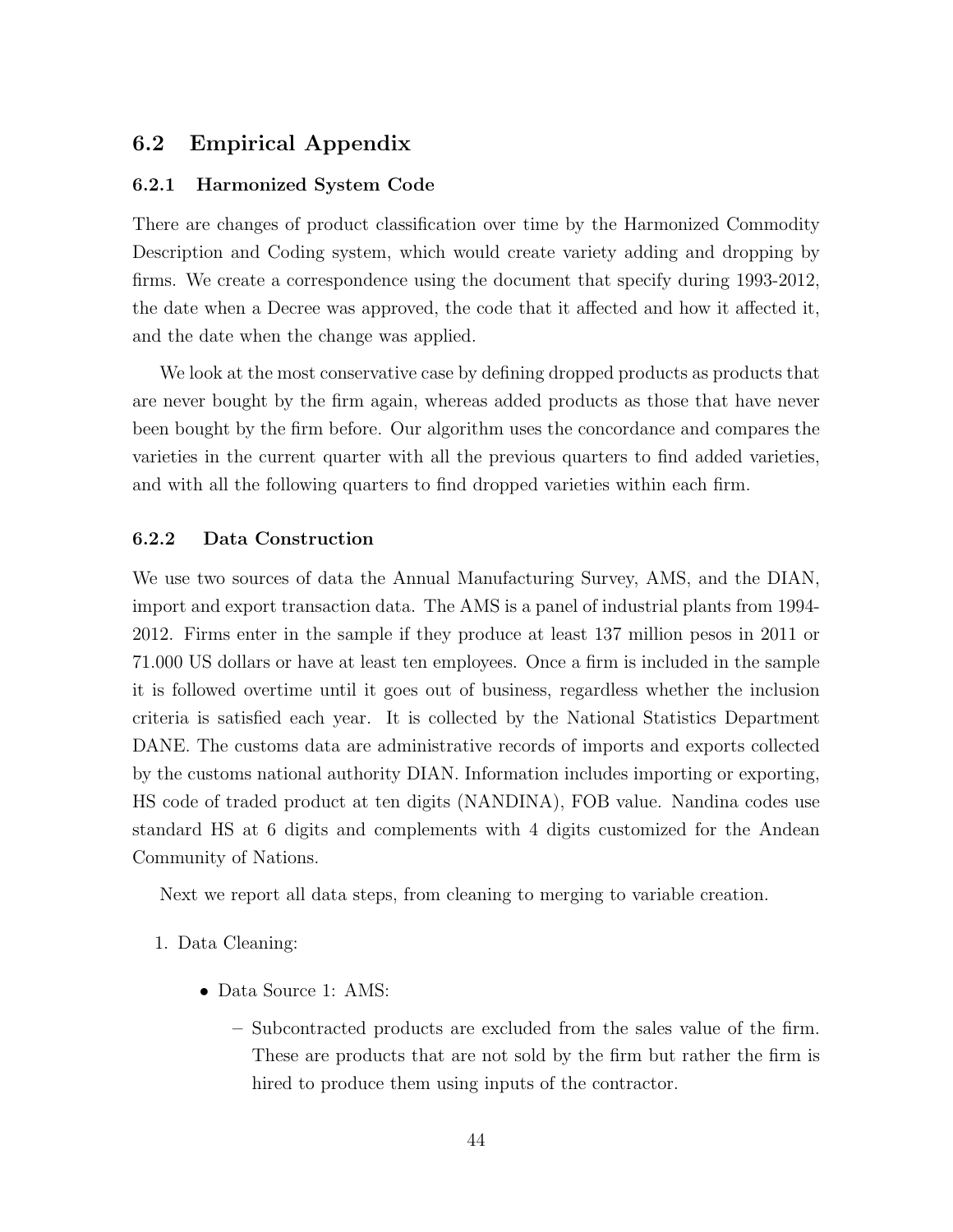- Products with value of 0, 1, 2 or 3 are excluded from the sample.
- The original data is at the plant level. We use information collapsed to the firm-level.
- Data Source 2: Customs:
	- Tax identifiers in the customs database are not completely clean as they may include a verification code in some cases, or letters in others. Both are truncated to make them match the AMS data format.
	- Exclusions are applied, mainly of temporary imports/exports or for purposes of repair or commercial samples. Our trade aggregate data virtually equals to the aggregates reported by DANE at their website.
- 2. Merging: AMS and trade data are matched using the unique tax identifier (NIT) present in both databases.
- 3. Variable creation:
	- Sales: Firm sales are defined as the sum of sales of all products by a firm in a given year. Value is deflated using the CPI.
	- Import value: is the CIF dollar value of imports declared in administrative records. No deflator is used.
	- Export value: is the FOB dollar value of imports declared in administrative records. No deflator is used.
	- Exporter: indicator variable taking the value 1 if firm has positive export value, and 0 otherwise.
	- Exports share: exports as fraction of total sales.
	- Imports/exports number: is the number of different NANDINA codes for a given firm. See next for an explanation of NANDINA codes.
	- Absorption: is the current value of production plus imports minus exports for an industry at CIIUv2 two digits. Only manufacturing industries are included.
	- Number of importer firms by industry: This is the number of firms in the trade data for a given industry.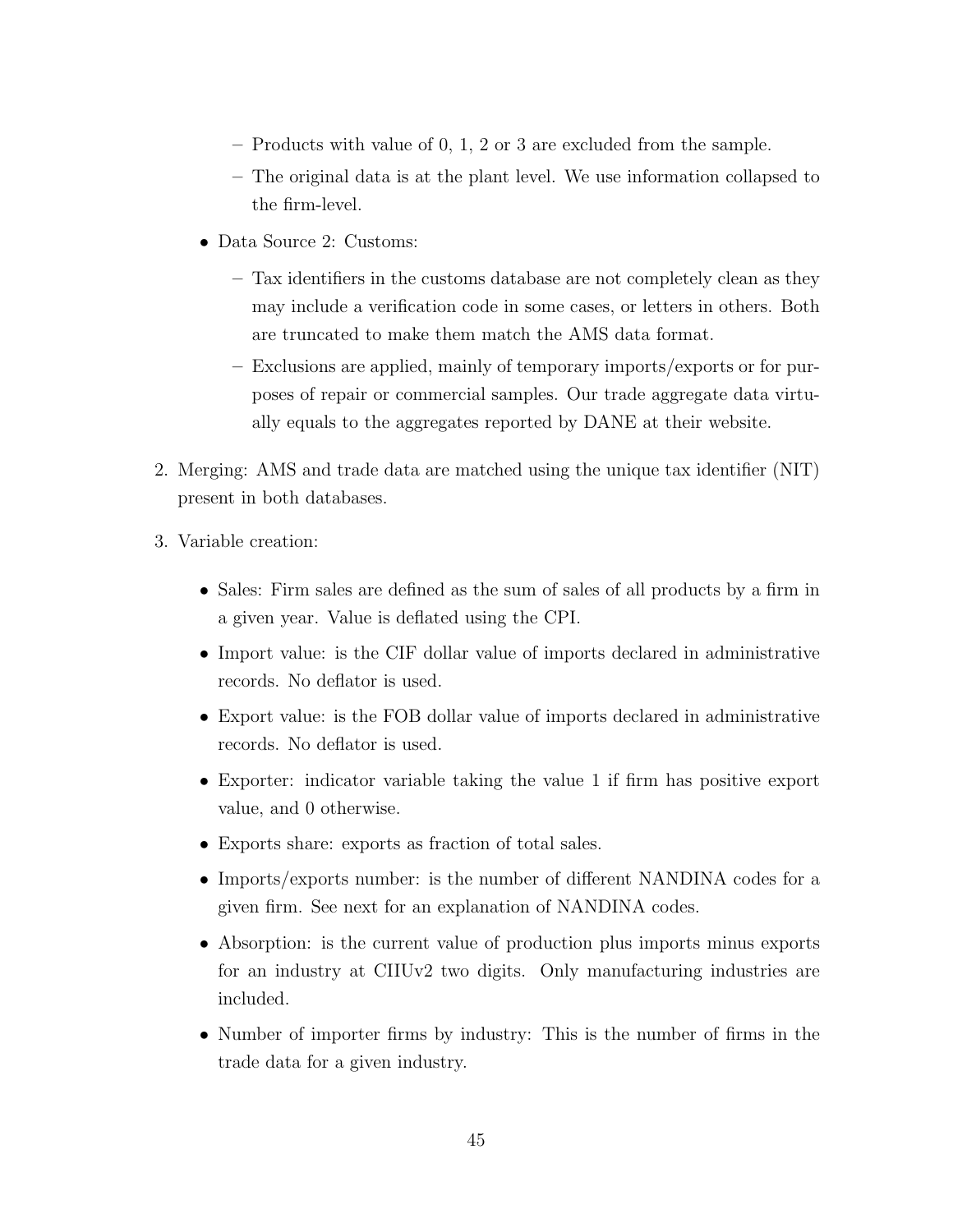- Creation status for products: The status of a firm/product is determined using data from imports only. There's a quarterly and a yearly version. The yearly one is the one used in the regressions. There are five possible statuses for a firm in a given year:
	- Enter: the firm has never imported in the data sample and it's the first year it imports.
	- Enter old: the firm didn't import the previous year but imported in any other year before the previous one.
	- Stay: The firm imports in the previous period and the current one as well.
	- Exit: The firm imported in the previous period, but does not import in the current year nor it imports in the rest of the future years.
	- Exit temp: The firm imported in the previous period, didn't import in the current one, but will import again in a later year of the sample.
- Given the firm status we subdivide the products for continuing firms in several groups:
	- Add: the product is new and has never been imported by the firm
	- Add old: the product was not imported in the previous year, but has been imported in some other years before.
	- Keep up: The product was imported in the previous period, is also imported in the current one, and the total import value of it is greater or equal than in the previous period.
	- Keep down: The product was imported in the previous period, is also used in the current one, and the total used/produced value of it is less than in the previous period
	- Drop: The product was imported in the previous period, but not in the current one, nor in the future ones.
	- Drop temp: The product was imported in the previous period, but not in the current one, but is imported again in the sample.

To classify products by their status, several steps are needed, which we describe here. Imported and exported products are codified using a NAND-INA code. NANDINA codes are standard Harmonized System at 6 digits,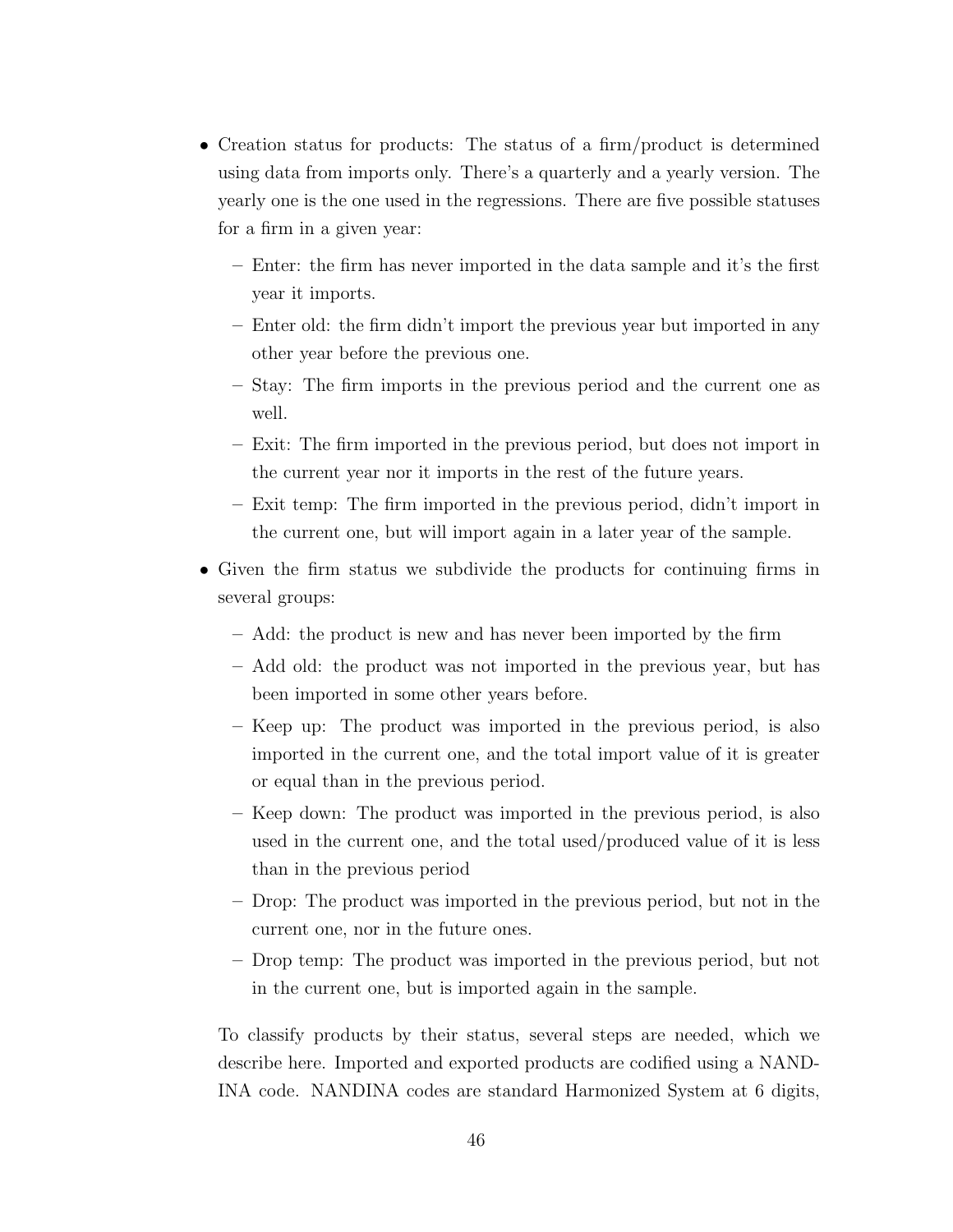complemented with additional 4 digits used in the Andean Community of Nations and in Colombia. This code system is not constant across years. Some changes are made both at the international HS6 level and at the more detailed NANDINA level. This changes include reclassifications, opening of new categories, and closing of old categories. We want to deal with these changes so we obtain a clean measure of product adding and dropping. Changes do not distribute evenly across years, but occur particularly in 1996, 2001 and 2007 where modifications were made to the international Harmonized System.

In sum, the process to determine the status of products involves three steps. First, using a correspondence of all the products (re)codifications. This correspondence is available at DANE webpage. Second, creating a file that determines all past and future codes for a product. In this file each column has a different combination of past and future codes of a product. Third, isolating products whose codifications have not changed. For those whose code that change at any point in time we do the following. For each product of each firm in a given year, we compare it to the observations in all past years using the correlative, to decide if a product is indeed newly added or just the same product with a change in the codification. Similarly, we compare each product of each firm in a given year, to all products in all future years, to decide if a product is no longer imported in the future, or is imported by the firm but with a different code.

• Supplier id's: data on the supplier of importer lacks a unique numeric identifier. Accordingly, we use three variables to identify suppliers: country of origin of the supplier, city of the supplier, and the name of the supplier. Because different importers may write the name of the supplier in a different way, we clean the names and use a metric to compare them. We use the Levenshtein Distance, which measures the difference in spelling of two strings. The most common algorithm is to match them whenever two strings have a distance that is less than a parameter epsilon(10% for example). Because of the large number of names and spelling possibilities of several countries is very high we created a different two-step, iterative process.

The first step is to create a new group with the first observation; this first observation can be thought of as the head of a group. The second step is to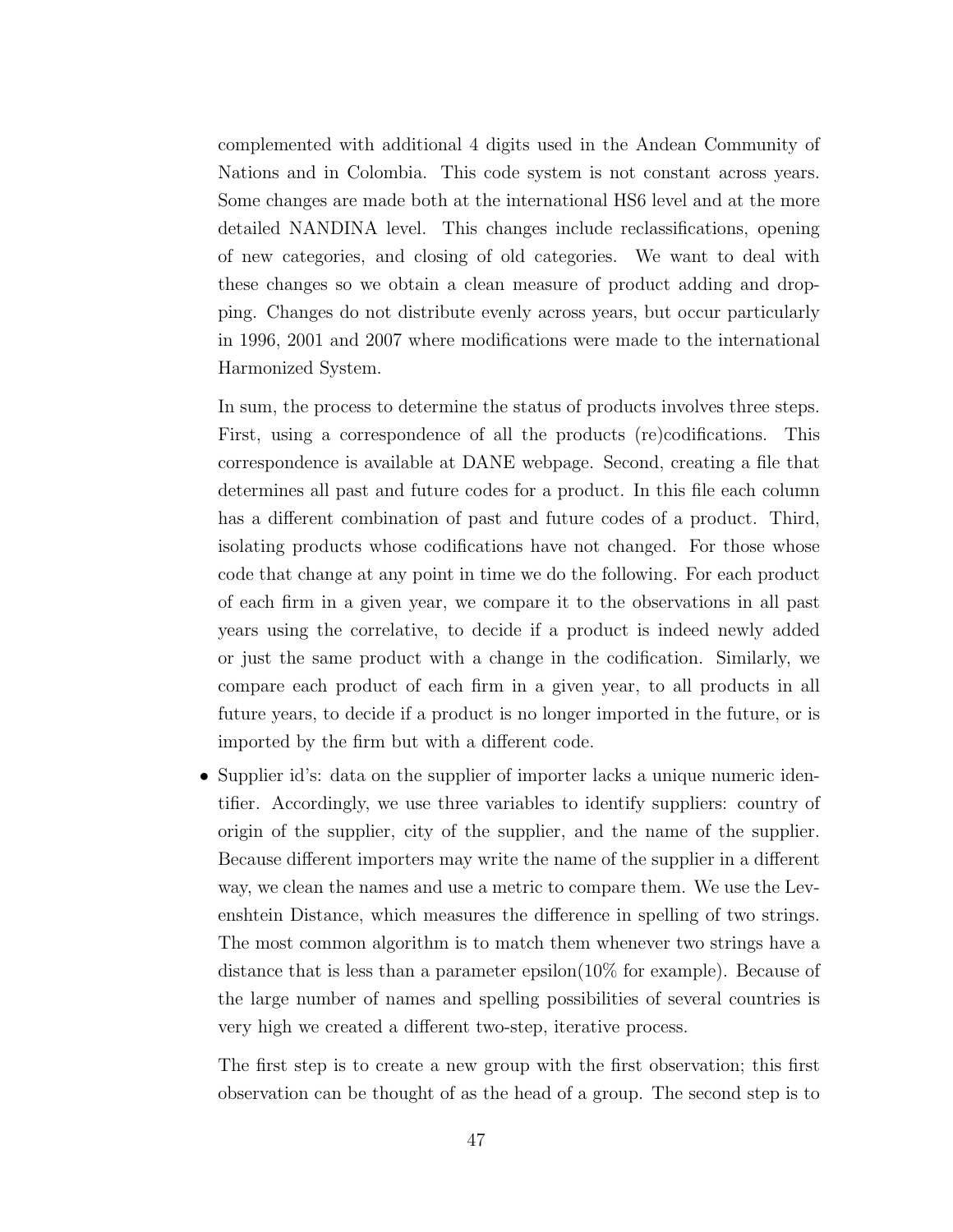compare the second observation with the head of all the previously existing groups. If the distance between the two strings is less than a parameter epsilon, then the new observation is matched to the group with the least distance calculated. If on the other case all the distances calculated with all the heads of existing groups are greater than a parameter epsilon, then a new group is created with this new observation as the head of the new group. The process is iterated until all the observations are assigned to previous groups or in their own new group. This simple algorithm gave us much better results than the more popular method described above.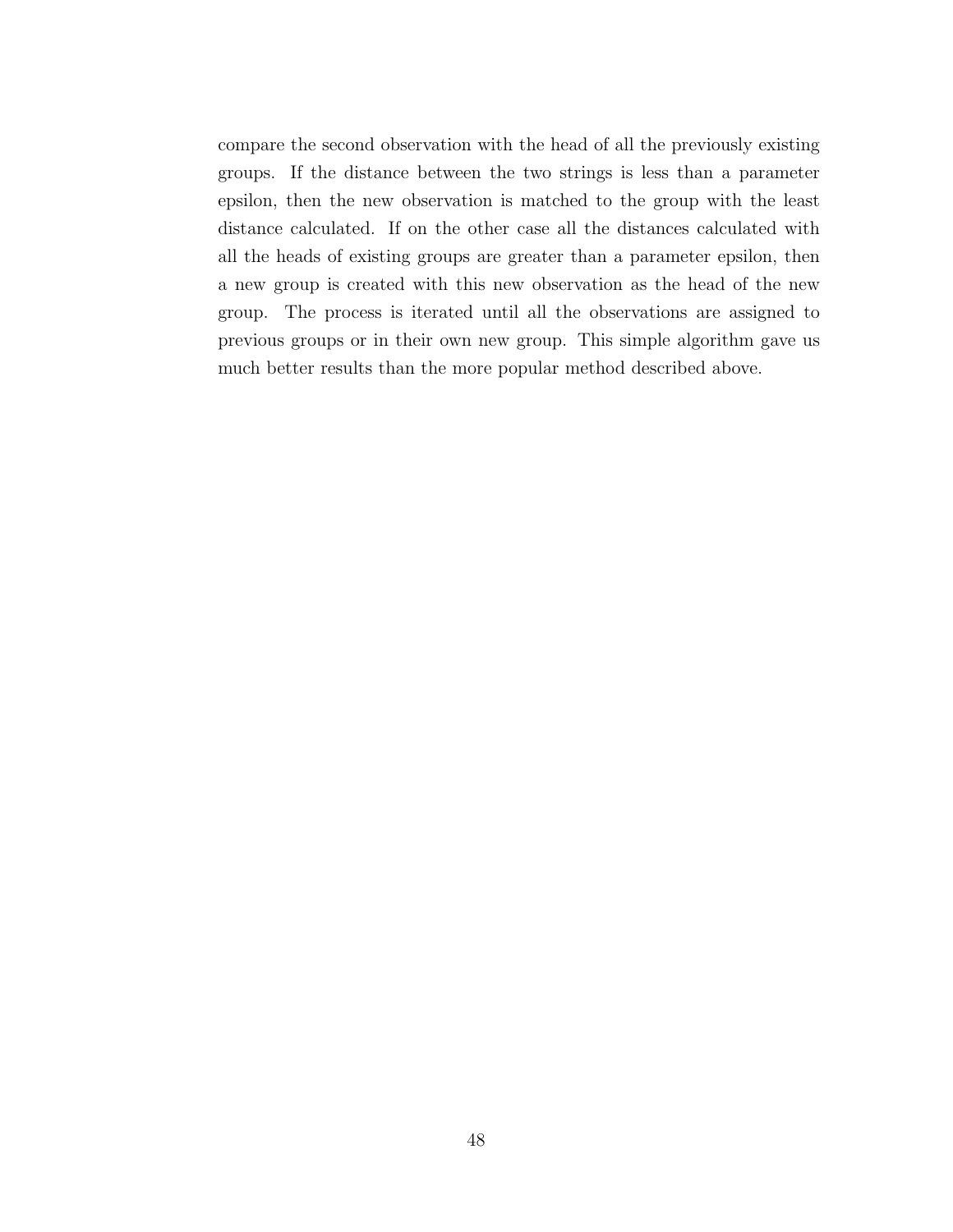| <b>Sales</b>   |       |       |       |         | Add   | Drop  | Surviving |
|----------------|-------|-------|-------|---------|-------|-------|-----------|
| Quartile       | Total | Add   | Drop  | Net     | Share | Share | Importers |
|                |       |       |       |         |       |       |           |
| 1994/1995      |       |       |       |         |       |       |           |
|                |       |       |       |         |       |       |           |
| $\mathbf{1}$   | 6.02  | 4.30  | 3.38  | 0.85    | 0.69  | 0.58  | 397       |
| $\overline{2}$ | 7.00  | 4.64  | 4.17  | 0.61    | 0.67  | 0.56  | 543       |
| 3              | 14.20 | 8.44  | 6.20  | 2.68    | 0.60  | 0.46  | 694       |
| $\overline{4}$ | 56.05 | 27.71 | 15.92 | 11.55   | 0.56  | 0.36  | 766       |
| Total          | 24.57 | 13.84 | 8.92  | 4.95    | 0.61  | 0.46  | 2,400     |
|                |       |       |       |         |       |       |           |
| 1998/1999      |       |       |       |         |       |       |           |
|                |       |       |       |         |       |       |           |
| $\mathbf{1}$   | 6.29  | 3.46  | 4.23  | $-1.16$ | 0.55  | 0.53  | 388       |
| $\overline{2}$ | 7.40  | 4.20  | 3.99  | $-0.05$ | 0.52  | 0.49  | 511       |
| 3              | 12.44 | 5.18  | 5.79  | $-0.73$ | 0.45  | 0.43  | 646       |
| $\overline{4}$ | 52.37 | 15.52 | 15.24 | 0.22    | 0.37  | 0.33  | 723       |
| Total          | 22.98 | 8.82  | 8.73  | $-0.32$ | 0.44  | 0.42  | 2,268     |

# <span id="page-48-0"></span>6.2.3 Extra Figures and tables

Table 9: Number Of Different Imported Inputs By Quartile broken down by normal period and devaluation.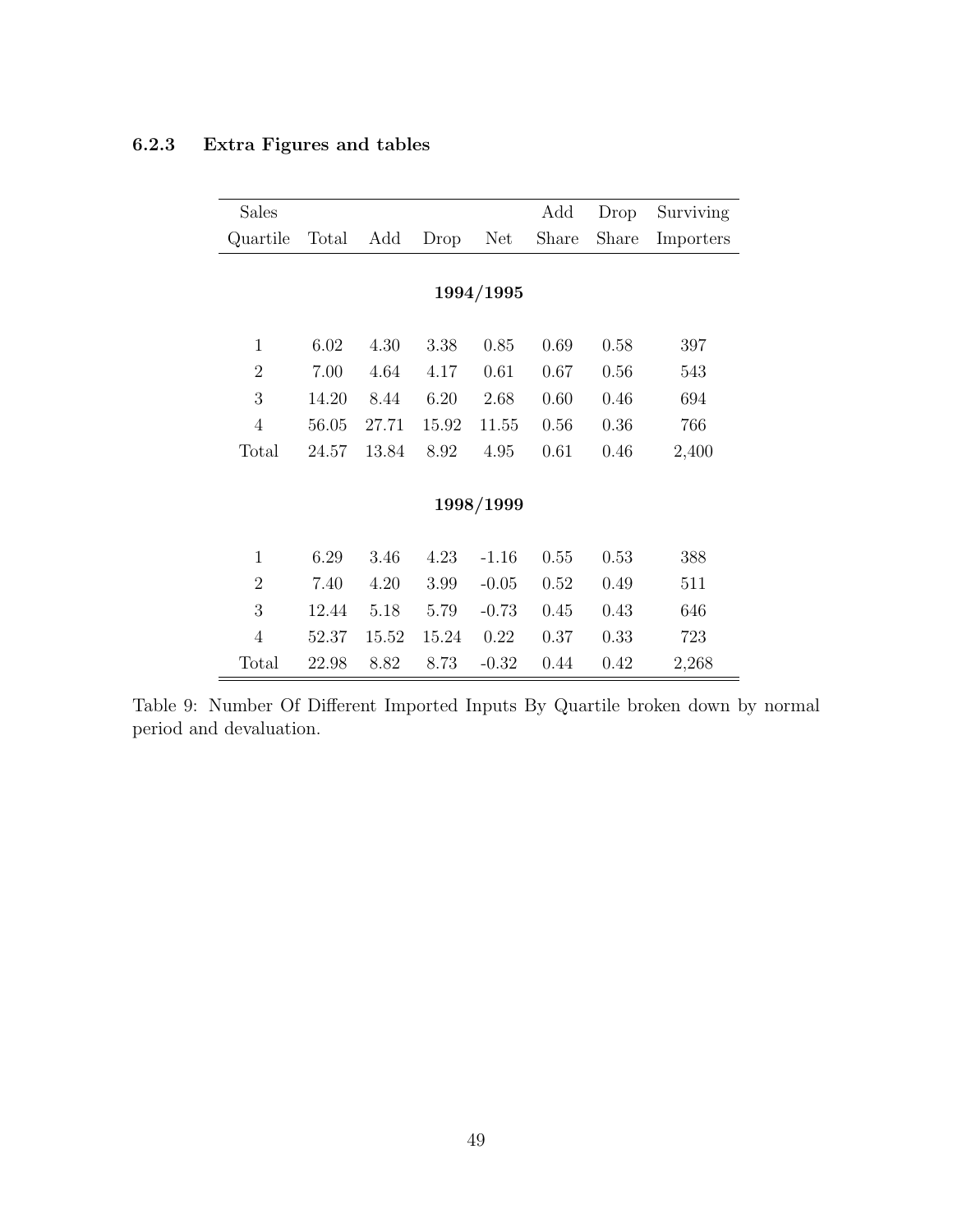# References

- <span id="page-49-11"></span>G. Alessandria, J. P. Kaboski, and V. Midrigan. Inventories, lumpy trade, and large devaluations. American Economic Review, 2010. [5](#page-4-3)
- <span id="page-49-7"></span>G. Alessandria, H. Choi, and K. J. Ruhl. Trade adjustment dynamics and the welfare gains from trade. 2014. [4](#page-3-2)
- <span id="page-49-0"></span>M. Amiti and J. Konings. Trade liberalization, intermediate inputs, and productivity: Evidence from indonesia. American Economic Review, 97(5):1611–1638, 2007. [2,](#page-1-3) [4,](#page-3-2) [32](#page-31-1)
- <span id="page-49-5"></span>C. Arkolakis, T. Papageorgiou, and O. Timoshenko. Firm learning and growth. 2014. [4](#page-3-2)
- <span id="page-49-2"></span>A. B. Bernard, S. Redding, and P. K. Schott. Multiple-product firms and product switching. American Economic Review, 100(1):70–97, 2010. [4,](#page-3-2) [29](#page-28-1)
- <span id="page-49-3"></span>A. B. Bernard, R. Massari, J.-D. Reyes, and D. Taglioni. Exporter dynamics, firm size and growth, and partial year effects. Working Paper 19865, National Bureau of Economic Research, January 2014. URL <http://www.nber.org/papers/w19865>. [4,](#page-3-2) [21](#page-20-3)
- <span id="page-49-9"></span>V. M. Carvalho and N. Voigtländer. Input diffusion and the evolution of production networks. Working Paper 20025, National Bureau of Economic Research, 2014. URL <http://www.nber.org/papers/w20025>. [4](#page-3-2)
- <span id="page-49-8"></span>T. Covert. Experiential and Social Learning in Firms: The Case of Hydraulic Fracturing in the Bakken Shale. Harvard Thesis, May 2014. [4](#page-3-2)
- <span id="page-49-1"></span>J. P. Damijan, J. Konings, and S. Polanec. Import churning and export performance of multi-product firms. Mimeo University of Ljubljana, 2012. [4](#page-3-2)
- <span id="page-49-10"></span>S. J. Davis, R. J. Faberman, and J. Haltiwanger. Labor market flows in the cross section and over time. Journal of Monetary Economics, 2012. [5,](#page-4-3) [9,](#page-8-5) [32](#page-31-1)
- <span id="page-49-4"></span>J. Eaton, M. Eslava, D. Jinkins, C. Krizan, and J. Tybout. A search and learning model of export dynamics. 2014. [4](#page-3-2)
- <span id="page-49-6"></span>D. Fitzgerald, S. Haller, and Y. Yedid-Levi. How exporters grow. 2015. [4](#page-3-2)